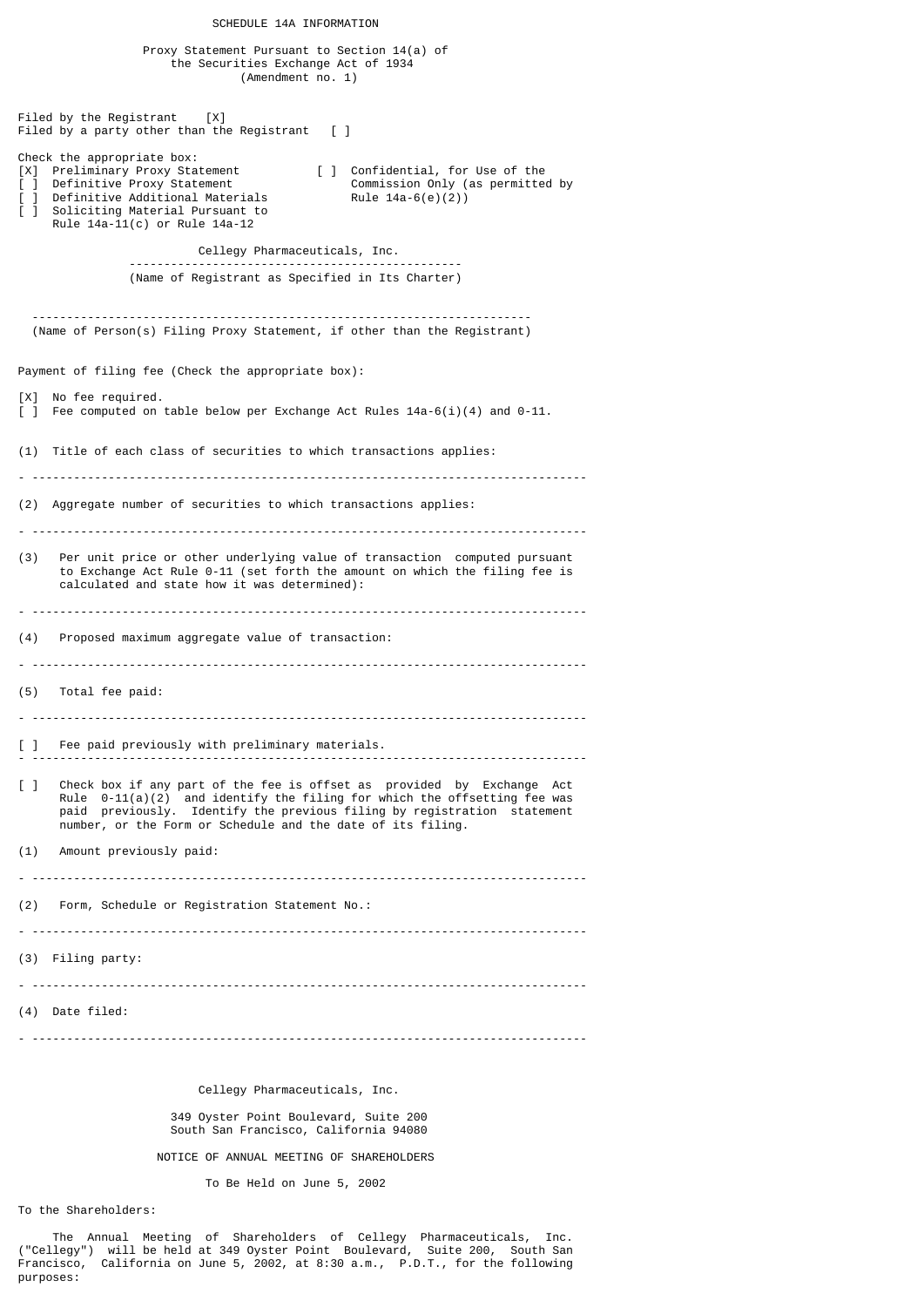- 1. To elect nine members of the Board of Directors to serve until the next annual meeting of shareholders;
- 2. To approve an amendment to Cellegy's Amended and Restated Articles of Incorporation increasing the authorized number of shares of common stock by 10,000,000 shares, from 25,000,000 to 35,000,000;
- 3. To approve an amendment to Cellegy's 1995 Directors' Stock Option Plan (the Directors' Plan") to increase by 100,000 shares, to 350,000, the number of shares of common stock available for issuance pursuant to the Directors' Plan;
	- 4. To approve an amendment to Cellegy's 1995 Equity Incentive Plan (the "Plan") to increase by 1,400,000 shares, to 4,850,000, the number of shares of common stock available for issuance pursuant to the Plan;
- 5. To ratify the appointment of Ernst & Young LLP as Cellegy's independent auditors for the 2002 fiscal year; and
	- 6. To transact such other business as may properly come before the meeting or any adjournments thereof.

 The foregoing items of business are more fully described in the Proxy Statement accompanying this notice.

 Only shareholders of record at the close of business on April 10, 2002 are entitled to notice of, and to vote at, the meeting and any adjournments and postponements thereof.

You are cordially invited to attend the meeting in person.

By Order of the Board of Directors

 /s/ K. Michael Forrest ---------------------- K. Michael Forrest Chairman, President and Chief Executive Officer

South San Francisco, California April 18, 2002

- -------------------------------------------------------------------------------- WHETHER OR NOT YOU PLAN TO ATTEND THE MEETING, PLEASE SIGN AND RETURN THE ACCOMPANYING PROXY CARD AS SOON AS POSSIBLE IN THE ENCLOSED POSTAGE PREPAID ENVELOPE. THANK YOU FOR ACTING PROMPTLY.

-1-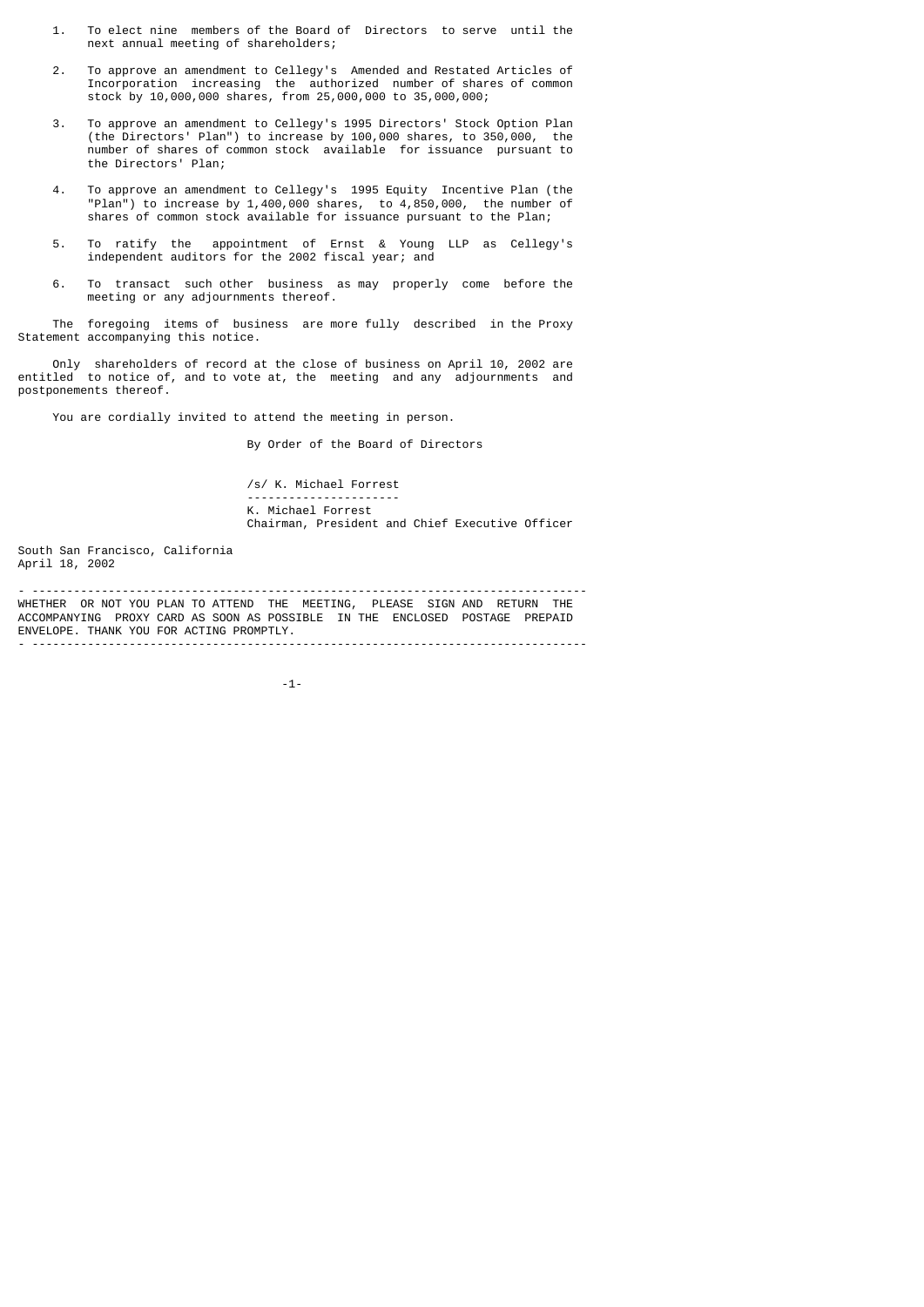#### Cellegy Pharmaceuticals, Inc. 349 Oyster Point Boulevard, Suite 200 South San Francisco, California 94080

 (650) 616-2200 ----------------------------

# Annual Meeting of Shareholders PROXY STATEMENT

----------------------------

## April 18, 2002

#### To the Shareholders:

 The enclosed proxy is solicited on behalf of the Board of Directors (the "Board") of Cellegy Pharmaceuticals, Inc., a California corporation ("Cellegy"), for use at Cellegy's annual meeting of shareholders, and any adjournments and postponements thereof (the "Annual Meeting"). The Annual Meeting will be held at 8:30 a.m., P.D.T., on June 5, 2002, at 349 Oyster Point Boulevard, Suite 200, South San Francisco, California. Only shareholders of record on the close of business on April 10, 2002 (the "Record Date") are entitled to notice of, and to vote at, the Annual Meeting. On the Record Date, 17,304,976 shares of common stock, no par value ("common stock"), were outstanding and entitled to vote. A majority of the shares outstanding on the Record Date will constitute a quorum for the transaction of business. This Proxy Statement, our Annual Report to Shareholders, and the accompanying form of proxy were first mailed to shareholders on or about April 18, 2002.

# VOTING RIGHTS AND SOLICITATION OF PROXIES

 Holders of common stock are entitled to one vote for each share of common stock held, except that in the election of directors each shareholder has cumulative voting rights as described below. The authorized number of directors currently is nine. For the election of directors, any shareholder may exercise cumulative voting rights, which enable the shareholder to cast a number of votes equal to the number of shares held multiplied by the number of directors to be elected by the class of stock held. All such votes may be cast for a single nominee or may be distributed among any or all of the nominees. Proxies cannot be voted for a greater number of persons than the number of nominees named. In order to be entitled to cumulate votes, a shareholder must give notice at the Annual Meeting, prior to voting, of the shareholder's intention to do so. In addition, no shareholder will be entitled to cumulate votes for a candidate unless that candidate's name has been placed in nomination before the voting. If one shareholder gives such a notice, all shareholders may cumulate their votes. In such an event, the proxy holder may allocate among the Board of Directors' nominees the votes required by proxies in the proxy holder's sole discretion. Shareholders are requested, by means of the accompanying proxy, to grant discretionary authority to the proxy holders to cumulate votes.

 In the event that a broker, bank, custodian, nominee or other record holder of common stock indicates on a proxy that it does not have discretionary authority to vote certain shares on a particular matter (a "broker non-vote"), those shares will not considered present and entitled to vote with respect to that matter, although they will be counted in determining the presence of a quorum.

 Directors will be elected by a plurality of the votes of the shares of common stock present in person or represented by proxy at the Annual Meeting and entitled to vote on the election of directors. Proposal No. 2 requires approval by a majority of the outstanding shares. Proposal Nos. 3, 4 and 5 require for approval the affirmative vote of the majority of shares of common stock present in person or represented by proxy at

# -2-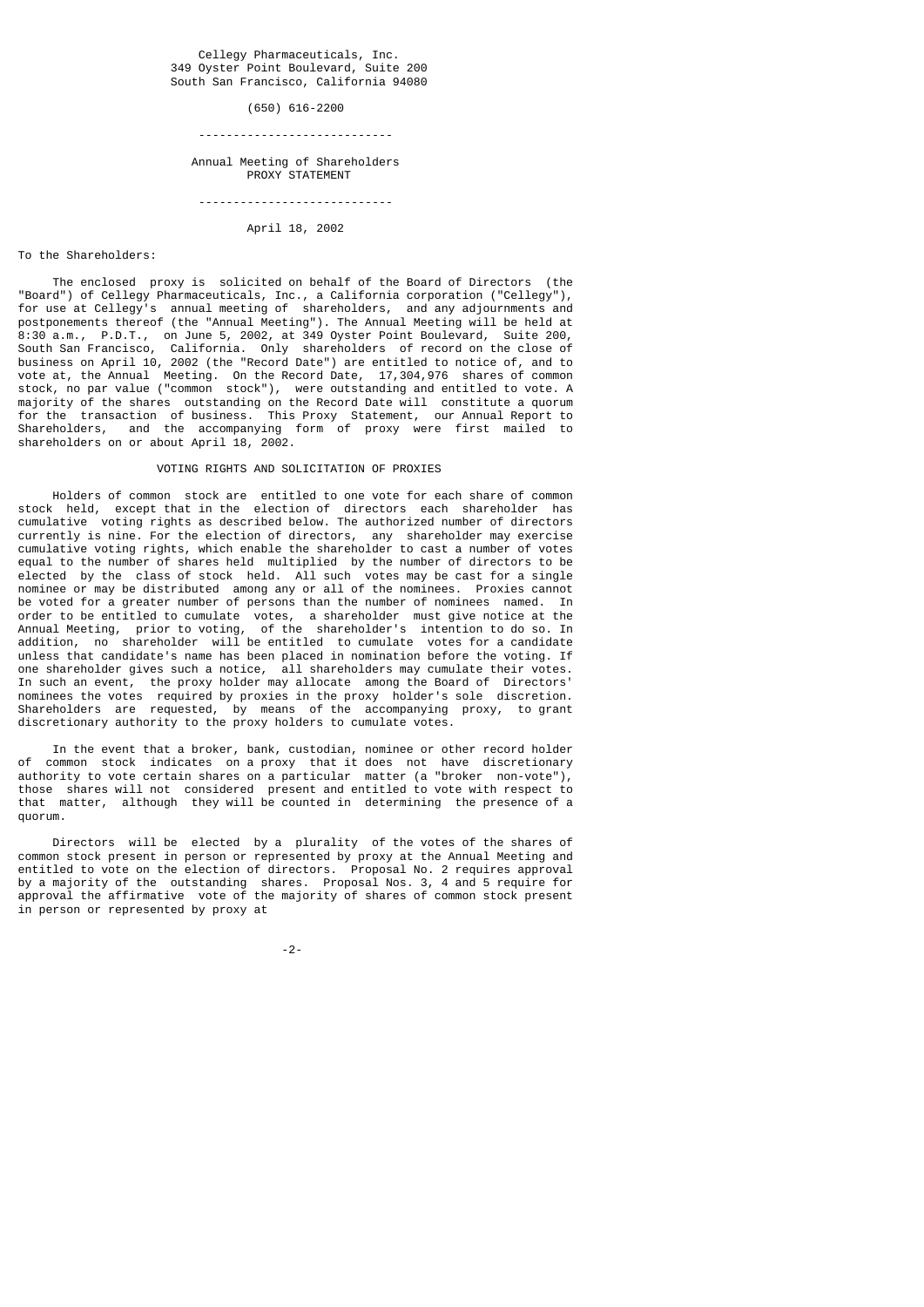the Annual Meeting and entitled to vote on the proposal. For purposes of such proposals, (i) the aggregate number of votes entitled to be cast by all shareholders present in person or represented by proxy at the Annual Meeting, whether those shareholders vote "for," "against," "abstain" or give no instructions, will be counted for purposes of determining the minimum number of affirmative votes required to approve the proposals, (ii) the total number of shares cast "for" Proposal Nos. 3, 4 and 5 or returning a properly signed proxy but giving no instructions will be counted for purposes of determining whether sufficient affirmative votes have been cast, (iii) abstentions will be treated as shares that are present and entitled to vote on the proposal and will have the same effect as a vote against the proposal and (iv) broker non-votes will not be counted as present or voting with respect to such proposals.

 In the event that sufficient votes in favor of the proposals are not received by the date of the Annual Meeting, the persons named as proxies may propose one or more adjournments of the Annual Meeting to permit further solicitations of proxies. Any such adjournment would require the affirmative vote of the majority of the outstanding shares present in person or represented by proxy at the Annual Meeting.

 We will bear the cost of preparing, assembling, printing and mailing the Proxy Statement, the Notice of Annual Meeting of Shareholders and the enclosed form of proxy, as well as the cost of soliciting proxies relating to the Annual Meeting. Following the original mailing of the proxies and other soliciting materials, Cellegy will request that the brokers, custodians, nominees and other record holders forward copies of the proxy and other soliciting materials to persons for whom they hold shares of common stock and request authority for the exercise of proxies. In such cases, upon the request of the record holders, Cellegy will reimburse such holders for their reasonable expenses. The original solicitation of proxies by mail may be supplemented by telephone, telegram and personal solicitation by directors, officers and employees of Cellegy.

## REVOCABILITY OF PROXIES

 Any shareholder giving a proxy in the form accompanying this Proxy Statement has the power to revoke the proxy before its use. A proxy can be revoked (i) by an instrument of revocation delivered before the Annual Meeting to the Secretary of Cellegy at its principal executive offices, (ii) by a duly executed proxy bearing a later date or time than the date or time of the proxy being revoked or (iii) by voting in person at the Annual Meeting. Please note, however, that if a shareholder's shares are held of record by a broker, bank, custodian or other nominee and that shareholder wishes to vote at the Annual Meeting, the shareholder must bring to the Annual Meeting a letter from the broker, bank, custodian or other nominee confirming that shareholder's beneficial ownership of the shares. Attendance at the Annual Meeting will not by itself revoke a proxy.

#### PROPOSAL NO. 1

## ELECTION OF DIRECTORS

# Nominees

 Nine directors are to be elected to the Board at the Annual Meeting to serve until the next annual meeting of shareholders and until their respective successors are elected and qualified or until the death, resignation, or removal of the director. Each of the nominees is currently a director of Cellegy. If any nominee is unable or unwilling to serve as a director, the proxies may be voted for such substitute nominee as the proxy holder may determine. The Board has no reason to believe that any of the persons named below will be unable or unwilling to serve as a director if elected. Proxies received will be voted "FOR" the election of the nominees named below unless the proxy is marked in such a manner as to withhold authority so to vote.

-3-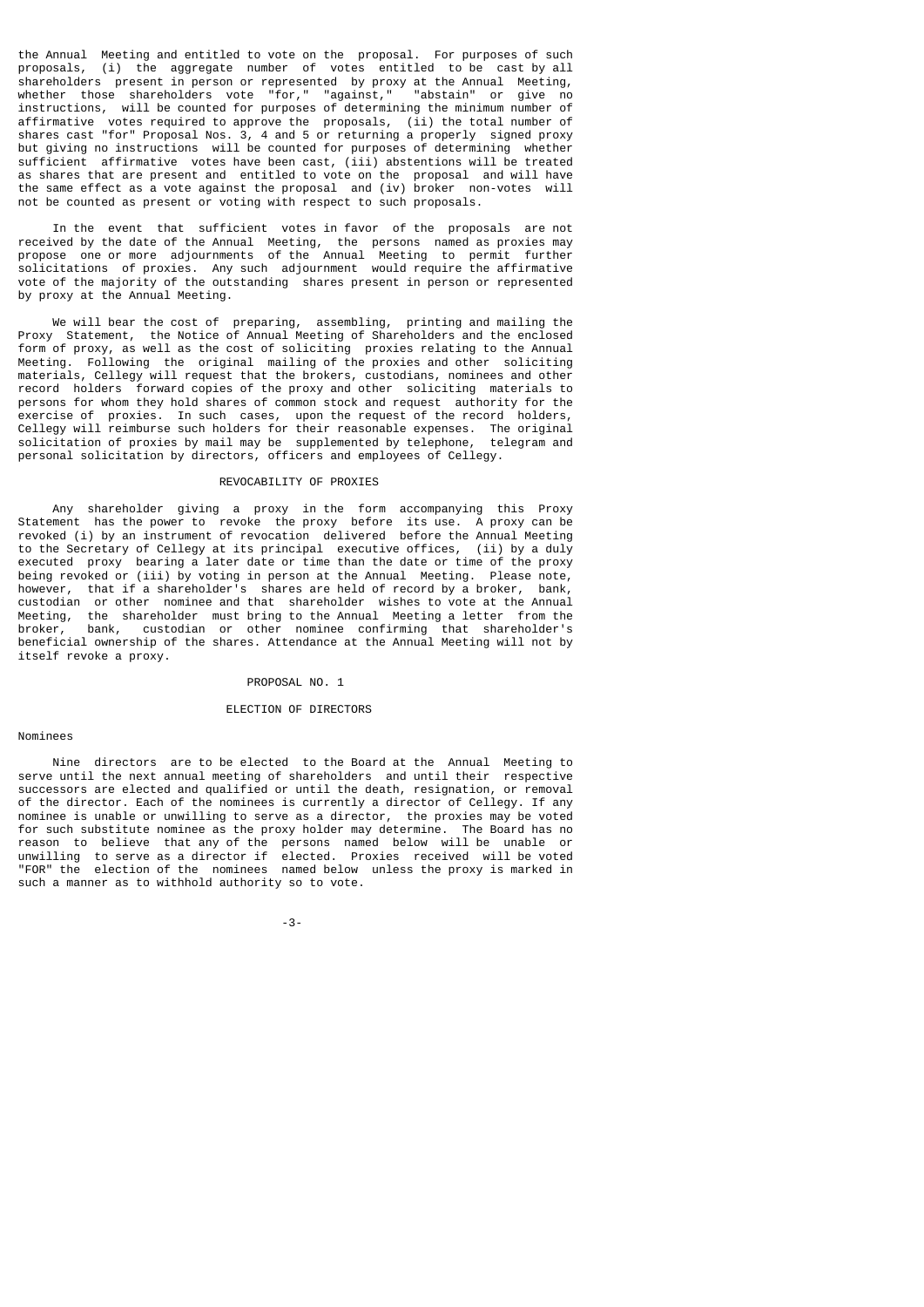| Name                           | Age<br>$- - -$ | Principal<br>Occupation                                                                             | Director<br>Since |
|--------------------------------|----------------|-----------------------------------------------------------------------------------------------------|-------------------|
| K. Michael Forrest             | 58             | Chairman, President and Chief<br>Executive Officer of Cellegy                                       | 1996              |
| Felix J. Baker, Ph.D. (1)      | 33             | Managing Partner, Baker / Tisch<br>Investments                                                      | 2000              |
| Julian C. Baker                | 35             | Managing Partner, Baker / Tisch<br>Investments                                                      | 2000              |
| Jack L. Bowman (1)             | 69             | Former Group Chairman, Johnson &<br>Johnson                                                         | 1996              |
| Tobi B. Klar, M.D.             | 47             | Dermatologist and Associate Clinical<br>Professor in Dermatology, Albert<br>Einstein Medical Center | 1995              |
| Ronald J. Saldarini, Ph.D. (2) | 62             | Former President, Wyeth Lederle<br>Vaccines                                                         | 1999              |
| Alan A. Steigrod (1) (2)       | 64             | Managing Director, Newport HealthCare<br>Ventures                                                   | 1996              |
| Carl R. Thornfeldt, M.D.       | 50             | Cellegy Founder and Clinical<br>Dermatologist                                                       | 1989              |
| Larry J. Wells $(2)$           | 59             | President, Wells Investment Group                                                                   | 1989              |

- ------------------

(1) Member of the Compensation Committee.

(2) Member of the Audit Committee.

 Directors hold office until the next annual meeting of shareholders and until their respective successors have been elected and qualified. Cellegy has agreed that as long as Four Partners and persons and entities affiliated with Four Partners or the Tisch family (as reflected in joint Schedule 13Ds or similar filings) (collectively, "Four Partners") own at least 1,250,000 shares of Cellegy common stock, upon the request of Four Partners Cellegy will cause the Board to nominate either Julian Baker or Felix Baker, or another designee reasonably satisfactory to Cellegy, as a director. In addition, pursuant to a resolution adopted by the Board, the Tisch family may nominate a second representative for consideration by the Board. Julian Baker and Felix Baker were appointed and are nominated pursuant to these arrangements. Executive officers are chosen by and serve at the discretion of the Board of Directors, subject to any written employment agreements with Cellegy.

 K. Michael Forrest. Mr. Forrest became Chairman in May 2000 and has been President, CEO and a director since December 1996. From January 1996 to November 1996, he served as a biotechnology consultant. From November 1994 to December 1995, he served as President and CEO of Mercator Genetics, a public biotechnology company. From March 1991 to June 1994, he served as President and CEO of Transkaryotic Therapies, Inc., a public biotechnology company. From 1968 to 1991, Mr. Forrest held a series of positions with Pfizer, Inc. and senior management positions with American Cyanamid,

-4-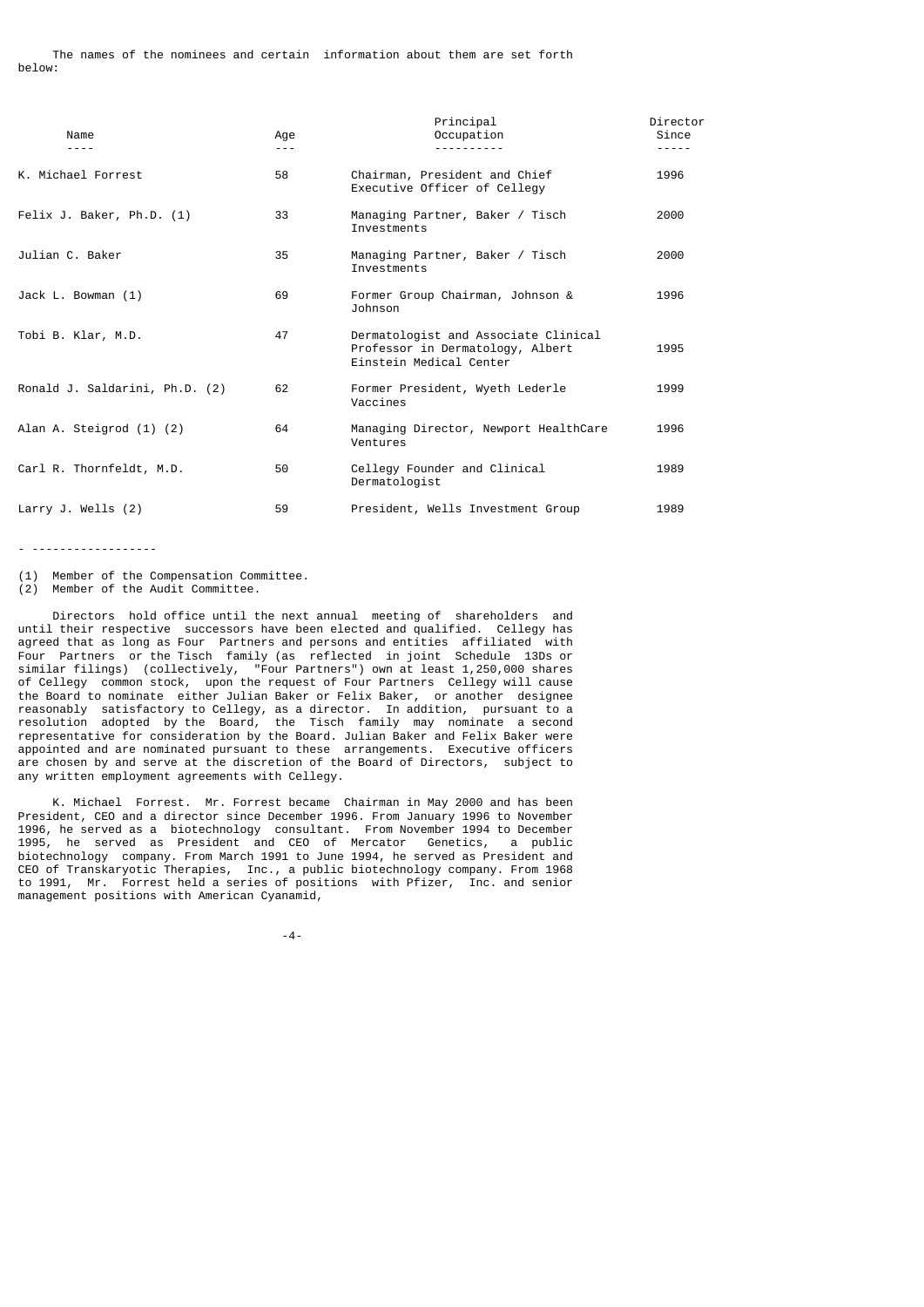including Vice President of Lederle U.S. and Lederle International. He is a director of INEX Pharmaceuticals, a public company developing anti-cancer products.

 Felix J. Baker, Ph.D. Dr. Baker became a director in May 2000. He is currently a managing partner of Baker/Tisch Investments. Along with his brother, Julian C. Baker, he co-founded this biotechnology investing partnership with the Tisch Family, which they have managed since 1994. Over the past few years, the Bakers have also partnered with major university and other endowments to create multiple additional funds. Collectively these funds, known as Baker/Tisch Investments, have grown into one of the largest private sources of capital focused on publicly traded life sciences companies. Dr. Baker is a director of Neurogen Corporation, a public pharmaceutical company, and several private companies. He holds a B.S. degree and a Ph.D. in Immunology from Stanford University.

 Julian C. Baker. Mr. Baker became a director in December 2000. He is currently a managing partner of Baker/Tisch Investments which, as described above, was co-founded by Mr. Baker and his brother. Mr. Baker was employed from 1988 to 1993 by the private equity investment arms of The First Boston Corporation and CSFB, and was a founding employee of The Clipper Group, which managed funds for First Boston and Credit Suisse. Mr. Baker holds an A.B. magna cum laude from Harvard University.

 Jack L. Bowman. Mr. Bowman became a director in December 1996. He is currently a consultant to various pharmaceutical and biotechnology industry groups. From August 1987 to January 1994, he was Company Group Chairman at Johnson & Johnson, where he managed much of its global diagnostic and pharmaceutical businesses. Before then, Mr. Bowman held executive positions with CIBA-Geigy and American Cyanamid, where he had responsibility for worldwide pharmaceutical, medical device and consumer product divisions. He is currently a director of Celgene Corporation, NeoRx Corp., Cell Therapeutics, Inc. and Targeted Genetics, Inc. and is the Chairman of Reliant Pharmaceuticals.

 Tobi B. Klar, M.D. Dr. Klar became a director in June 1995. She is a physician, board certified in dermatology. Since 1986, Dr. Klar has maintained a private dermatology practice and has served as Co-Chairperson of the Department of Dermatology at New Rochelle Hospital Medical Center, New Rochelle, New York, and Associate Clinical Professor in dermatology at Albert Einstein Medical Center in New York City. Dr. Klar holds a M.D. from the State University of New York.

 Ronald J. Saldarini, Ph.D. Dr. Saldarini became a director in July 1999, after retiring from Wyeth. He serves on two committees (Military Vaccines, Immunization Finance) at the National Academy of Sciences Institute of Medicine and is a consultant to the Malaria Vaccine Initiative. He is also associated with Naimark and Associates, a consulting firm, which provides service to the healthcare industry. Prior to his board membership, he was the President of Wyeth Lederle Vaccines and Pediatrics, a division of Wyeth from January 1995 to June 1999. He was also President of the Lederle-Praxis Biologicals Division from 1989 through 1994. He has been a member of the National Vaccine Advistory Committee and the National Advisory Commission on Childhood Vaccines. He received his Ph.D. in Biochemistry and Physiology. He is currently director of Idun Pharmaceuticals, Therion Biologics, Alphavax and Medarex, Inc.

 Alan A. Steigrod. Mr. Steigrod became a director in July 1996. Since January 1996, he has been Managing Director of Newport HealthCare Ventures, which invests in and advises biopharmaceutical companies. From March 1993 to November 1995, he served as President and CEO of Cortex Pharmaceuticals, Inc. From February 1991 to February 1993, he worked as a biotechnology consultant. From March 1981 through February 1991, Mr. Steigrod held a series of executive positions with Glaxo Wellcome, Inc., serving as Chairman of Glaxo's operating committee, as well as on its board of directors. Prior to Glaxo, Mr. Steigrod held a number of senior management positions with Boehringer Ingelheim, Ltd. and Eli Lilly & Co. He is a director of Sepracor Inc., NeoRx Corporation and Lorus Therapeutics.

-5-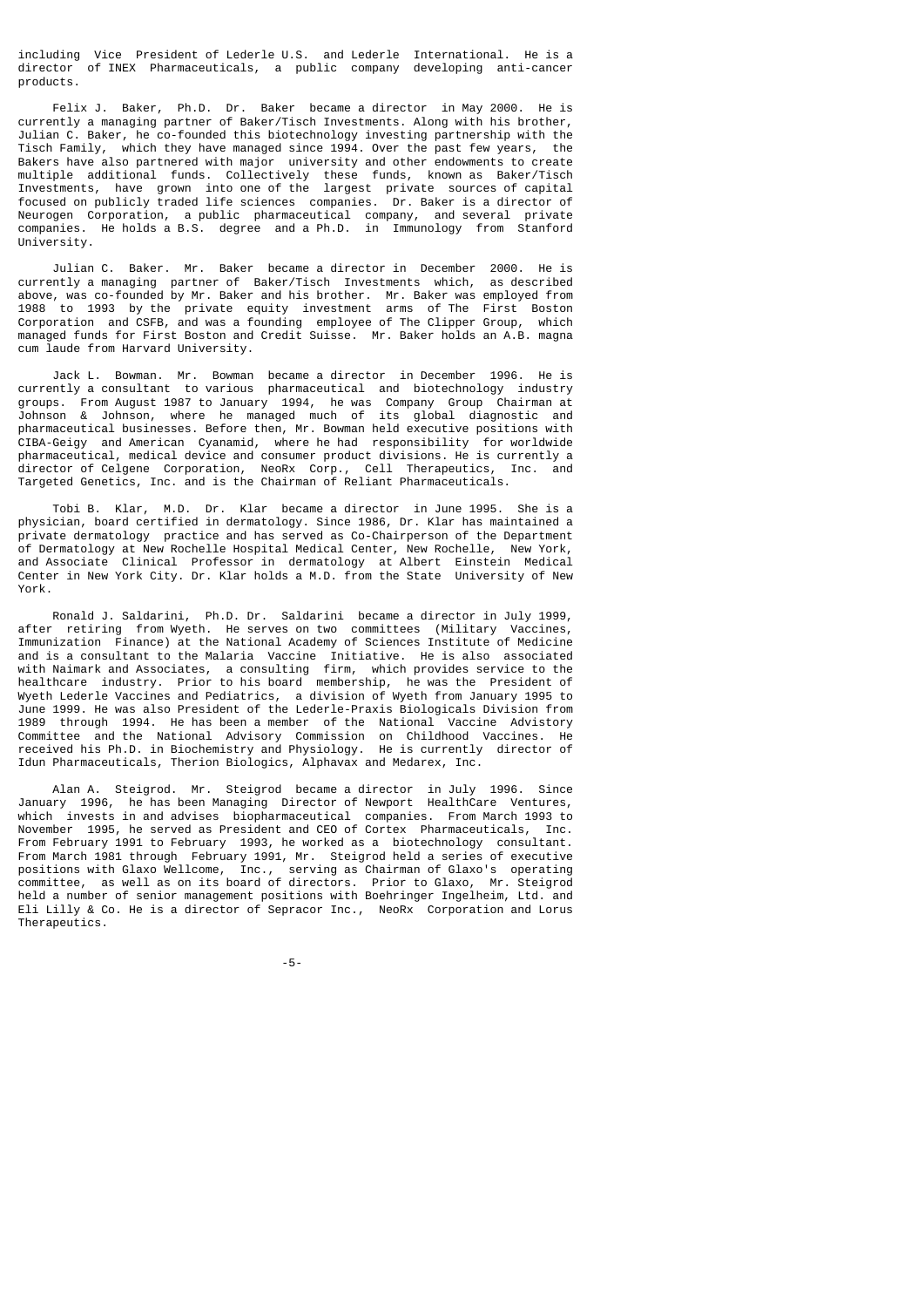Carl R. Thornfeldt, M.D. Dr. Thornfeldt is a co-founder and a director, as well as a physician, board certified in dermatology. Dr. Thornfeldt served as Chairman from 1996 to July 2000 and as acting CEO from July 1996 to December 1996. In addition, Dr. Thornfeldt served as Vice President, Research and Development from October 1994 until May 1996. Since 1983, Dr. Thornfeldt has maintained a private dermatology practice and is an Assistant Clinical Professor in Dermatology at the University of Oregon Health Sciences Center. He completed his dermatology residency at the University of California, San Diego. He has authored numerous publications and is named as the sole inventor or one of several inventors of over twenty U.S. patents. Dr. Thornfeldt received his M.D. from the University of Oregon Health Sciences Center.

 Larry J. Wells. Mr. Wells became a director in 1989. For the past eighteen years, he has been a venture capitalist. He is the President of Wells Investment Group, the General Partner of Quivira Venture Partners, L.P., and the founder of Sundance Venture Partners, L.P., a venture capital fund. Mr. Wells is a director of Isonics Corporation and Wings America.

## Board of Directors Meetings and Committees

 During the fiscal year ended December 31, 2001 ("fiscal 2001"), the Board held eight meetings. Each nominee who was a director during fiscal 2001 participated in at least 75% or more of the aggregate number of the meetings of the Board and any committee on which he or she served, except for Mr. Baker whose attendance was approximately 65%.

 Standing committees of the Board include an Audit Committee and a Compensation Committee. The Board does not have a nominating committee or a committee performing similar functions.

 Messrs. Wells and Steigrod and Dr. Saldarini are the current members of the Audit Committee. Mr. Wells is the current chairman of the Audit Committee. Mr. Steigrod will become chairman effective immediately after the Annual Meeting. From time to time, the Committee chairman position is rotated or changed. The Audit Committee met once during fiscal 2001, and the Committee chairman, on behalf of the Committee, met three times with our independent auditors to behalf of the Committee, met three times with our independent auditors independently review quarterly financial results. The Audit Committee reviews our accounting practices, internal control systems and the fee arrangements with our independent auditors as well as their independence and performance, and meets with our independent auditors concerning the scope and terms of their engagement and the results of their audits.

 Messrs. Bowman and Steigrod and Dr. Felix Baker are the current members of the Compensation Committee. Dr. Baker will become chairman effective immediately after the Annual Meeting. The Compensation Committee met four times during 2001 and acted by written consent twice. The Compensation Committee recommends compensation for officers and employees of Cellegy, grants stock options and stock awards under our employee benefit plans, and approves current warrants granted to certain consultants.

## Director Compensation

 Directors employed by Cellegy did not receive any monetary fees for services performed for Cellegy during 2001. Outside directors are reimbursed for their travel expenses related to Board meetings. In addition, they receive a fee of \$1,250 for each Board meeting attended in person. Outside directors receive annual fees of \$3,500 and \$4,500 for Compensation and Audit Committee membership, respectively. During 2001, additional fees for consulting services were paid to Dr. Thornfeldt and Mr. Wells. These were based on consulting agreements between them and the company. Total fees paid were \$50,000 and \$35,000, respectively. In addition, non-cash compensation expense of approximately \$100,888 was incurred associated with stock option grants to Dr. Thornfeldt as a consultant.

-6-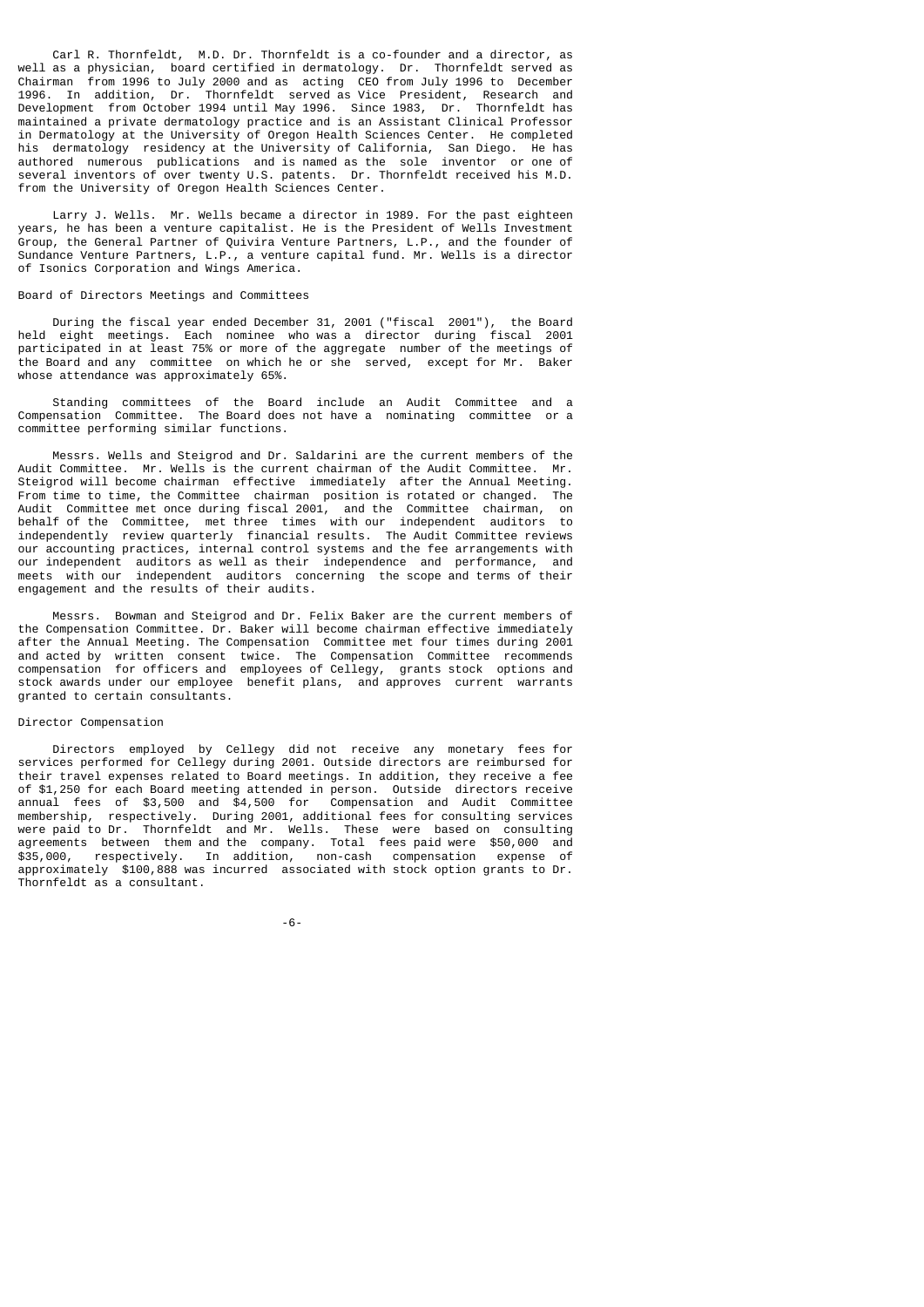Non-employee directors of Cellegy are eligible to participate in the 1995 Directors' Stock Option Plan (the "Directors' Plan"). A total of 250,000 shares of common stock are reserved for issuance to eligible directors pursuant to the Directors' Plan. The Directors' Plan is currently administered by the Compensation Committee of the Board. During fiscal 2001, Annual Options under the Directors' Plan to acquire 8,000 shares at an exercise price of \$6.50 per share were granted to each of Felix J. Baker, Julian C. Baker, Jack L. Bowman, Tobi B. Klar, Ronald J. Saldarini, Alan A. Steigrod, Carl R. Thornfeldt and Larry J. Wells.

> THE BOARD OF DIRECTORS RECOMMENDS A VOTE FOR THE ELECTION OF EACH OF THE NOMINATED DIRECTORS.

# PROPOSAL NO. 2

#### APPROVAL OF AN AMENDMENT TO INCREASE THE TOTAL NUMBER OF AUTHORIZED SHARES OF COMMON STOCK

 Cellegy's Amended and Restated Articles of Incorporation (the "Restated Articles") currently authorize us to issue up to 25,000,000 shares of common stock and 5,000,000 shares of preferred stock. The Board has unanimously approved, and recommends to the shareholders the approval of, amending our Restated Articles to authorize us to issue up to 35,000,000 shares of common stock. No change is being proposed to the authorized number of shares of preferred stock.

 The larger number of authorized shares of common stock provided for in this proposal will provide us with the flexibility to undertake various types of transactions, including the issuance of common stock in connection with financing or acquisition transactions, the issuance or reservation of common stock under our equity incentive plans, the declaration of stock splits or stock dividends and for any other proper corporate purpose, without the expense and delay of a special meeting of shareholders. As of March 31, 2002, 17,304,976 shares of common stock were issued and outstanding and 5,253,000 shares of common stock were issuable upon the exercise of outstanding warrants, options, or other rights and options that may be granted in the future under our equity incentive plans, and we therefore have approximately 2,442,000 shares available for issuance in the future if all currently reserved shares were issued. The proposed increase in the number of shares of common stock from 25,000,000 shares to 35,000,000 would result in our having approximately 12,442,000 shares available for issuance in the future. Except for the 5,253,000 reserved shares as described above, as of the date of this Proxy Statement Cellegy has no present arrangements or plans concerning the issuance or use of a material amount of shares of common stock. Although we currently have no agreements or understandings with respect to material financings or acquisitions, the increase in the number of shares of common stock will provide us with additional flexibility with regard to any such future transactions.

 Under this proposal, the additional shares of common stock would be available for issuance without further shareholder action, unless shareholder action is otherwise required by law or the rules of any stock exchange or automated quotation system on which the common stock may then be listed or quoted.

 The additional authorized shares will (i) be part of the existing class of common stock, (ii) not affect the terms of the common stock or the rights of the holders of common stock and (iii) have the same rights and privileges as the shares of common stock presently outstanding. Shareholders' current ownership of common stock will not give them automatic rights to purchase any of the additional authorized shares. Any future issuance of additional authorized shares of common stock will decrease the existing shareholders' percentage equity ownership and may have a dilutive effect on earnings per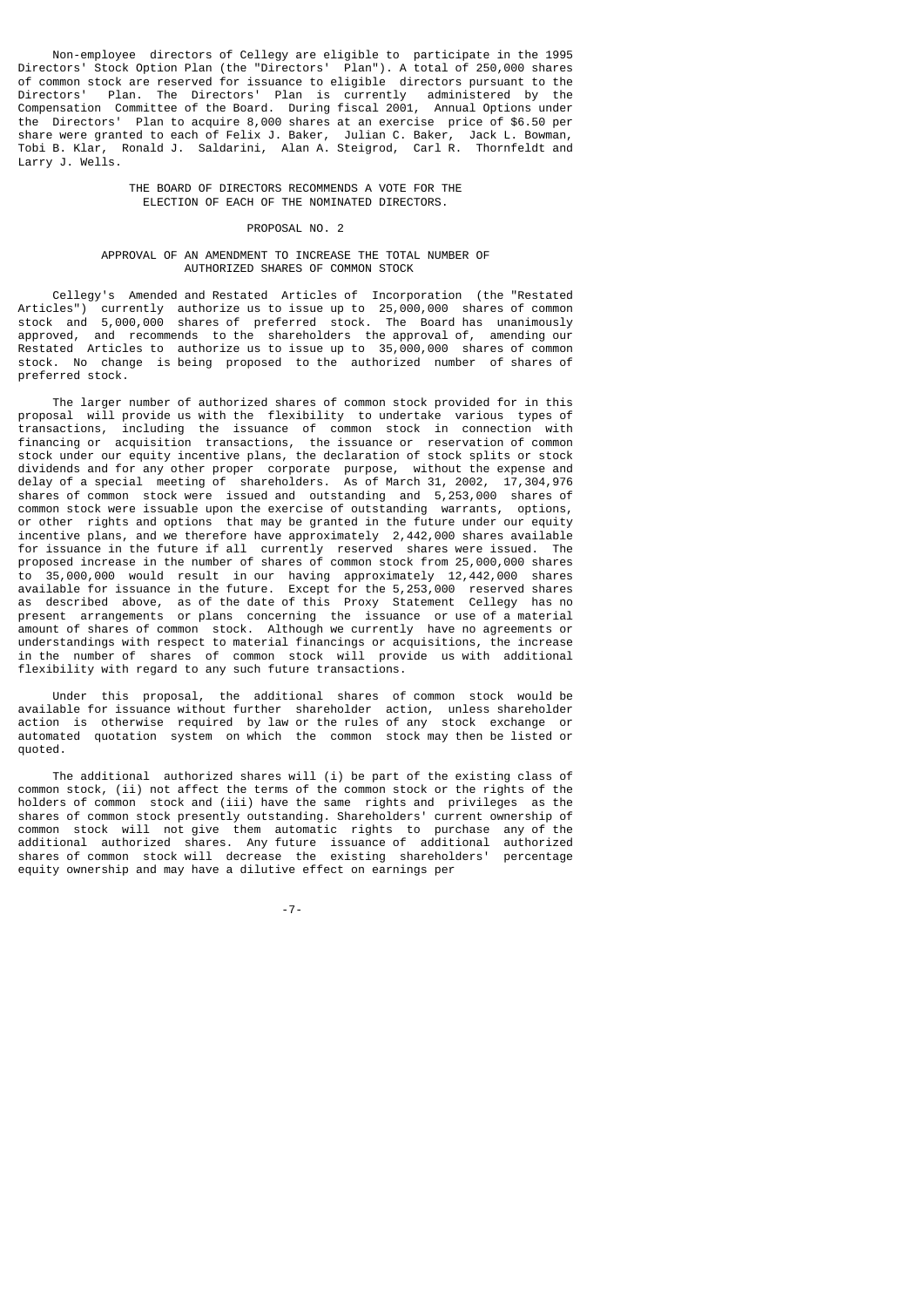share of common stock and on the equity and voting rights of those holding common stock at the time the additional authorized shares are issued. Although not a factor in the Board's decision to propose the amendment to the Restated Articles, the additional shares of common stock that would become available for issuance if the proposed amendment were adopted could also be used by us to oppose a hostile takeover attempt or delay or prevent changes of our control or changes in or removal of our management. For example, without further shareholder approval, our Board could strategically sell shares of common stock in a private transaction to purchasers who would oppose a takeover or favor the current Board. Cellegy is not aware of any effort to accumulate Cellegy securities or to obtain control of the company by means of a tender offer, proxy contest or otherwise. Although this proposal to increase the number of authorized shares of common stock has been prompted by business and financial considerations, not threat of any attempt to accumulate shares or otherwise gain control of us, shareholders nevertheless should be aware that approval of this proposal could hinder or prevent transactions resulting in a change of control, including transactions that are favored by a majority of the independent shareholders or in which shareholders might otherwise receive a premium for their shares over then-current market prices or benefit in some other manner.

 In addition, the authority granted by our Restated Articles to our Board to fix the designations, powers, preferences, rights, qualification, limitations and restrictions of any class or series of our preferred stock could be used for anti-takeover purposes. The proposal to increase the number of authorized shares of common stock, however, is not part of any plan to adopt a series of amendments having an anti-takeover effect.

 If the proposal to increase the authorized common stock is approved by the shareholders, we will file an amendment to our Restated Articles with the California Secretary of State in order to effect the increase in authorized common stock. Shareholders will not be entitled to assert dissenter's appraisal rights with respect to the proposed amendments.

## Vote Required and Board of Directors' Recommendation

 The affirmative vote of a majority of the outstanding shares of common stock is required for approval of this proposal. The proxy holders intend to vote all proxies received by them FOR the amendment of the Amended and Restated Articles of Incorporation. Abstentions are not affirmative votes and, therefore, will have the same effect as a vote against the proposal.

 THE BOARD OF DIRECTORS UNANIMOUSLY RECOMMENDS A VOTE "FOR" THE AMENDMENT OF CELLEGY'S AMENDED AND RESTATED ARTICLES OF INCORPORATION.

### PROPOSAL NO. 3

APPROVAL OF AN AMENDMENT TO 1995 DIRECTORS' STOCK OPTION PLAN

#### General

 Shareholders are being asked to approve an amendment to Cellegy's 1995 Directors' Stock Option Plan (the "Directors' Plan") to increase the number of shares of common stock reserved for issuance thereunder 100,000 shares, from 250,000 shares to 350,000 shares. The Board of Directors of Cellegy approved the proposed amendment on March 5, 2002. The Board believes that adding shares to the Directors' Plan is in the best interest of Cellegy as it will permit Cellegy to attract and retain key directors by providing them with appropriate equity incentives. If a quorum is present, the affirmative

-8-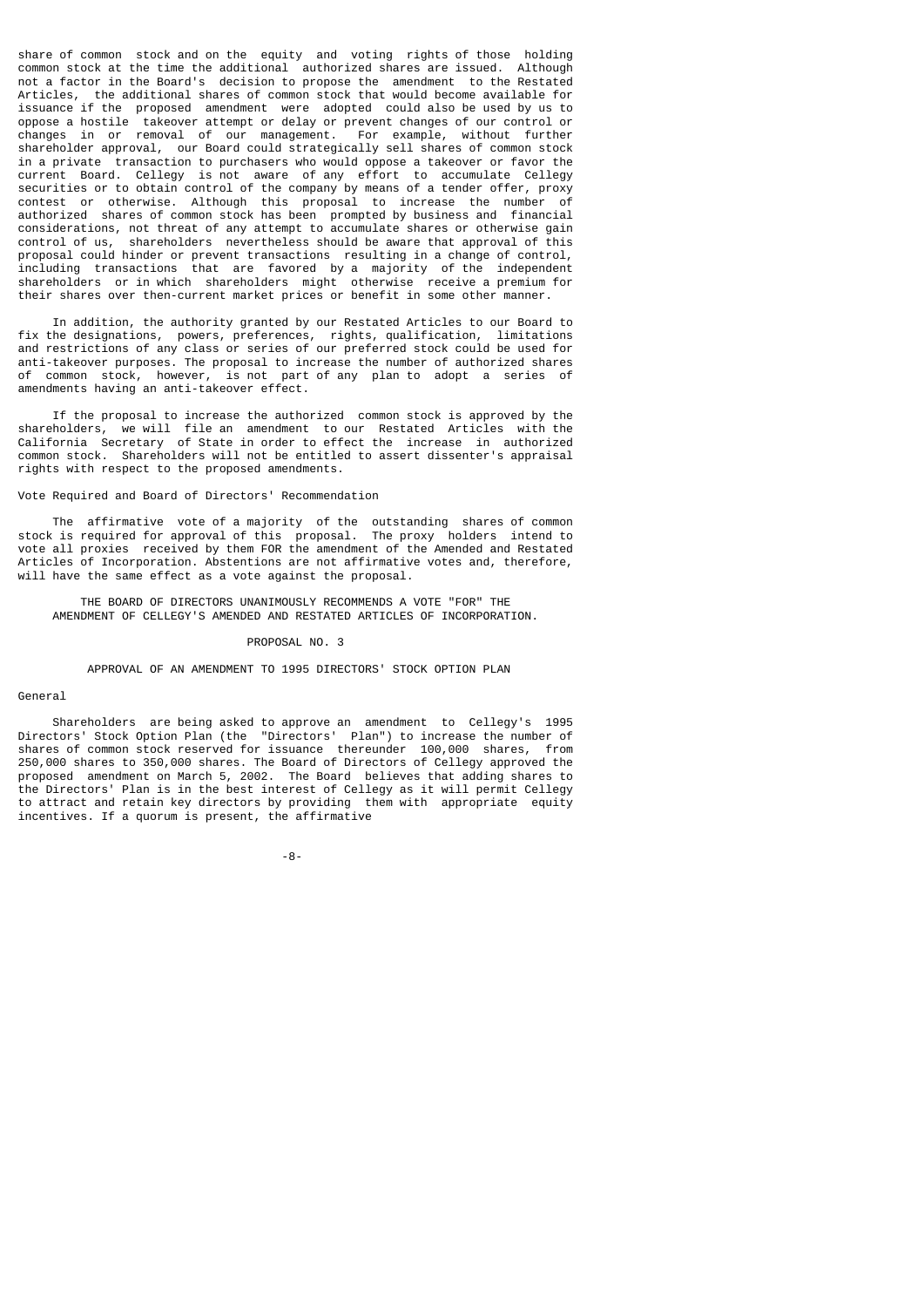vote of the holders of a majority of the shares of common stock present or represented at the Annual Meeting is required for approval of the amendment to the Directors' Plan.

 The Directors' Plan was approved by the Board and Cellegy's shareholders effective August 1995. The Board and the shareholders approved amendments to the Directors' Plan in 1997, 1998 and 2000 to increase the number of shares issuable<br>under the Directors' Plan and, in the case of the 1997 amendments, to make under the Directors' Plan and, in the case of the 1997 amendments, certain other amendments. The Directors' Plan provides for awards ("Options") of non-qualified stock options ("NQOs"). As of March 31, 2002, Cellegy had nine directors, of whom all non-employee directors were eligible to receive and have received Options under the Directors' Plan. During 2001, Cellegy issued a total of 46,000 Options under the Directors' Plan. As of March 31, 2002, 833 shares were available for future Options under the Directors' Plan. On March 28, 2002, the market price of the common stock was \$6.91. Non-employee directors of Cellegy have an interest in the approval of the proposed amendments to the Directors' Plan by virtue of their eligibility to receive Options under the Directors' Plan. Cellegy will mail, without charge, to each person to whom a Proxy Statement is delivered, upon request of such person and by first class mail within one business day of receipt of such request, a copy of the Directors' Plan. Any such request should be directed as follows: Secretary, Cellegy Pharmaceuticals, Inc., 349 Oyster Point Boulevard, Suite 200, South San Francisco, California 94080; telephone number (650) 616-2200.

## New Plan Benefits

 On the date of the Annual Meeting, assuming approval of the election of all directors and approval of this proposal, Annual Grant options to purchase a total of 64,000 shares of common stock will be awarded from the Directors' Plan.

### Summary of the Directors' Plan

 Administration. The Directors' Plan is administered by the Board, and the Board has delegated administration to the Compensation Committee of the Board (the "Administrator"). The Administrator acts as the manager of the Directors' Plan, and as such has the power, subject to the terms and restrictions set forth in the Directors' Plan, to interpret the Directors' Plan and to determine all other matters relating to the Directors' Plan, subject to applicable law. Determinations made by the Administrator are final and binding on all parties. The Administrator may delegate non-discretionary administrative duties to such employees of Cellegy as it deems proper.

 Eligibility. Every person who at the date on which an Option was granted to the person (the "Grant Date") is a member of the Board of Directors of Cellegy (the "Board"), and who is not also an employee of Cellegy or any parent, subsidiary or affiliate of Cellegy ("Outside Directors"), is eligible to receive Options, all of which are NQOs, other than those Board members who are granted a Board seat pursuant to a financing or strategic partnering arrangement (as interpreted by the Compensation Committee in its sole discretion.) The term "Affiliate" means a "parent corporation" or a "subsidiary corporation" as defined in the applicable provisions of the Code.

 Securities Subject to the Directors' Plan. As proposed to be amended, the total number of shares that are reserved and available for issuance pursuant to the exercise of Options under the Directors' Plan is 350,000 shares. 833 shares are currently available for future issuance under the Directors'<br>Plan. The shares covered by the portion of any grant that expires unexercised The shares covered by the portion of any grant that expires unexercised under the Directors' Plan will become available again for grants under the Directors' Plan. The number of shares reserved for issuance under the Directors' Plan is subject to adjustment in accordance with the provisions for adjustment in the Directors' Plan.

 Granting of Options. No Options may be granted under the Directors' Plan after 10 years from the date the Board initially adopted the Directors' Plan, unless an earlier expiration date is specified by the Administrator. Each eligible person who becomes a member of the Board is granted an Option for 30,000 shares of Cellegy common stock on the first business day after the date such person is first elected to the

-9-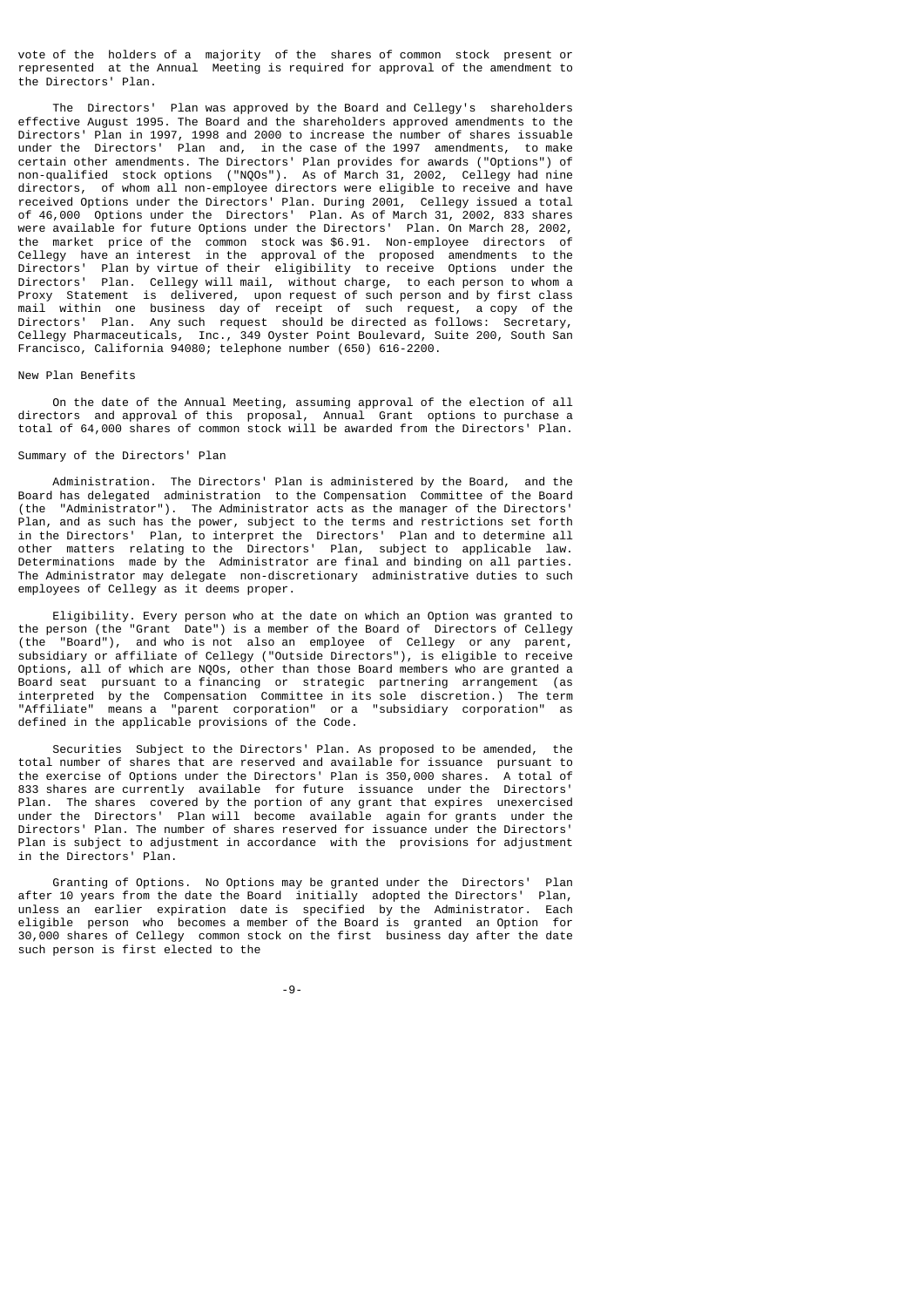Board (the "Initial Grant"). Initial Grants are immediately vested and exercisable with respect to 25% of the shares subject to the Initial Grant, and become exercisable with respect to the remaining shares subject to the Option in equal installments of 25% on the first, second, third and fourth anniversary of the Grant Date. On the first business day after Cellegy's annual meeting of shareholders, if an Outside Director is still a member of the Board and has served continuously as a member of the Board for at least one year, he or she is granted an Option for 8,000 shares of common stock (the "Annual Grant"). Annual Grant generally vests and become exercisable in increments of one third per year, on the first, second, and third anniversary of the grant date. The exercise price granted under the Directors' Plan is the fair market value of the common stock on the Grant Date. Options generally expire 10 years from the Grant Date.

 Each Option will be evidenced by a written agreement referred to as the "Award Agreement," in a form satisfactory to Cellegy, executed by Cellegy and the participant to whom the Option is granted.

 Corporate Transactions. The Directors' Plan provides that in the event of a dissolution or liquidation of Cellegy, a merger in which Cellegy is not the surviving corporation, a merger in which Cellegy is the surviving corporation but after which the shareholders of Cellegy cease to own their shares or other equity interests in Cellegy, the sale of all or substantially all of the assets of Cellegy or any other transaction which qualifies as a "corporate transaction" under Section 424 of Internal Revenue Code of 1986, as amended (the "Code"), wherein the shareholders of Cellegy give up all of their equity interest in Cellegy, the vesting of the Options will accelerate to become exercisable in full. Accelerated options which are not exercised prior to the close of the corporate transaction will terminate.

 Payment of Exercise Price. Payment for the shares purchased upon exercise of an Option may be made (a) in cash or by check; (b) by surrender of shares of common stock of Cellegy that have been owned by the optionee for more than six (6) months (and which have been paid for within the meaning of Securities and Exchange Commission ("SEC") Rule 144 and, if such shares were purchased from Cellegy by use of a promissory note, such note has been fully paid with respect to such shares) or were obtained by the optionee in the open public market, having a fair market value equal to the exercise price of the Option; (c) by waiver of compensation due or accrued to the optionee for services rendered; (d) provided that a public market for Cellegy stock exists, through a "same day sale" commitment from the optionee and a broker-dealer that is a member of the National Association of Securities Dealers (an "NASD Dealer") whereby the optionee irrevocably elects to exercise the Option and to sell a portion of the shares so purchased to pay for the exercise price and whereby the NASD Dealer irrevocably commits upon receipt of such shares to forward the exercise price directly to Cellegy; (e) provided that a public market for Cellegy's stock exists, through a "margin" commitment from the optionee and a NASD Dealer whereby the optionee irrevocably elects to exercise the Option and to pledge the shares so purchased to the NASD Dealer in a margin account as security for a loan from the NASD Dealer in the amount of the exercise price, and whereby the NASD Dealer irrevocably commits upon receipt of such shares to forward the exercise price directly to Cellegy; or (f) by any combination of the foregoing.

 Withholding Taxes. Prior to issuance of the shares upon exercise of an Option, the optionee shall pay or make adequate provision for any federal or state withholding obligations of Cellegy, if applicable.

 Termination. In general, Options expire ten (10) years after the date of grant (the "Expiration Date"). The Option shall cease to vest if the optionee ceases to be a member of the Board. The date on which the optionee ceases to be a member of the Board shall be referred to as the "Termination Date". If the optionee ceases to be a member of the Board for any reason except death or disability, then each Option that has not expired or been exercised and has vested on the Termination Date, may be exercised by the optionee within three (3) months after the Termination Date, but in no event later than the Expiration Date. If the optionee ceases to be a member of the Board because of death or disability, then each Option that has not expired or been exercised and has vested on the Termination Date, may be exercised by the optionee (or the optionee's legal representative) within twelve (12) months after the Termination Date, but in no event later than the Expiration Date.

-10-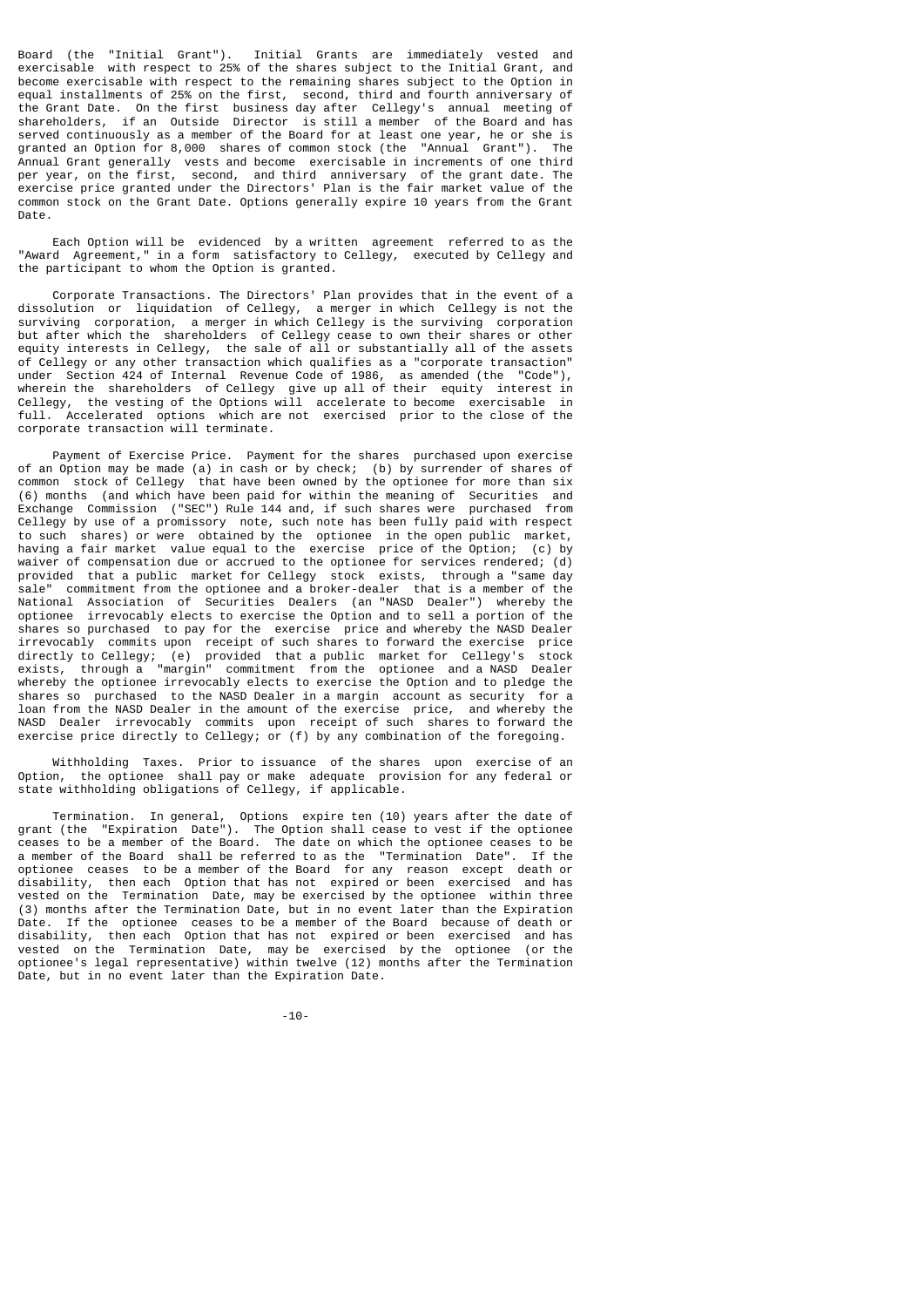Amendment or Termination of Directors' Plan. The Compensation Committee may at any time terminate or amend the Directors' Plan (but may not terminate or amend the terms of any outstanding Option without the consent of the optionee); provided, however, that the Compensation Committee may not, without the approval of the shareholders of Cellegy, increase the total number of shares available under the Directors' Plan or change the class of persons eligible to receive Options. Further, the provisions regarding eligibility and terms and conditions of option grants may not be amended more than once every six months, other than to comport with changes in the Code, the Employee Retirement Income Security Act ("ERISA") of 1974 or the rules thereunder. In any case, no amendment of the Directors' Plan may adversely affect any then outstanding Options or any unexercised portions thereof without the written consent of the optionee.

 ERISA, Internal Revenue Code. The Directors' Plan is not subject to ERISA and is not qualified under Section 401(a) of the Code.

## Summary of Federal Income Tax Consequences

 The following description of federal income tax consequences associated with participation in the Directors' Plan is based on current provisions of the Code and administrative and judicial interpretations thereof. It does not describe applicable state, local, or foreign tax considerations, nor does it discuss any estate or gift tax considerations. The applicable rules are complex and may vary depending upon a participant's individual circumstances. The following description is thus necessarily general and does not address all of the potential federal and other income tax consequences to every participant of the Directors' Plan or in connection with transactions thereunder.

### Non-Qualified Stock Options

 Option; Exercise; Tax Consequences to Cellegy. A participant does not have taxable income upon the grant of an NQO. Federal income tax consequences upon exercise will depend upon whether the option shares thereby acquired are subject to a substantial risk of forfeiture, described above. If the option shares are not subject to a substantial risk of forfeiture (or if they are subject to such a risk and the participant files a Section 83(b) Election with respect to the shares), the participant will have ordinary income at the time of exercise measured by the amount by which the fair market value of the common stock acquired upon exercise of the Option exceeds the exercise price of the shares acquired (the "Option Spread") on the exercise date. The participant's tax basis in the option shares will be their fair market value on the date of exercise, and the holding period for purposes of determining capital gain or loss also will begin with the day after transfer. If the option shares are restricted and no Section 83(b) Election is filed, the participant will not be taxable upon exercise, but instead will have ordinary income on the date the restrictions lapse, in an amount equal to the Option Spread on the date of lapse. In such a case, the participant's holding period will also begin with the date of lapse.

 Sale of Option Shares. Upon sale other than to Cellegy of option shares acquired under an NQO, a Participant generally will recognize capital gain or loss to the extent of the difference between the sale price and the Participant's tax basis in the shares, which will be long term or short term depending on the holding period. A sale of shares to Cellegy will constitute a redemption of such shares, which may be taxable as a dividend.

> THE BOARD OF DIRECTORS RECOMMENDS A VOTE FOR THE APPROVAL OF THE AMENDMENT TO THE DIRECTORS' PLAN.

-11-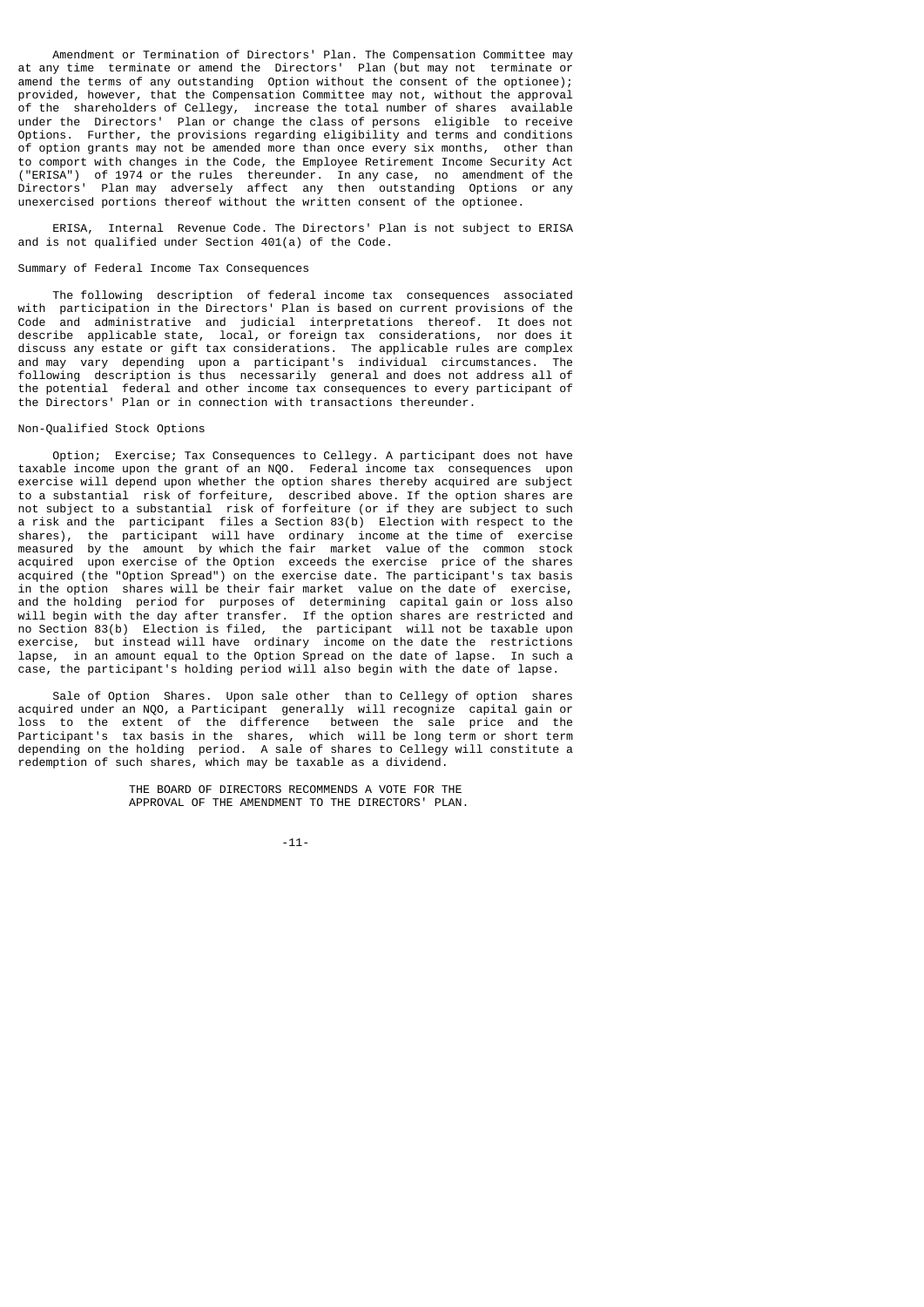## PROPOSAL NO. 4

# APPROVAL OF AN AMENDMENT TO 1995 EQUITY INCENTIVE PLAN

## General

 Shareholders are being asked to approve an amendment to Cellegy's 1995 Equity Incentive Plan (the "Plan") to increase the number of shares of common stock reserved for issuance thereunder by 1,400,000 shares, from 3,450,000 shares to 4,850,000 shares. The Board of Directors approved the proposed amendment on March 5, 2002. The Board believes that adding shares to the Plan is in the best interests of Cellegy as it will permit Cellegy to attract and retain employees and consultants, including our future planned marketing and sales force personnel assuming FDA marketing approval of our products. The sales force alone will comprise 80 new employees, more than tripling the current size of the current employee base. Cellegy believes that providing employees and key consultants with appropriate equity incentives will thereby help align their interests with those of Cellegy's shareholders. If a quorum is present, the infinitional state in holders of a majority of the shares of common stock affirmative vote of the holders of a majority of the shares of common present or represented at the Annual Meeting is required for approval of the amendment to the Plan.

 The Plan was approved by the Board and Cellegy's shareholders effective August 1995. The Board and the shareholders approved amendments to the Plan in<br>1997, 1998 and 2000 to increase the number of shares, issuable, under the Plan. 1998 and 2000 to increase the number of shares issuable under the Plan. The Plan provides for awards of stock options, restricted stock, and stock bonuses. As of March 31, 2002, Cellegy had thirty-nine employees, all of whom were eligible to receive and currently have awards under the Plan. During 2001, Cellegy issued options to acquire a total of 436,000 shares under the Plan. As of March 31, 2002, no shares were available for future options and other awards under the Plan and approximately 48,000 options have been granted subject to shareholder approval of the Plan. On March 28, 2002, the market price of the common stock was \$6.91. Employees and officers of Cellegy have an interest in the approval of the proposed amendments to the Plan by virtue of their eligibility to receive awards under the Plan. Cellegy will mail, without charge, to each person to whom a Proxy Statement is delivered, upon request of such person and by first class mail within one business day of receipt of such request, a copy of the Plan. Any such request should be directed as follows: Secretary, Cellegy Pharmaceuticals, Inc., 349 Oyster Point Boulevard, Suite 200, South San Francisco, California 94080; telephone number (650) 616-2200.

# Summary of the Plan

 Administration. The Plan is administered by the Board, and the Board has delegated administration to the Compensation Committee (the "Administrator"). The Administrator acts as the manager of the Plan, and as such has the power, subject to the terms and restrictions set forth in the Plan, to select the persons ("Participants") to receive options granted pursuant to the Plan ("Options") or other awards under the Plan (collectively, "Awards"), to fix the number of shares that each Participant may acquire, to set the terms and conditions of each Award (including any vesting or exercisability provisions or limitations regarding any Award and/or the shares of common stock relating thereto, and the waiver, amendment, extension or acceleration of any such provisions or limitations), to reduce the exercise price of any Award to the then current fair market value if the fair market value of the common stock covered by such Award has have declined since the date the Award was granted, and to determine all other matters relating to the Plan, subject to applicable law. Determinations made by the Administrator are final and binding on all parties. The Administrator may delegate non-discretionary administrative duties to such employees of Cellegy as it deems proper. The Plan at present is administered by the Compensation Committee of the Board.

 Eligibility. Every person who at the date on which an Award was granted to the person (the "Grant Date") is an employee of Cellegy or any Affiliate is eligible to receive Awards, including options that are intended to be incentive stock options ("ISOs") within the meaning of the Internal Revenue Code of 1986, as amended (the "Code"). Every person who at the Grant Date is a consultant to Cellegy or any Affiliate, or

-12-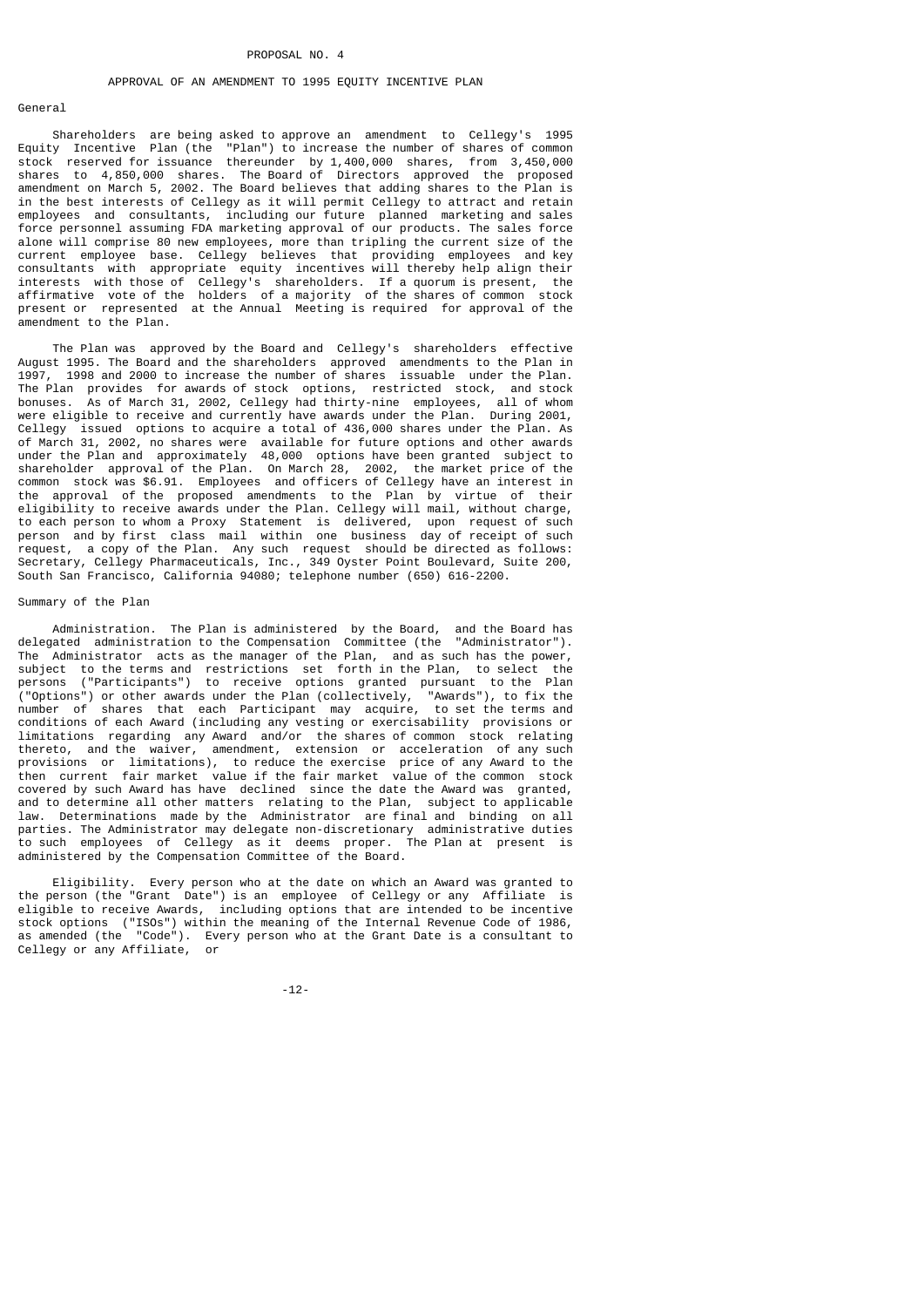any person who is a director of Cellegy but not an employee, is eligible to receive Awards, including non-qualified options ("NQOs"), but is not eligible to receive ISOs. The term "Affiliate" means a "parent corporation" or a "subsidiary corporation" as defined in the applicable provisions of the Code.

 Securities Subject to the Plan. As proposed to be amended, the total number of shares that are reserved and available for issuance pursuant to the exercise of Awards under the Plan is 4,850,000 shares. If this proposal amending the Plan is approved, then a total of 1,352,000 shares will be available for future issuance under the Plan. The shares covered by the portion of any grant that expires unexercised under the Plan will become available again for grants under the Plan. The number of shares reserved for issuance under the Plan is subject to adjustment in accordance with the provisions for adjustment in the Plan.

 Granting of Options. No Options may be granted under the Plan after 10 years from the date the Board initially adopted the Plan, unless an earlier expiration date is specified by the Administrator at the Grant Date. Options generally expire 10 years from its Grant Date, except that an ISO granted to any generally explice to years from the Summer share, shoopt the Grant Date. The exercise<br>ten percent shareholder expires five years from the Grant Date. The exercise price of an ISO or an NQO will be determined by the Administrator, and for ISOs is at least equal to the fair market value of the stock covered by the ISO at the Grant Date (110% of the fair market value for ISOs granted to a ten percent shareholder).

 Each Award will be evidenced by a written agreement (in the case of Options, referred to as the "Option Agreement," and in the case of other Awards, referred to as the "Award Agreement"), in a form satisfactory to Cellegy, executed by Cellegy and the Participant to whom the Award is granted. Provisions of Award Agreements need not be the same for each Participant. Awards may, in the sole discretion of the Administrator, be exercisable entirely at the Grant Date or at such times and in such amounts as the Administrator may specify.

 Corporate Transactions. The Plan provides that if Cellegy is merged into or consolidated with another corporation under circumstances where Cellegy is not the surviving corporation, is liquidated or dissolved, is the surviving corporation of a merger after which the shareholders of Cellegy cease to own their shares or other equity interests in Cellegy, sells or otherwise disposes of substantially all its assets to another corporation, or completes any other transaction which qualifies as a "corporate transaction" under Section 424(a) of the Code wherein the shareholders of Cellegy give up all of their equity interest in Cellegy, the successor corporation may assume, convert or replace any outstanding awards. In the alternative, the successor corporation may substitute any outstanding awards with substantially equivalent awards or provide substantially similar consideration to participants as was provided to shareholders, after taking into consideration the existing provisions of the Awards. The successor corporation may also issue, in place of outstanding shares of Cellegy held by a Participant, substantially similar shares or other property subject to repurchase restrictions no less favorable to the Participant. If the successor corporation refuses to assume or substitute outstanding options, such options will expire on such transaction on such conditions as the Board determines.

 Payment of Exercise Price. Except as described below, payment in full, in cash, generally must be made for all stock purchased at the time a written notice of exercise is given to Cellegy. Proceeds of any such payment will constitute general funds of Cellegy. The exercise price of options granted under the Plan may be paid as approved by the Administrator at the time of grant: (a) in cash (by check); (b) by cancellation of indebtedness of Cellegy to the Participant; (c) by surrender of shares of Cellegy common stock owned by the Participant for at least six months and having a fair market value on the date of surrender equal to the aggregate exercise price of the option; (d) by tender of a full recourse promissory note; (e) by waiver of compensation due to or accrued by the Participant for services rendered; (f) by a "same-day sale" commitment from the Participant and a National Association of Securities Dealers, Inc. ("NASD") broker; (g) by a "margin" commitment from the Participant and a NASD broker; or (h) by any combination of the foregoing.

-13-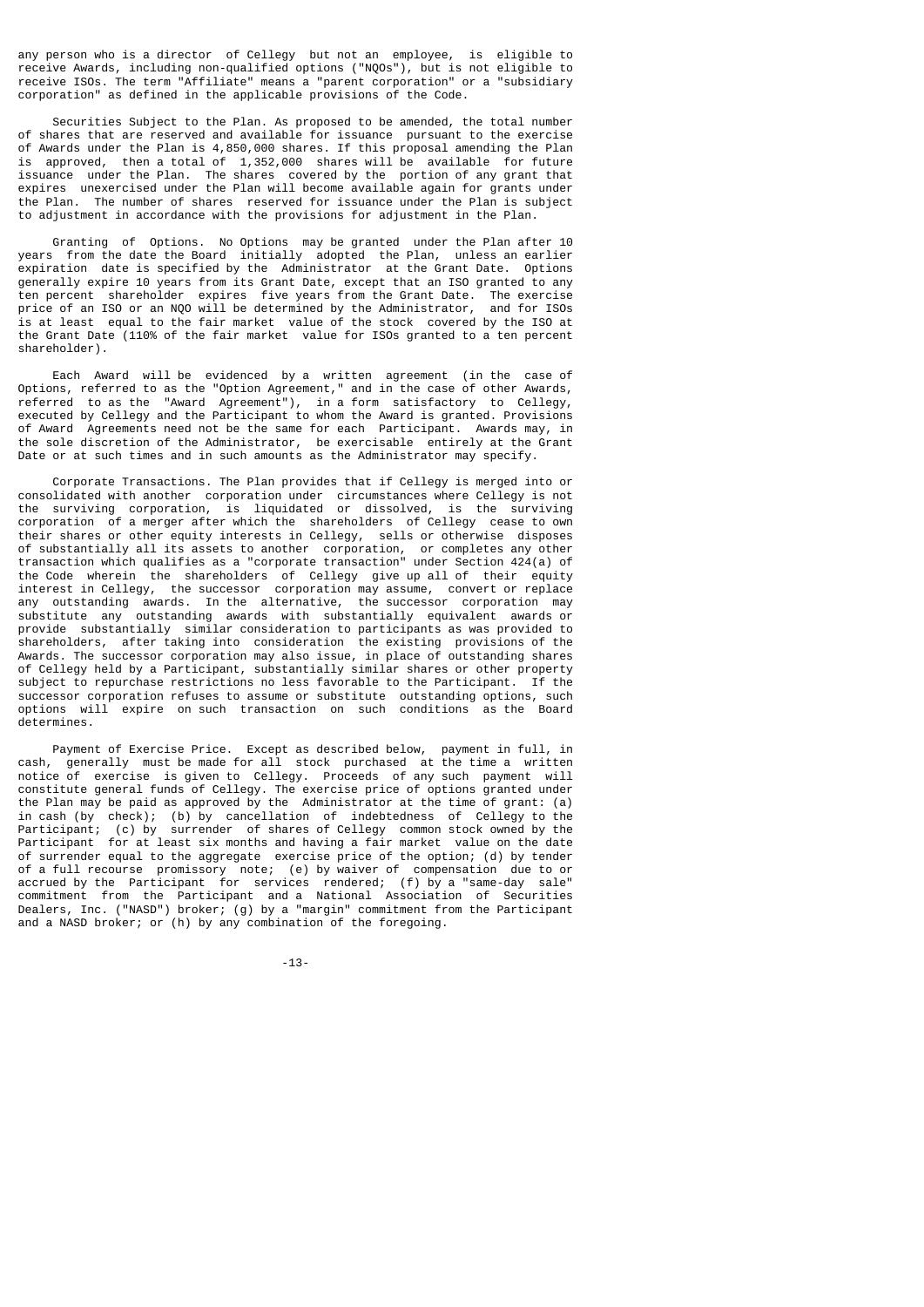Termination of Employment. Any Award or portion thereof that has not vested on or before the date on which a Participant ceases, for any reason, with or without cause, to be an employee or director of, or a consultant to, Cellegy or an Affiliate ("Employment Termination"), expires upon the date of Employment Termination. An Award or portion thereof that has vested as of the date of Employment Termination, to the extent the Award has not then expired or been exercised, is exercisable for a period of 90 days after the date of Employment Termination or such shorter or longer time period not exceeding five years as the Administrator may determine. If, however, Employment Termination is due to the disability or death of the Participant, then the Participant or the Participant's representative may, within 12 months after the date of Employment Termination or such shorter or longer time period not exceeding five years as the Administrator may determine, exercise such Award rights to the extent they were exercisable on the date of Employment Termination.

 Restricted Stock and Bonus Stock. Participants awarded Restricted Stock must, within certain time periods specified in the Plan, pay to Cellegy, if required by applicable law, an amount equal to the par value of the Stock subject to the Award. Subject to the provisions of the Plan and the Award Agreement, during a period set by the Administrator, commencing with, and not exceeding 10 years from, the date of such award (the "Restriction Period"), the Participant may not sell, assign, transfer, pledge or otherwise encumber shares<br>of Restricted Stock, Within these limits, the Administrator may in its Restricted Stock. Within these limits, the Administrator may in its discretion provide for the lapse of such restrictions in installments and may accelerate or waive such restrictions, in whole or in part, based on service, performance or such other factors or criteria as the Administrator may determine. Except to the extent otherwise provided in the Award Agreement, upon a Participant's Employment Termination during the Restriction Period, all shares still subject to restriction will be forfeited by the Participant. The Plan also allows the Administrator to make awards of Bonus Stock to a Participant.

 Amendment, Suspension or Termination of the Plan. The Board may at any time amend, alter, suspend or discontinue the Plan without shareholder approval, except as required by applicable law; provided, however, that no amendment, alteration, suspension or discontinuation shall be made that would impair the rights of any Participant under any Award previously granted, without the Participant's consent, except to conform the Plan and Awards granted under the Plan to the requirements of federal or other tax laws or the requirements of SEC Rule 16b-3.

 ERISA, Internal Revenue Code. The Plan is not subject to the ERISA and is not qualified under Section 401(a) of the Code.

## Summary of Federal Income Tax Consequences

 The following description of federal income tax consequences associated with participation in the Plan is based on current provisions of the Code and administrative and judicial interpretations thereof. It does not describe applicable state, local, or foreign tax considerations, nor does it discuss any estate or gift tax considerations. The applicable rules are complex and may vary depending upon a participant's individual circumstances. The following description is thus necessarily general and does not address all of the potential federal and other income tax consequences to every participant of the Plan or in connection with transactions thereunder

# Incentive Stock Options

 Option, Exercise, Alternative Minimum Tax. A Participant will not have taxable income upon the grant or exercise of an ISO. However, upon exercise, the Option Spread for the common stock acquired upon exercise of the Option (the "Option Shares") is included on the Participant's "alternative minimum taxable income" in determining the Participant's liability for the "alternative minimum tax." "Alternative minimum tax" is imposed to the extent it exceeds a Participant's regular tax liability. The maximum

-14-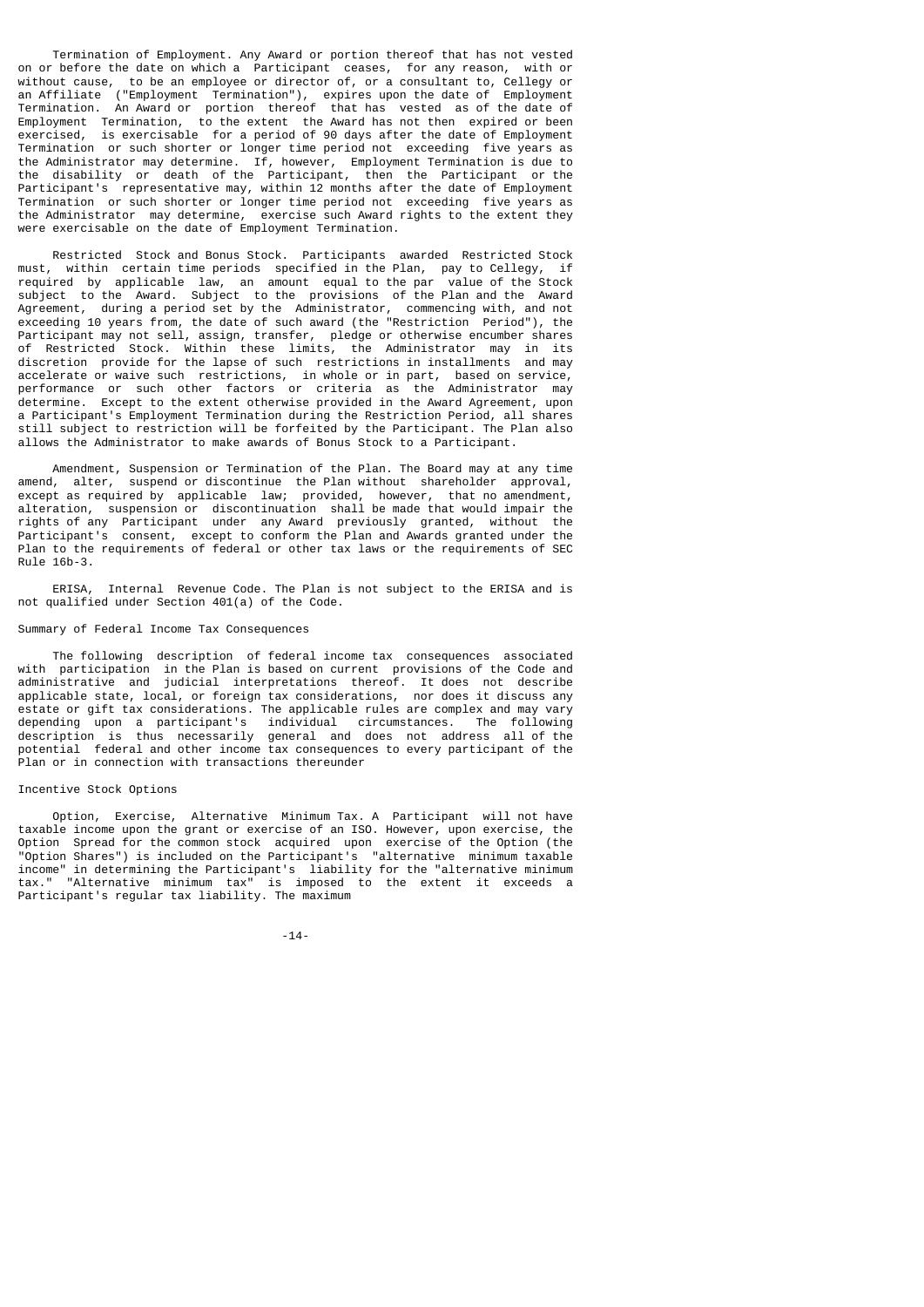alternative minimum tax rate applicable to individuals is now 28%. The Option Spread generally is measured for this purpose on the day the Option is exercised; however, if both (i) the Option Shares are subject to a "substantial risk of forfeiture" (including a right of repurchase in favor of Cellegy) and (ii) the Participant does not make an election under Section 83(b) of the Code with respect to such shares within 30 days after the purchase date (a "Section 83(b) Election"), then the Option Spread should be measured, and should be included in alternative minimum taxable income, on the date the risk of forfeiture lapses. Cellegy receives no income tax deduction upon grant or exercise of an ISO but is entitled to a deduction equal to the ordinary income taxable to the Participant upon a Disqualifying Disposition.

 In general, an ISO must be exercised within 90 days of Employment Termination to retain the federal income tax treatment described above. This 90-day period does not apply in the case of a Participant who dies while owning an Option. In the case of a Participant who is permanently and totally disabled, as defined in the Code, this 90-day period is extended to 12 months. The Plan allows Cellegy to extend the period during which a Participant may exercise the Option. Any such extension may be treated as the grant of a new Option to the Participant, which must meet the requirements for ISO status on the date of the agreement; in all events, if an Option is exercised more than three months after Employment Termination, it will, except in the cases of a permanently and totally disabled or deceased Participant, not qualify as an ISO.

 Sale of Option Shares; Disqualifying Dispositions. A Participant generally will be entitled to long-term capital gain treatment upon sale (other than to Cellegy) or other disposition of Option Shares held longer than two years from the grant date and one year from the date the Participant receives the shares. If the Option Shares are sold or disposed of (including by gift, but not including certain tax-free exchanges) before both of these holding periods have expired (a "Disqualifying Disposition"), the Option Spread (but generally not more than the amount of gain if the Disqualifying Disposition is a sale) is taxable as ordinary income. For this purpose, the Option Spread is measured at the Exercise Date unless the Option Shares were subject to a substantial risk of forfeiture upon purchase and the Participant did not file a Section 83(b) Election, in which event the Option Spread is measured at the date the restriction lapsed. If gain on a Disqualifying Disposition exceeds the amount treated as ordinary income, the excess is capital gain, which will be characterized as long term or short term, depending on the holding period. The holding period for Option Shares commences with the Option exercise date unless the shares are subject to a substantial risk of forfeiture and no Section 83(b) Election is filed, in which event the holding period commences with the date the risk lapsed. A sale of common stock to Cellegy, including use of common stock to pay withholding or withheld by Cellegy upon exercise of an ISO, will constitute a redemption of such common stock and may be taxable as a dividend unless certain tests in the Code are met.

### Non-Qualified Stock Options

 The tax consequences upon grant and exercise of an NQO under the Plan are the same as described above for the Directors Plan in Proposal No. 3.

#### New Plan Benefits

 The grant of Options or other awards under the Plan to executive officers, including the officers named in the Summary Compensation Table, is subject to the discretion of the Administrator. As of the date of this proxy statement, except for options to purchase 48,000 shares of common stock that were granted in 2002 subject to shareholder approval of this proposal to increase the number of authorized shares under the Plan, there has been no determination by the Administrator with respect to future awards under the Plan. Accordingly, future awards are not determinable. The table of option grants under "Executive Compensation" provides information with respect to the grant of options under the Plan to the Named Officers during 2001. Excluding stock options issued on January 2, 2001 in consideration for performance in year 2000, which was described in last year's proxy statement for our 2001 annual meeting of shareholders, there were no option grants in 2001 under the Plan to current executive officers as a group, there

-15-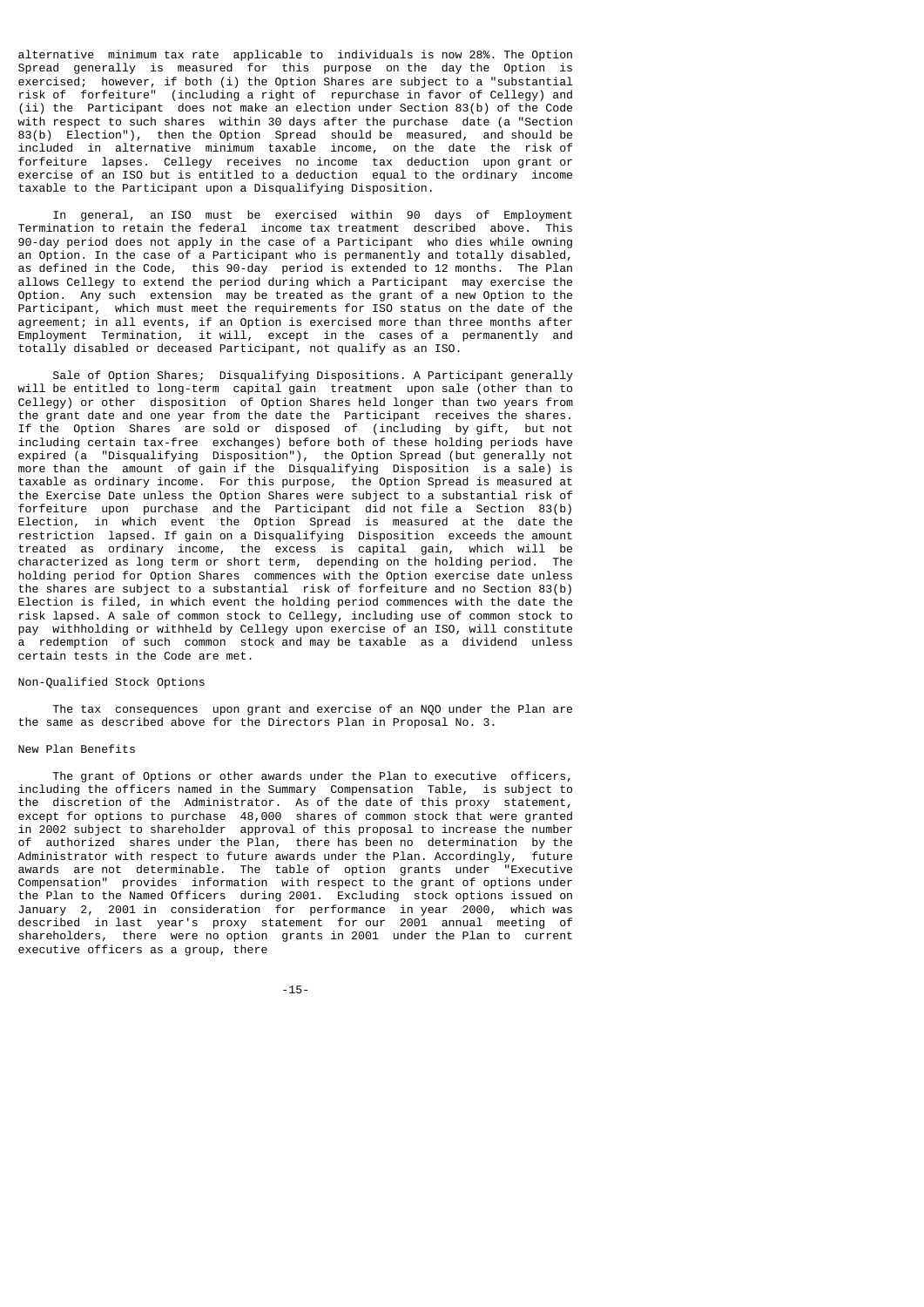were option grants of 64,000 to all non-officer directors as a group, and option grants of 191,500 shares to employees during 2001 pursuant to the Plan. For the period January 2, 2002 through March 31, 2002, in consideration for performance in the year 2001 and for initial grants made to new employees, all current executive officers as a group were granted options to purchase 438,500 shares, no grants were issued to non-officer directors, and options to purchase 152,400 shares of common stock were granted to all other employees as a group, pursuant to the Plan.

### THE BOARD OF DIRECTORS RECOMMENDS A VOTE FOR THE APPROVAL OF THE AMENDMENT TO THE PLAN.

# PROPOSAL NO. 5

# RATIFICATION OF SELECTION OF INDEPENDENT PUBLIC ACCOUNTANTS

 Cellegy has engaged Ernst & Young LLP as its principal independent public accountants to perform the audit of Cellegy's financial statements for fiscal 2002. Ernst & Young LLP has audited Cellegy's financial statements since 1989. The Board of Directors expects that representatives of Ernst & Young LLP will be present at the Annual Meeting, will be given an opportunity to make a statement at the meeting if they desire to do so, and will be available to respond to appropriate questions.

## THE BOARD OF DIRECTORS RECOMMENDS A VOTE FOR THE RATIFICATION OF THE SELECTION OF ERNST & YOUNG LLP.

## SECURITY OWNERSHIP OF CERTAIN BENEFICIAL OWNERS AND MANAGEMENT

 The following table sets forth, as of March 31, 2002, certain information known to Cellegy regarding the ownership of shares of common stock by (i) each person known to Cellegy to be a beneficial owner of more that 5% of the outstanding shares of common stock, (ii) each director, (iii) each Named Officer (see "Executive Compensation") and (iv) all directors and executive officers as a group.

|                                                             | Shares Beneficially<br>Owned $(1)$ |         |  |
|-------------------------------------------------------------|------------------------------------|---------|--|
| Name                                                        | Number                             | Percent |  |
| Thomas J. Tisch $(2)(3)$                                    | 2, 132, 943                        | 12.3%   |  |
| James S. Tisch $(2)(4)$                                     | 2, 104, 443                        | 12.2%   |  |
| Andrew H. Tisch $(2)(5)$                                    | 2,085,243                          | 12.0%   |  |
| Daniel R. Tisch $(2)(5)$                                    | 2,085,243                          | 12.0%   |  |
| K. Michael Forrest (7)<br>349 Oyster Point Blvd., Suite 200 | 1,282,793                          | 7.2%    |  |

-16-

South San Francisco, CA 94080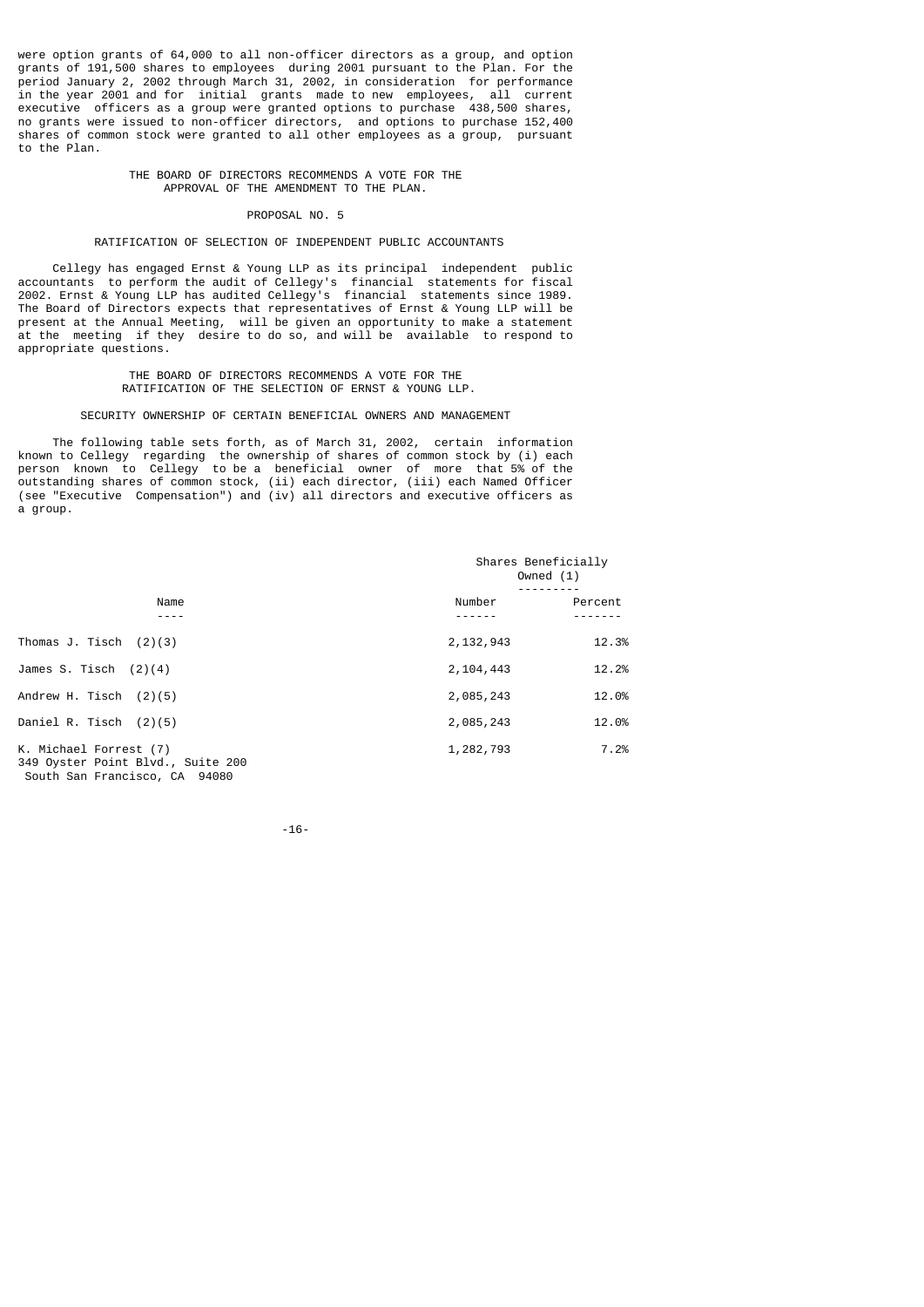| Janus Funds (8)<br>100 Fillmore Street<br>Denver, CO 80206                 | 1,098,695 | 6.3%     |
|----------------------------------------------------------------------------|-----------|----------|
| Framlington Funds (9)<br>Pepys Street<br>London, EC3N 4ADA, United Kingdom | 887,797   | 5.1%     |
| Carl R. Thornfeldt, M.D. (10)                                              | 649,145   | 4.5%     |
| John J. Chandler (11)                                                      | 148,100   | $\star$  |
| A. Richard Juelis (12)                                                     | 109,445   | $\star$  |
| Daniel L. Azarnoff, M.D. (13)                                              | 85,498    | $\star$  |
| Tobi B. Klar, M.D. (14)                                                    | 79,787    | $\star$  |
| Jack L. Bowman (15)                                                        | 61,167    | $\star$  |
| Alan A. Steigrod (16)                                                      | 61,167    | $\star$  |
| Larry J. Wells $(17)$                                                      | 52,587    | $\star$  |
| Felix J. Baker, $Ph.D.(2) (6)$                                             | 26,725    | $\star$  |
| Julian C. Baker (2) (6)                                                    | 26,725    | $^\star$ |
| Michael P. Miller (18)                                                     | 25,000    | $\star$  |
| Ronald J. Saldarini, Ph.D. (19)                                            | 21,417    | $\star$  |
| All directors and executive officers as a group (20)<br>(13 persons)       | 2,629,556 |          |

\*less than 1%

- ---------------------

- (1) Based upon information supplied by officers, directors and principal shareholders. Beneficial ownership is determined in accordance with rules of the Securities and Exchange Commission (the "SEC") that deem shares to be beneficially owned by any person who has or shares voting or investment power with respect to such shares. Unless otherwise indicated, the persons named in this table have sole voting and sole investing power with respect to all shares shown as beneficially owned, subject to community property laws where applicable. Shares of common stock, subject to an option that is currently exercisable or exercisable within 60 days of March 31, 2002 are deemed to be outstanding and to be beneficially owned by the person holding such option for the purpose of computing the percentage ownership of such person but are not treated as outstanding for the purpose of computing the percentage ownership of any other person.
- (2) The total number of shares owned by Messrs. Thomas J., James S., Andrew H. and Daniel R. Tisch, and Felix J. and Julian C. Baker, is 3,900,043 shares. The address of each person is 667 Madison Avenue, New York, N.Y. 10021, except for Daniel R. Tisch whose address is 500 Park Avenue, New York, N.Y. 10022.
- (3) Includes 625,800 shares as to which he has sole voting power and sole dispositive power and 1,507,143 shares as to which he has shared voting power and shared dispositive power.
- (4) Includes 597,300 shares as to which he has sole voting power and sole dispositive power and

-17-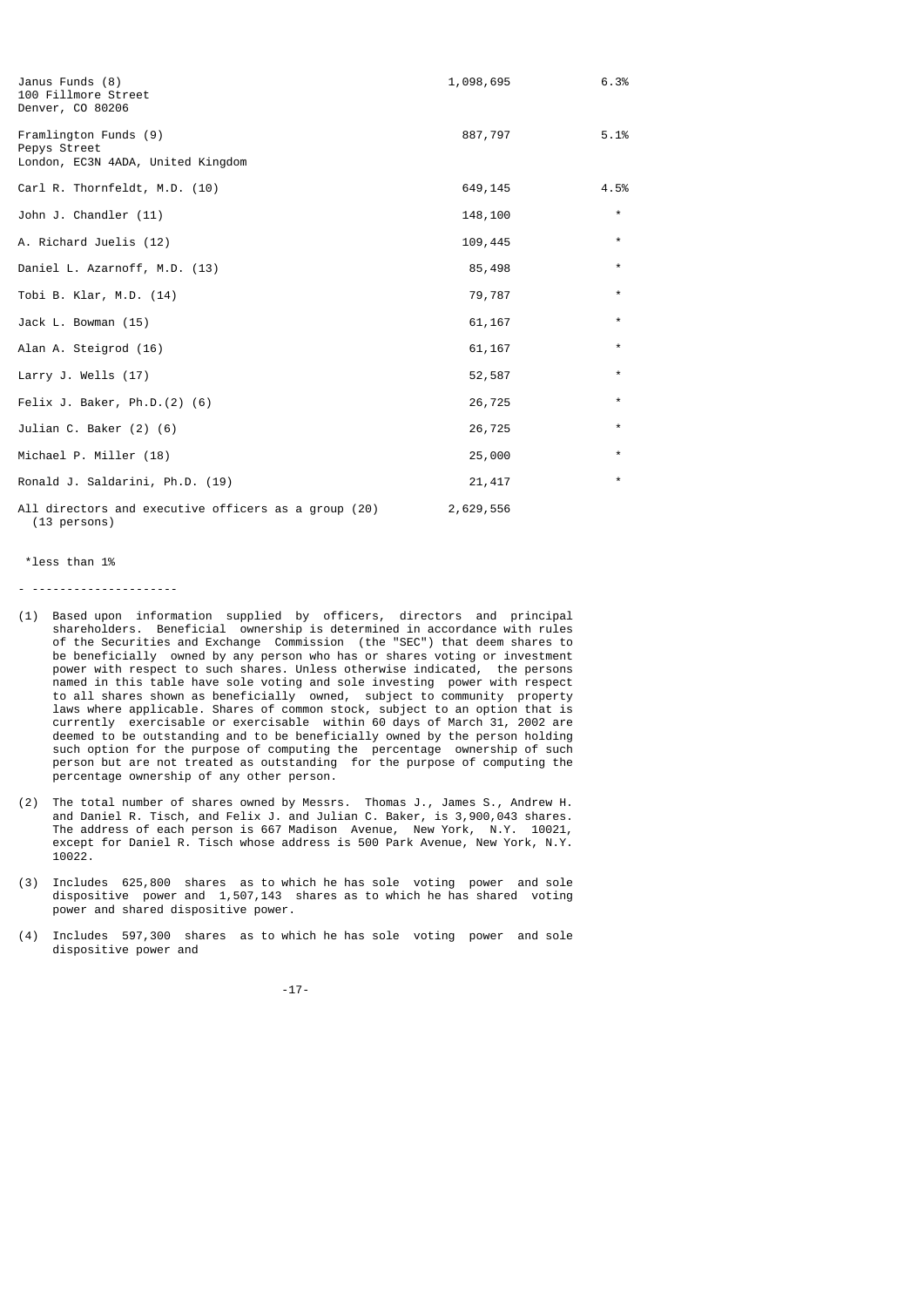1,507,143 shares as to which he has shared voting power and shared dispositive power.

- (5) Includes 578,100 shares as to which he has sole voting power and sole dispositive power and 1,507,143 shares as to which he has shared voting power and shared dispositive power.
- (6) Includes 13,125 shares issuable upon exercise of an option exercisable before May 31, 2002, as to which he would, if exercised, have sole voting power and sole dispositive power, and 13,600 shares as to which he has shared voting power and shared dispositive power.
- (7) Includes 632,666 issuable upon the exercise of stock options.
- (8) Includes 718,000 shares held by Janus Global Life Sciences, 14,655 shares held by Aspen Global Life Sciences, 200,435 Janus World Funds Global Life Science and 165,605 shares held by other managed accounts.
- (9) Includes 477,080 shares held by Framlington Health Fund and 410,717 shares held by Munder Framlington.
- (10) Includes 170,463 shares held by Dr. Thornfeldt's spouse. Includes 307,682 shares issuable upon the exercise of stock options.
- (11) Includes 135,500 shares issuable upon the exercise of stock options.
- (12) Includes 95,752 shares issuable upon the exercise of stock options.
- (13) Includes 85,498 shares issuable upon the exercise of stock options.
- (14) Includes 52,587 shares issuable upon the exercise of stock options.
- (15) Includes 56,667 shares issuable upon the exercise of stock options.
- (16) Includes 59,167 shares issuable upon the exercise of stock options.
- (17) Includes 52,587 shares issuable upon the exercise of stock options.
- (18) Includes 25,000 shares issuable upon the exercise of stock options.
- (19) Includes 21,417 shares issuable upon the exercise of stock options.
- (20) Includes 1,550,773 shares issuable upon the exercise of stock options.

## Executive Compensation

The following table sets forth all compensation awarded, earned or paid for<br>Lees rendered in all capacities to Cellegy, during fiscal years 2001 - 2000 services rendered in all capacities to Cellegy during fiscal years 2001, and 1999 to (i) each person who served as Cellegy's chief executive officer during 2001, and (ii) the four most highly compensated officers other than the chief executive officer who were serving as executive officers at the end of 2001 and whose total annual salary and bonus in such year exceeded \$100,000 (of which there were only three such persons at the end of December 31, 2001) (collectively with the CEO, the "Named Officers").

-18-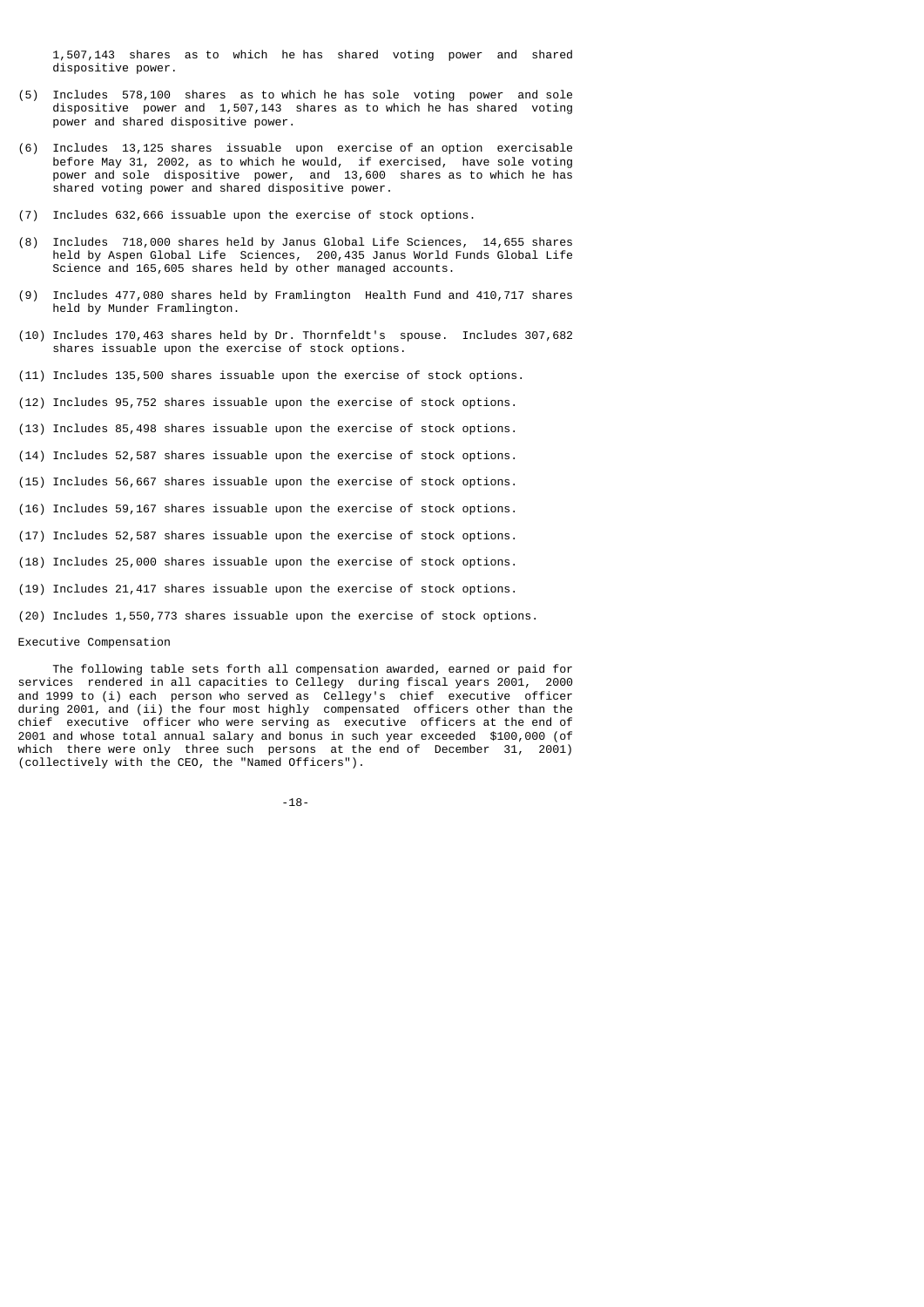|                                 |      |           | Annual Compensation | Long Term<br>Compensation<br>Awards<br>Securities<br>All Other<br>Other Annual<br>Underlying |           |              |
|---------------------------------|------|-----------|---------------------|----------------------------------------------------------------------------------------------|-----------|--------------|
| Name and Principal              |      | Salary    | Bonus               | Compensation                                                                                 | Options   | Compensation |
| Position                        | Year | (3)       | (3)                 | (3)                                                                                          | $($ # $)$ | (3)          |
|                                 |      | $- - -$   | $- - -$             | $- - -$                                                                                      | - - -     | $- - -$      |
| K. Michael Forrest              | 2001 | \$302,820 | $- -$               | $ -$                                                                                         | 50,000    | $- -$        |
| Chairman, President and         | 2000 | 302,820   | $- -$               | - -                                                                                          | $ -$      | $- -$        |
| Chief Executive Officer         | 1999 | 288,400   | $- -$               | $ -$                                                                                         | 250,000   | $- -$        |
| Daniel L. Azarnoff, M.D.        | 2001 | \$142,000 | $- -$               | - -                                                                                          | 17,500    | - -          |
| Senior Vice President, Clinical | 2000 | 126,000   | $ -$                | $ -$                                                                                         | $ -$      | $- -$        |
| and Regulatory Affairs          | 1999 | 120,000   |                     | $ -$                                                                                         | 28,000    | $- -$        |
| John J. Chandler                | 2001 | \$189,000 | $- -$               | $ -$                                                                                         | 23,500    | $- -$        |
| Vice President, Corporate       | 2000 | 181,000   | $- -$               | $ -$                                                                                         | $ -$      | $- -$        |
| Development                     | 1999 | 171,000   |                     | $ -$                                                                                         | 46,500    | $- -$        |
| A. Richard Juelis               | 2001 | \$187,200 | $- -$               | $ -$                                                                                         | 22,500    | $- -$        |
| Vice President, Finance and     | 2000 | 178,500   | $- -$               | $ -$                                                                                         | $ -$      | $- -$        |
| Chief Financial Officer         | 1999 | 170,000   | $- -$               | $ -$                                                                                         | 46,500    | $- -$        |

- --------------------------------------------------------------------------------

 The following table sets forth information regarding individual grants of options to acquire Cellegy common stock during fiscal 2001 to each Named Officer.

# OPTION GRANTS IN LAST FISCAL YEAR

|                          | Individual Grants                                |                                                  |                               |            |         |                                                                                                   |  |
|--------------------------|--------------------------------------------------|--------------------------------------------------|-------------------------------|------------|---------|---------------------------------------------------------------------------------------------------|--|
|                          | Number of<br>Securities<br>Underlying<br>Options | % of Total<br>Options<br>Granted to<br>Employees | Exercise or<br>Base Price (1) | Expiration |         | Potential Realizable Value at<br>Assumed Rates of Stock Price<br>Appreciation for Option Term (2) |  |
| Name                     | Granted $($ # $)$                                | In Fiscal Year                                   | (S/Sh)                        | Date       | 5% (\$) | $10\%$ (\$)                                                                                       |  |
| ----                     |                                                  |                                                  |                               |            |         |                                                                                                   |  |
| K. Michael Forrest       | 25,000                                           | 6.2%                                             | 15.00                         | 01/2011    | 235,835 | 597,653                                                                                           |  |
| K. Michael Forrest       | 25,000                                           | 6.2%                                             | 7.50                          | 01/2011    | 117,918 | 298,827                                                                                           |  |
| Daniel L. Azarnoff, M.D. | 8,750                                            | 2.2%                                             | 15.00                         | 01/2011    | 82,542  | 209,179                                                                                           |  |
| Daniel L. Azarnoff, M.D. | 8,750                                            | 2.2%                                             | 7.50                          | 01/2011    | 41,271  | 104,589                                                                                           |  |
| John J. Chandler         | 11,750                                           | 2.9%                                             | 15.00                         | 01/2011    | 110,843 | 280,897                                                                                           |  |
| John J. Chandler         | 11,750                                           | 2.9%                                             | 7.50                          | 01/2011    | 55,421  | 140,449                                                                                           |  |
| A. Richard Juelis        | 11,250                                           | 2.8%                                             | 15.00                         | 01/2011    | 106,126 | 268,944                                                                                           |  |
| A. Richard Juelis        | 11,250                                           | 2.8%                                             | 7.50                          | 01/2011    | 53,063  | 134,472                                                                                           |  |
|                          |                                                  |                                                  |                               |            |         |                                                                                                   |  |

- --------------------

(1) The exercise prices of all option shares shown in the table were at a premium above the fair market value of the common stock on the grant date, which was \$5.63 per share. The shares subject to these options become exercisable annually over three years from the grant date. The exercise price may be paid in cash or in shares of common stock valued at fair market value on the exercise date, or through

-19-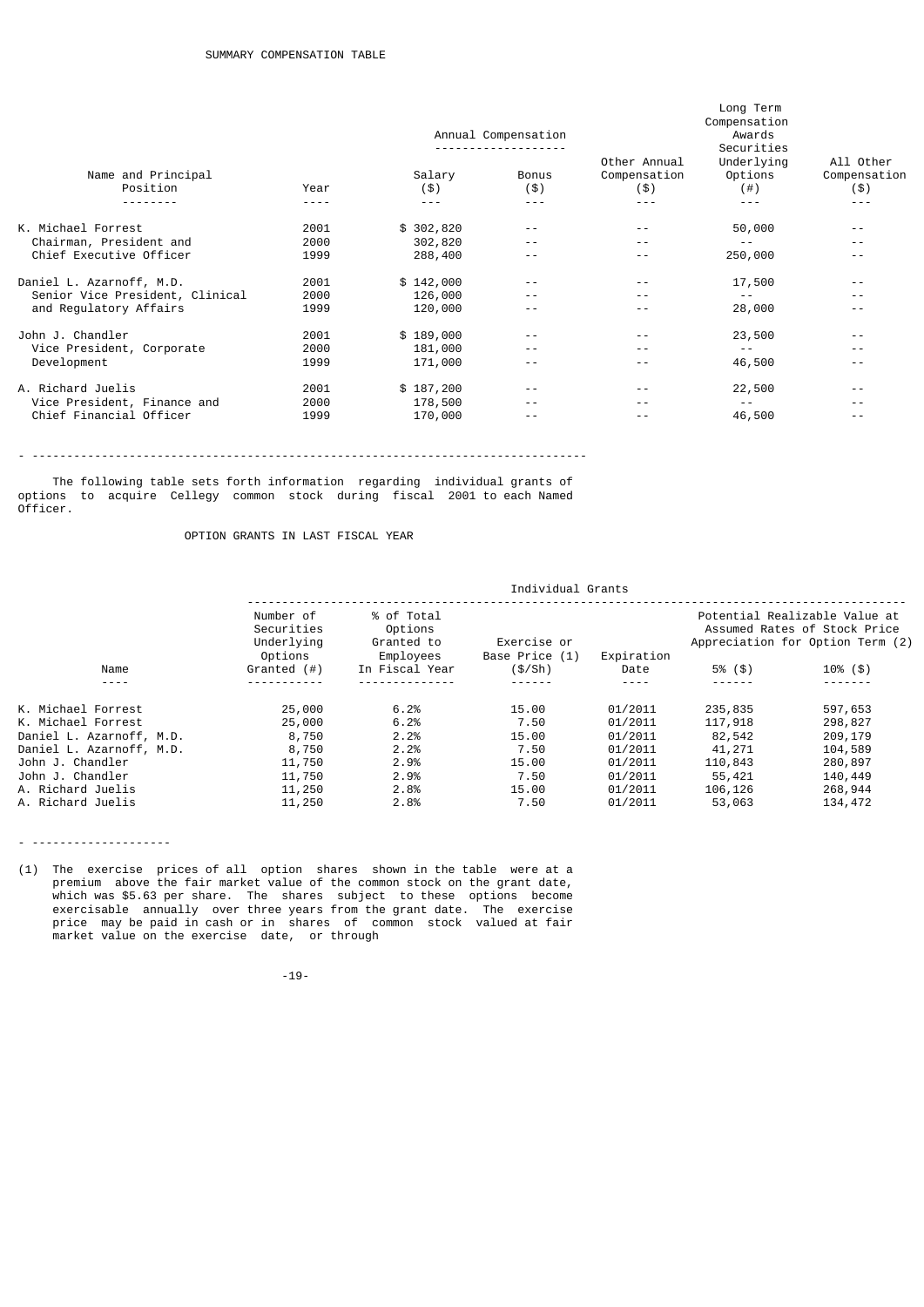a same day sale procedure. Cellegy may also finance the option exercise by loaning the optionee sufficient funds to pay the exercise price for the purchased shares, together with any federal and state income tax liability incurred by the optionee in connection with such exercise.

(2) Amounts represent hypothetical gains that could be achieved for the respective options if exercised at the end of the option term. The assumed 5% and 10% rates of share price appreciation are mandated by rules of the Securities and Exchange Commission and do not represent Cellegy's estimate or projection of future share prices.

## AGGREGATED OPTION/SAR EXERCISES IN LAST FISCAL YEAR AND FISCAL YEAR END OPTION/SAR VALUES

The following table sets forth information with respect to the options exercised by the Named Officers during fiscal 2001.

|                          | Shares          |               | Number of Securities<br>Underlying Unexercised<br>Options/SARs at | Value of Unexercised<br>In-The-Money<br>Options at |
|--------------------------|-----------------|---------------|-------------------------------------------------------------------|----------------------------------------------------|
|                          | Acquired on     | Value         | December 31, 2001 $(#)$                                           | December 31, 2001 (\$)                             |
| Name                     | Exercise $($ #) | Realized (\$) | Exercisable/Unexercisable                                         | Exercisable/Unexercisable (1)                      |
| - - - -                  |                 |               |                                                                   |                                                    |
| K. Michael Forrest       | $- - -$         | $- - -$       | 591,000 / 109,000                                                 | 2, 154, 540 / 150, 385                             |
| Daniel L. Azarnoff, M.D. | $- - -$         | $- - -$       | 76,166 / 29,334                                                   | 260,875 / 8,783                                    |
| John J. Chandler         | $- - -$         | $- - -$       | $101,916 \; / \; 57,584$                                          | 357,910 / 66,350                                   |
| A. Richard Juelis        | 20,750          | 85,152        | 80,000 / 38,000                                                   | 354,990 / 14,240                                   |

#### - ----------------------

(1) Based on the difference between the fair market value of the common stock at December 31, 2001 (\$8.58 per share) and the exercise price of options shown on the table.

# Section 16(a) Beneficial Ownership Reporting Compliance

 Section 16(a) of the Securities Exchange Act of 1934 as amended (the "Exchange Act") requires Cellegy's directors and executive officers, and persons who own more than ten percent of a registered class of Cellegy's equity securities, to file with the SEC initial reports of ownership and reports of changes in ownership of Cellegy common stock and other equity securities of Cellegy. Officers, directors and greater than ten percent shareholders are required by the regulations of the SEC to furnish Cellegy with copies of all Section 16(a) forms they filed. To Cellegy's knowledge, based solely on review of the copies of such reports furnished to Cellegy, during the last fiscal year all Section 16(a) filing requirements applicable to Cellegy's officers, directors, and greater than ten percent beneficial owners were timely filed, except that a Form 5 was filed in February 2002 with respect to the option grant of 8,000 shares to Felix J. Baker and a Form 5 was filed on February 2002 with respect to the option grant of 8,000 shares to Carl R. Thornfeldt.

Compensation Committee Interlocks and Insider Participation

 None of the members of the Compensation Committee, consisting of Felix J. Baker, Jack L. Bowman, and Alan A. Steigrod, was (a) at any time during 2001 an officer or employee of Cellegy or any of its subsidiaries or (b) formerly an officer of Cellegy or any of its subsidiaries. No executive officer of Cellegy served during 2001 or serves as a member of the board of directors or compensation committee of any entity that has one or more executive officers on our Board or our Compensation Committee.

-20-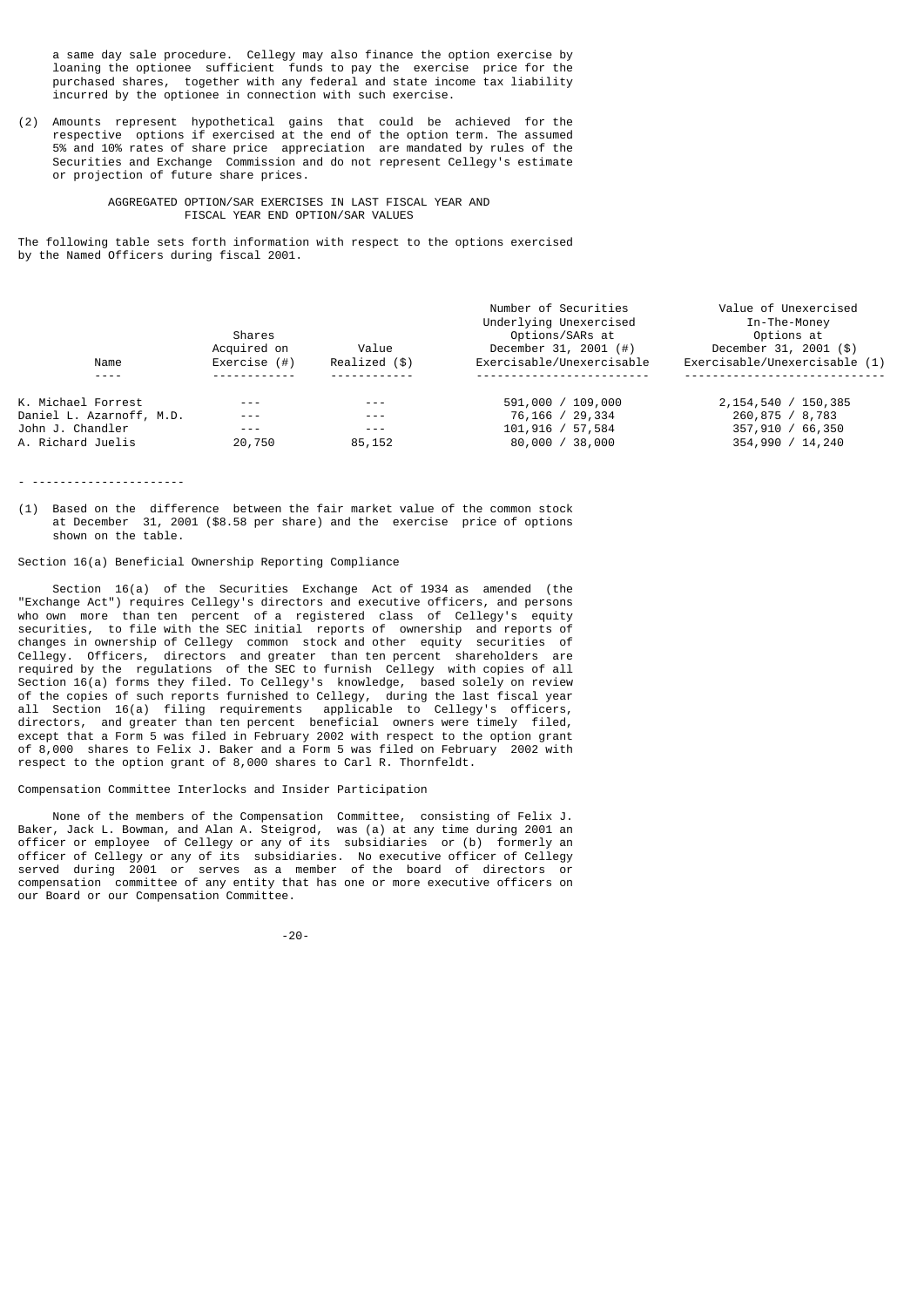#### REPORT OF THE COMPENSATION COMMITTEE

 This Report of the Compensation Committee is required by the SEC and shall not be deemed to be incorporated by reference by any general statement incorporating by reference this Proxy Statement into any filing under the Securities Act of 1933, as amended (the "Securities Act"), or under the Exchange Act, except to the extent that Cellegy specifically incorporates this information by reference, and shall not otherwise be deemed soliciting material or filed under such acts.

 The Compensation Committee of the Board makes all decisions involving the compensation of executive officers of Cellegy, approves all stock option and warrant grants and provides guidance on all other compensation and benefit related issues.

## General Compensation Policy

 The Committee acts on behalf of the Board to establish the general compensation policy for all employees of Cellegy. Subject to provisions of any applicable employment agreements, the Committee typically reviews base salary levels and total compensation for the Chief Executive Officer ("CEO"), other executive officers and employees of Cellegy prior to the beginning of each fiscal year. The Committee administers Cellegy's incentive and equity plans, including the 1995 Equity Incentive Plan (the "Plan"). The Committee's philosophy in compensating executive officers, including the CEO, is to relate compensation to corporate performance. Consistent with this philosophy, the incentive component of the compensation of the executive officers of Cellegy is contingent on the achievement of corporate goals and objectives. Long-term equity incentives for executive officers include the granting of stock options under the Plan. Stock options generally have value for the executive only if the price of Cellegy's stock increases above the fair market value on the grant date and the executive remains in Cellegy's employ for the period required for the shares to vest or, where vesting of options is subject to the attainment of certain performance objectives, if the specified performance objectives are attained.

 The base salaries, incentive compensation and stock option grants of the executive officers are determined in part by the Committee informally reviewing data on prevailing compensation practices of other pharmaceutical companies with whom Cellegy competes for executive talent and by their evaluating such whom Cellegy competes for executive talent and by their evaluating information in connection with Cellegy's corporate goals and objectives. To this end, the Committee compared the compensation of Cellegy's executive officers with the compensation practices of comparable companies to determine base salary and total cash compensation. In addition to their base salaries, Cellegy's executive officers, including the CEO, are entitled to participate in the Plan. In preparing the performance graph for this Proxy Statement, Cellegy used The NASDAQ (U.S. only) Stock Market Index and The NASDAQ Pharmaceutical Stocks Index as its most comparable business indices. The Committee reviewed the compensation information from certain companies that are competitive with Cellegy, as well as salary and stock option data from industry surveys.

# Fiscal 2001 Executive Compensation

 Base Compensation. The Committee reviewed the recommendations and performance and market data outlined above and established a base salary level for each executive officer, including the CEO, subject to provisions of any employment agreements.

 Incentive Compensation. Cash bonuses may be awarded if Cellegy significantly exceeds predetermined corporate goals and objectives set by the Board early in the year. For fiscal 2001, the objectives used by the Committee as the basis for cash bonus incentive compensation for the CEO and the other executives were based primarily on exceeding corporate and clinical development goals.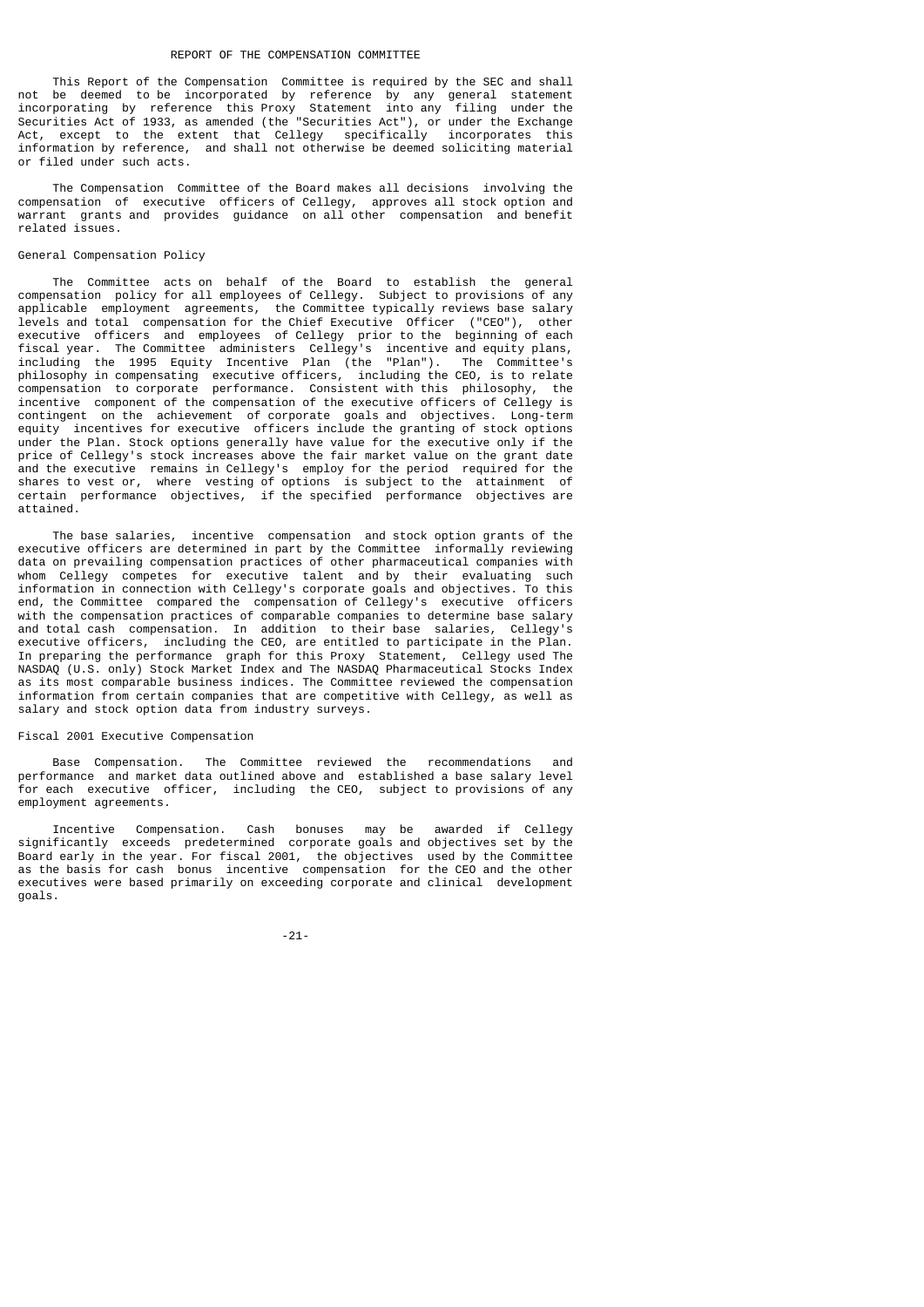Because Cellegy did not exceed its clinical development and corporate development goals, no cash bonuses were paid for 2001.

 Stock Options. Stock options typically have been granted to executive officers when the executive first joins Cellegy, in connection with a significant change in responsibilities and occasionally, to achieve equity significant change in responsibilities and, occasionally, within a peer group. The Committee may, however, grant additional stock options to executives for other reasons. The number of shares subject to each stock option granted is within the discretion of the Committee and is based on anticipated future contribution and ability to impact corporate and/or business unit results, past performance or consistency within the executive's peer group.

 In fiscal 2001, the Committee considered these factors, as well as the number of unvested options held by such executive officers as of the date of grant. In the discretion of the Committee, executive officers may also be granted stock options under the Plan to provide greater incentives to continue their employment with Cellegy and to strive to increase the value of the common stock. Initial stock options generally become exercisable over a four-year period and, in certain instances, sooner based on the attainment of certain objectives. Annual stock option grants generally become exercisable over a three-year period. Most options are granted at a price that is equal to the fair market value of the common stock on the date of grant. On January 2, 2002, stock options were awarded for fiscal 2001 to the following three executive officers, in addition to the CEO as described below, to purchase the following number of shares: Dr Azarnoff, 30,500 shares; Mr. Chandler, 40,000 shares, and Mr. Juelis, 18,500 shares.

 CEO Compensation. Because Mr. Forrest was primarily responsible for Cellegy obtaining most of its goals and objectives for fiscal 2001, the Committee exercised its discretion and granted Mr. Forrest an option to purchase 75,000 shares, effective January 2, 2002. In granting stock options to Mr. Forrest, the Committee evaluated the achievement of Mr. Forrest's objectives including satisfactorily managing Cellegy's overall strategic plan, accomplishing corporate and clinical development goals, and maintaining a strong financial position.

 Compliance with Section 162(m) of the Internal Revenue Code of 1986. Internal Revenue Code Section 162(m) limits Cellegy's ability to deduct compensation in excess of \$1,000,000 in any taxable year to the individual who is the chief executive officer at the end of the taxable year and the four other highest compensated officers of Cellegy during the taxable year. Cash compensation for fiscal 2001 for any individual was not in excess of \$1,000,000, and Cellegy does not expect cash compensation for fiscal 2002 to be in excess of \$1,000,000 for any individual. The Plan is in compliance with Section 162(m) by limiting the amount of stock awards that may be granted to any one individual.

 Effective on the date of the Annual Meeting, June 5, 2002, Dr. Baker will become Compensation Committee Chairman.

COMPENSATION COMMITTEE

 Felix J. Baker, Ph.D. Jack L. Bowman Alan A. Steigrod

-22-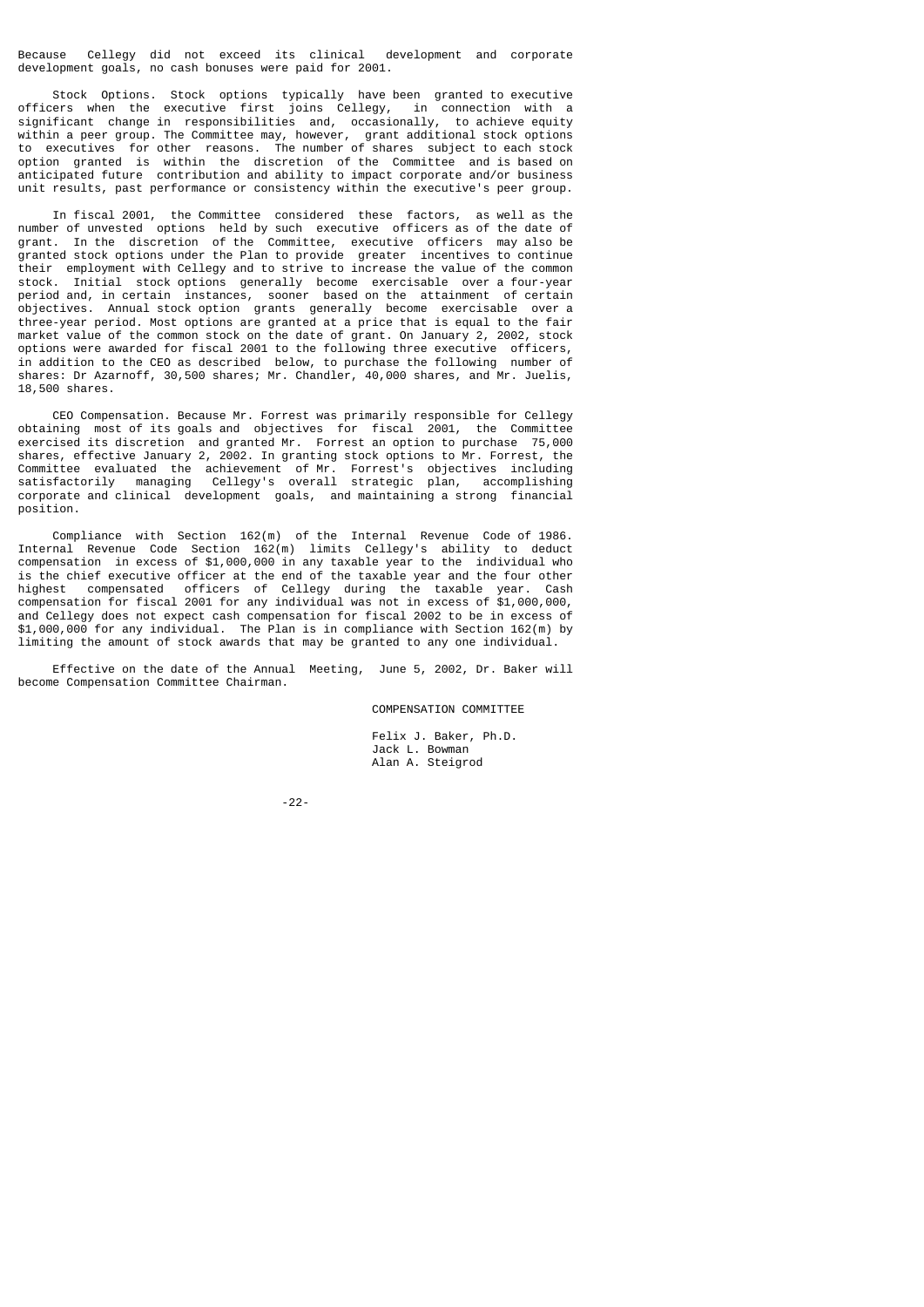Notwithstanding anything to the contrary set forth in any of Cellegy's previous filings under the Securities Act and the Exchange Act that might incorporate future filings including this Proxy Statement, in whole or in part, the following report shall not be incorporated by reference in any such filings.

 The Audit Committee presently is composed of three members. The Board, in its business judgement, has determined that all members of the Committee are "independent" as defined in the applicable listing standards of the Nasdaq National Market. The Committee operates under a written charter adopted by the Board of Directors, which was filed as an exhibit to last year's proxy statement. The Committee recommends to the Board of Directors the selection of Cellegy's independent auditors subject to shareholder ratification. The Committee oversees our financial results, financial reporting controls, accounting practices, public disclosure requirements, internal control systems, the annual independent audit of our financial statements, the independence of our auditors and the legal compliance and ethics programs as established by management and the Board, on behalf of the Board. Management is responsible for our internal controls and the financial reporting process. The independent auditors are responsible for performing an independent audit of our consolidated financial statements in accordance with generally accepted auditing standards and to issue a report thereon. The Committee's responsibility is to monitor and oversee these processes on behalf of the Board.

In fulfilling its oversight responsibilities, the Committee had two<br>ings during the first quarter of 2002 with management and the auditors. The meetings during the first quarter of 2002 with management and the auditors. Committee reviewed the audited financial statements in the Annual Report on Form 10-K for the year ended December 31, 2001 with management including a discussion of the accounting principles, the reasonableness of significant judgments and the clarity of disclosures in the financial statements.

 The Committee reviewed with the independent auditors their judgments as to the quality, not just the acceptability, of Cellegy's accounting principles and such other matters as are required to be discussed with the Committee under generally accepted auditing standards. In addition, the Committee has discussed with the independent auditors the auditors' independence from management and Cellegy including the matters in the written disclosures required by the Independence Standards Board and considered the compatibility of non-audit services with the auditors' independence.

 The Committee discussed with Cellegy's independent auditors the overall terms of engagement, scope and plans for their respective audits. The Committee meets with the independent auditors, with and without management present, to discuss the results of their examinations, their evaluations of Cellegy's internal controls, the implications of new and existing accounting policies and disclosure requirements and the overall quality of our financial reporting. The disclosure requirements and the overall quality of our financial reporting. Committee held one meeting during fiscal year 2001, and conducted three telephonic calls with the Committee chairman to independently review quarterly financial results.

 Audit Fees. Cellegy incurred approximately \$133,000 in fees and expenses for professional services rendered in connection with the annual audit and quarterly reviews of our consolidated financial statements for 2001.

 Financial Information Systems Design and Implementation Fees. Cellegy's independent auditors did not perform any services or bill any fees for financial information systems and design implementation for the fiscal year ended December 31, 2001.

 Other Audit Fees and Other Related Fees. During 2001, Cellegy incurred approximately \$45,000 in fees and expenses in connection with other non-audit matters such as S-3 filings, tax services and consulting services associated with acquisitions and international subsidiary accounting.

-23-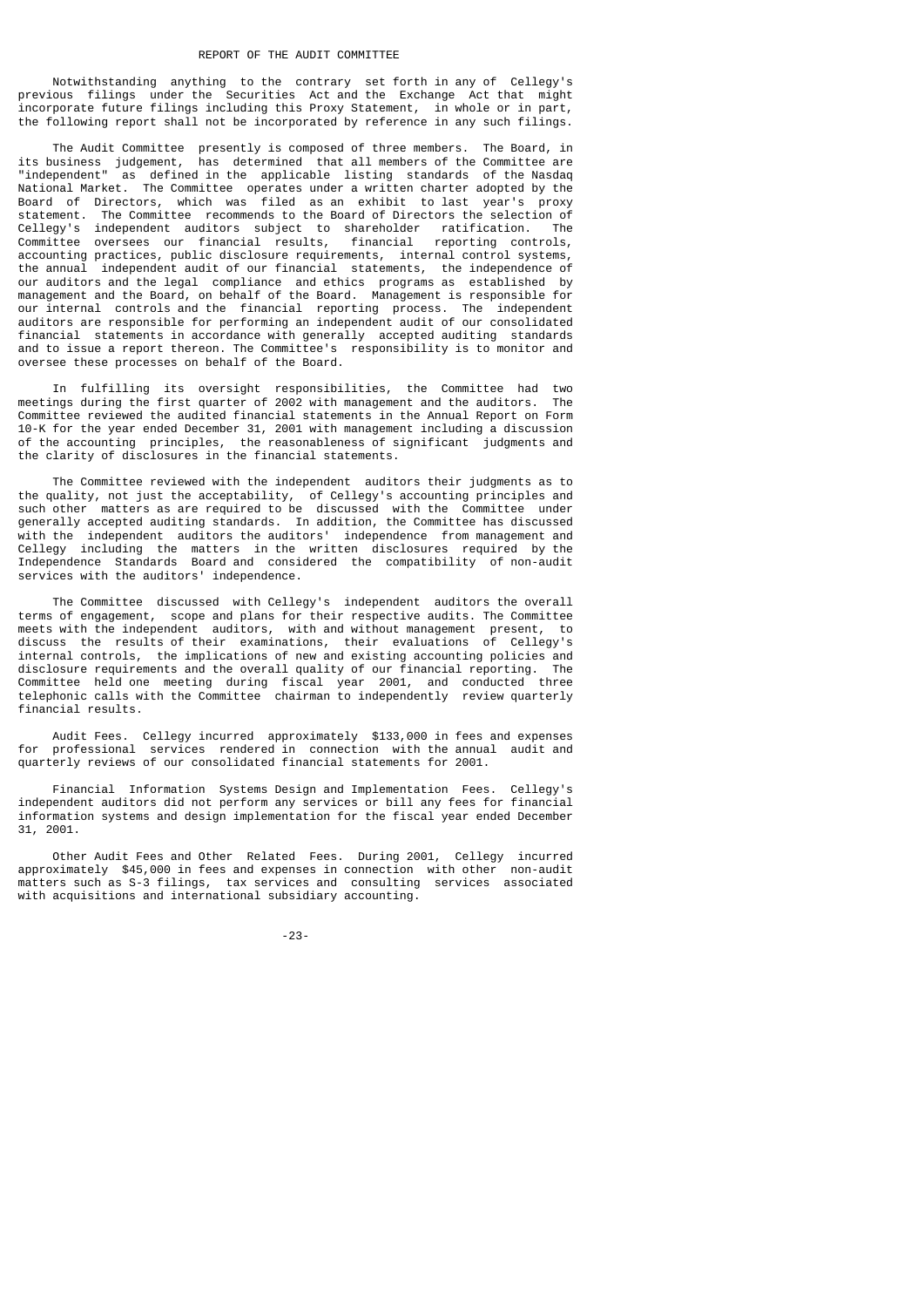In reliance on the reviews and discussions referred to above, the Committee recommended to the Board of Directors, and the Board has approved, the audited financial statements which were included in the Annual Report on Form 10-K for the years ended December 31, 2001, for filing with the Securities and Exchange Commission. The Committee and the Board have also recommended, subject to shareholder approval, the selection of Ernst & Young LLP as Cellegy's independent auditors.

 Larry J. Wells, Committee Chairman Alan A. Steigrod, Director Ronald J. Saldarini, Ph.D., Director

-24-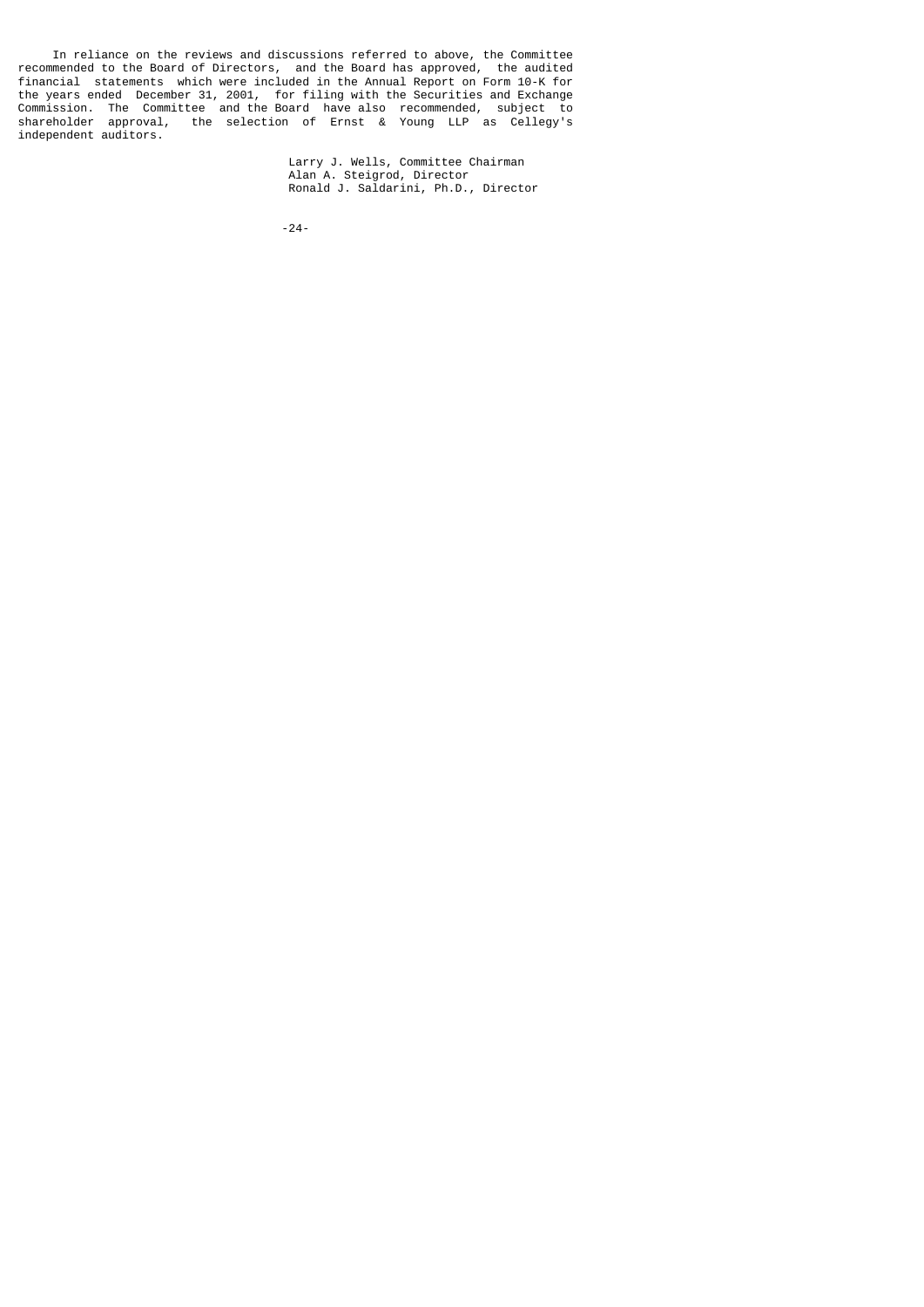#### COMPANY STOCK PRICE PERFORMANCE

 The stock price performance graph below is required by the SEC and shall not be deemed to be incorporated by reference by any general statement incorporating by reference this Proxy Statement into any filing under the Securities Act, or under the Exchange Act, except to the extent that Cellegy specifically incorporates this information by reference, and shall not otherwise be deemed soliciting material or filed under such acts.

 The chart shows a five-year comparison of the cumulative total stockholder return on the common stock of Cellegy, the Nasdaq (US only) Stock Market Index and the NASDAQ Pharmaceutical Stocks Index from December 31, 1996 to December 31, 2001 (assuming the investment of \$100 in Cellegy common stock and in each of the indices on December 31, 1996, and reinvestment of all dividends). Unless otherwise specified, all dates refer to the last day of each year presented.

Comparison of Cumulative Total Return

|                                | 12/31/96  | 12/31/97  | 12/31/98              | 12/31/99             | 12/31/00 | 12/31/01            |
|--------------------------------|-----------|-----------|-----------------------|----------------------|----------|---------------------|
| Cellegy Index                  | 100<br>\$ | 186<br>\$ | 78<br>\$              | -75<br>\$            | \$131    | 191<br>\$           |
| Nasdaq Index<br>(U.S. Only)    | 100<br>\$ | \$ 123    | \$ 173                | \$ 264               | \$193    | 153<br>\$           |
| Nasdaq Pharmaceutical<br>Index | 100<br>\$ | 103<br>\$ | -131<br>$\mathcal{L}$ | 190<br>$\mathcal{L}$ | \$ 308   | 262<br>$\mathbf{F}$ |

## Certain Relationships and Related Transactions; Change in Control Arrangements

 Mr. Forrest, who is Chairman, President and Chief Executive Officer, and Cellegy entered into an employment agreement dated November 20, 1996. The agreement provides for a base compensation of \$265,000 per year. Mr. Forrest's current annual salary is \$325,000. Either Cellegy or Mr. Forrest may terminate the agreement at any time upon notice to the other party. The agreement provides that, upon termination without cause, Mr. Forrest will be paid twelve months severance and continuation of benefits during the period severance payments are made. The agreement provides for a grant of 245,000 stock options, all of which are fully vested as of March 31, 2002. In addition to his initial stock option grant, Mr. Forrest has been granted additional stock options, on an annual basis since joining the company, to purchase a total of 530,000 shares.

 The Compensation Committee, as plan administrator of the Plan, has the authority in certain circumstances to provide for accelerated vesting of the shares of common stock subject to outstanding options held by the Named Officers as well as other optionees under the Plan in connection with certain kinds of changes in control of Cellegy.

-25-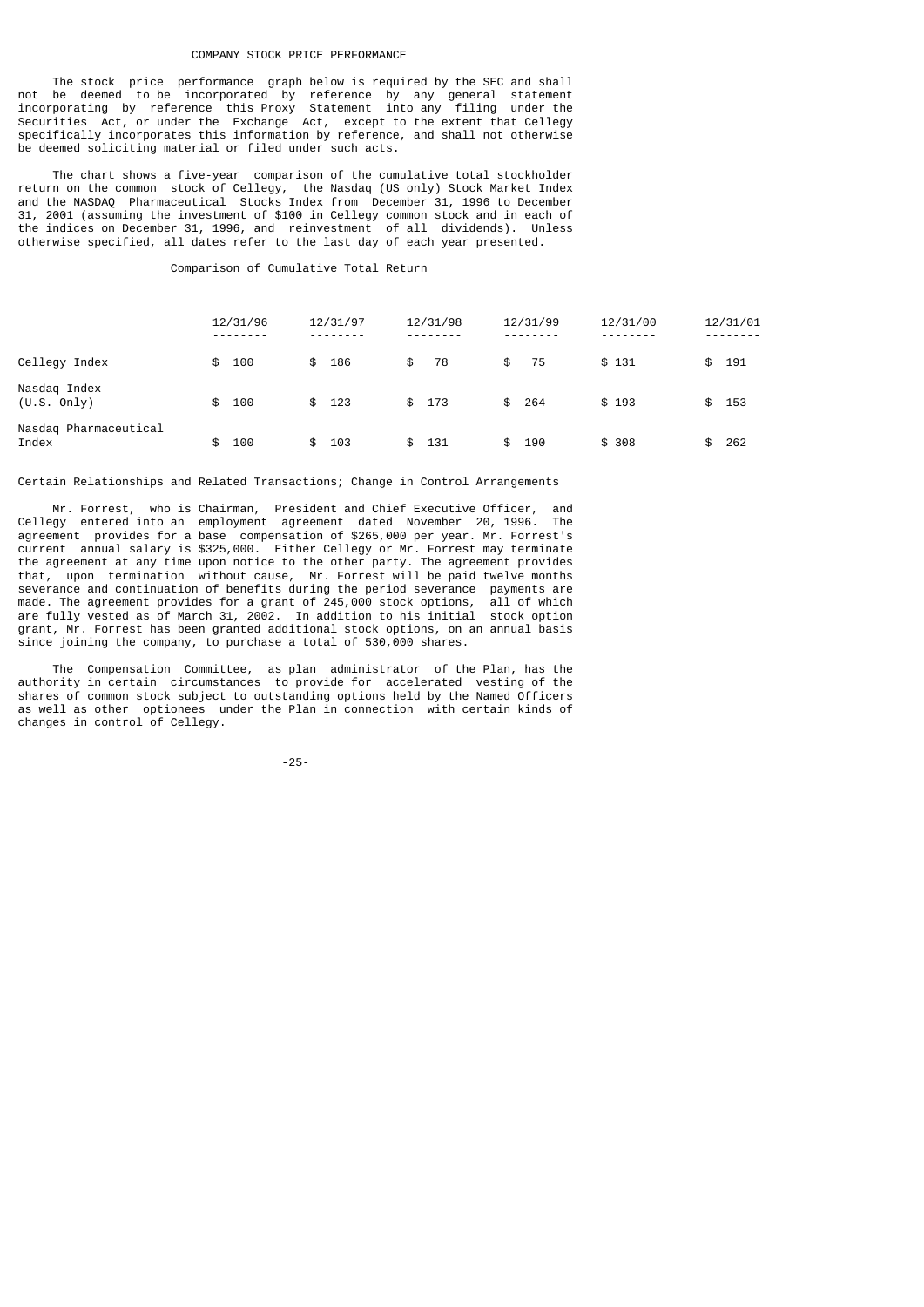### SHAREHOLDER PROPOSALS

# FOR NEXT YEAR'S ANNUAL MEETING

 Proposals of shareholders intended to be present at Cellegy's annual meeting of shareholders to be held in 2003 must be received in writing by Cellegy's Secretary at its principal executive offices not later than December 19, 2002 and satisfy the conditions established by the SEC for holder proposals to be included in Cellegy's proxy statement for that meeting. Pursuant to Rule 14a-4(c)(1) of the Exchange Act, shareholders wishing to bring a proposal before the 2002 annual meeting of shareholders (but not to include it in Cellegy's proxy statement or that meeting) should provide written notice of the proposal to Cellegy no later than March 4, 2002, as proxies solicited for that meeting will confer discretionary authority to vote on any such matter of which Cellegy did not have notice as of such date. In addition, if Cellegy is not notified of a shareholder proposal by March 3, 2003, then the proxies held by management of Cellegy will provide for discretionary authority to vote against such shareholder proposal, even though such proposal is not discussed in the Proxy Statement.

### OTHER MATTERS

 The Board knows of no other matters that will be presented at the Annual Meeting. If however, any matter is properly presented at the Annual Meeting, the proxy solicited hereby will be voted in accordance with the judgment of the proxy holders.

By Order of the Board of Directors,

 /s/ K. Michael Forrest ---------------------- K. Michael Forrest Chairman, President and Chief Executive Officer

South San Francisco, California

All shareholders are urged to complete, sign, date and return the accompanying Proxy Card in the enclosed postage prepaid envelope. Thank you for your prompt attention to this matter.

-26-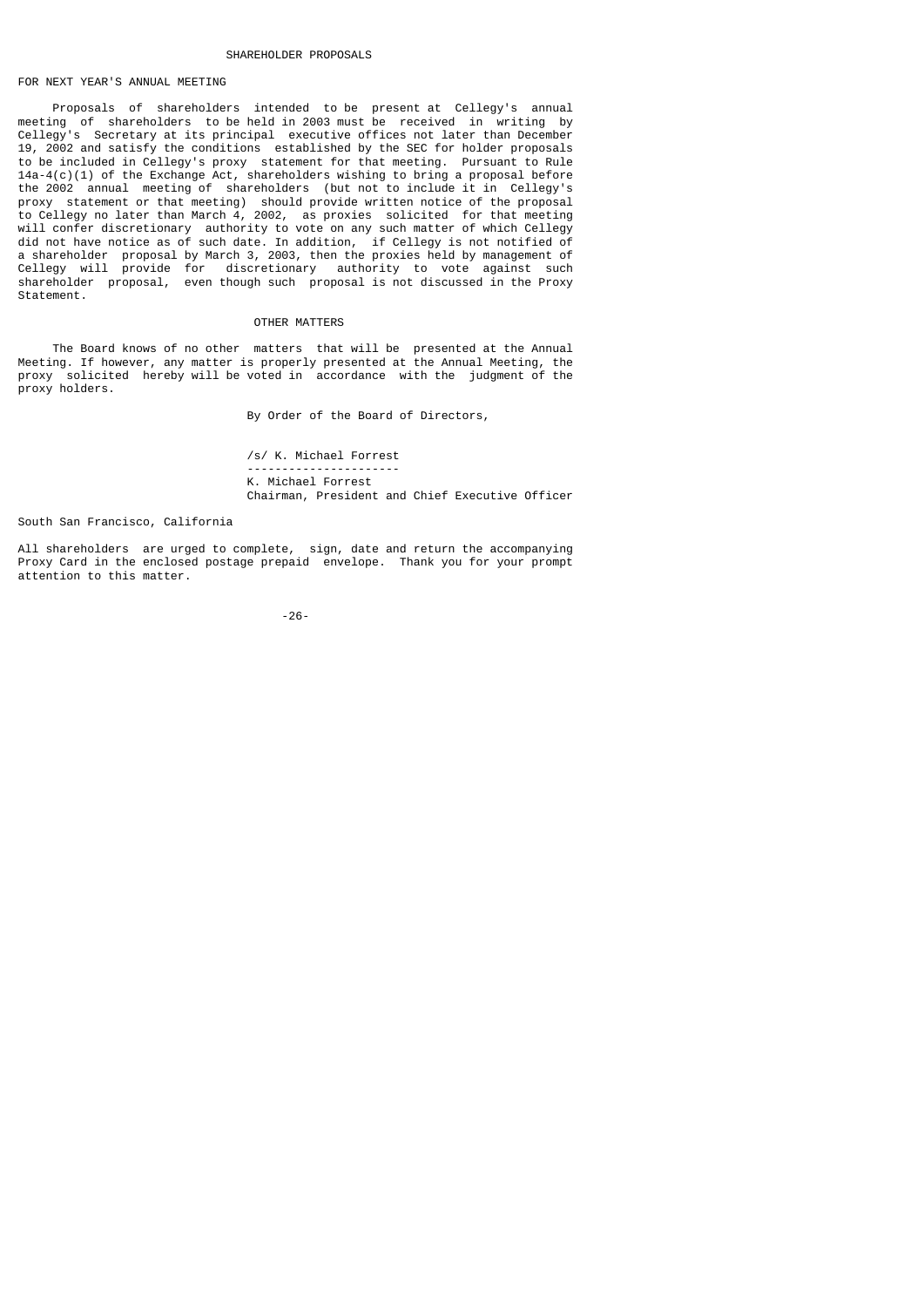# June 5, 2002

## THIS PROXY IS SOLICITED ON BEHALF OF THE BOARD OF DIRECTORS OF CELLEGY

 The undersigned hereby appoints K. Michael Forrest and A. Richard Juelis, or either of them, each with full power of substitution, to represent the undersigned at the Annual Meeting of Shareholders of Cellegy Pharmaceuticals, Inc. ("Cellegy") to be held at 8:30 a.m. P.D.T., on June 5, 2002, at 349 Oyster Point Blvd., Suite 200, South San Francisco, California, and at any adjournments or postponements thereof, and to vote the number of shares the undersigned would be entitled to vote if personally present at the meeting on the following matters:

(Continued, and to be signed on the other side)

-27-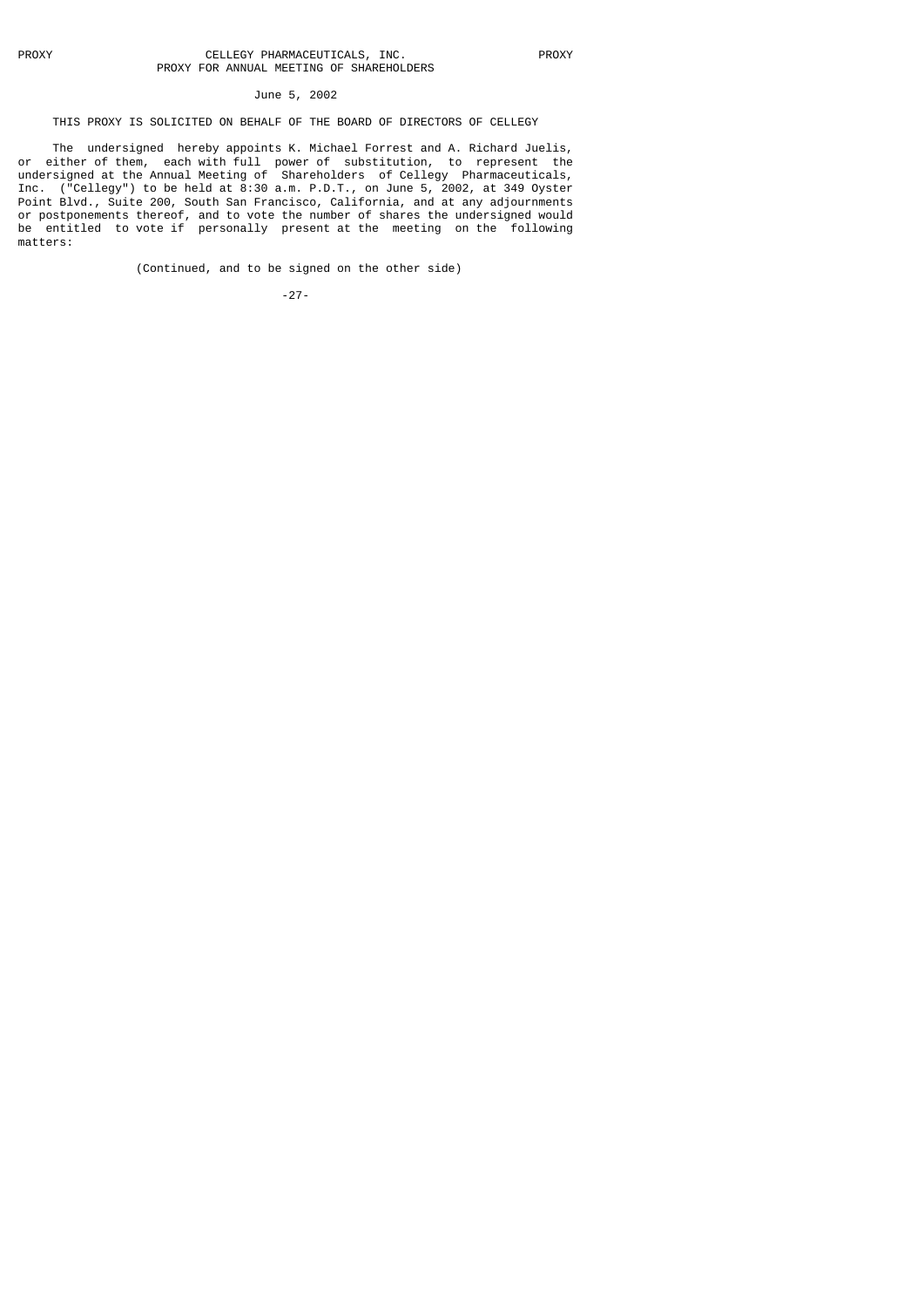1. ELECTION OF DIRECTORS:

[ ] FOR all nominees listed [ ] WITHHOLD AUTHORITY<br>below (except as indicated to vote for all nominees below (except as indicated to vote for a<br>to the contrary below) listed below to the contrary below)

NOMINEES: Felix J. Baker , Ph.D., Julian C. Baker, Jack L. Bowman, K. Michael Forrest, Tobi B. Klar, M.D., Ronald J. Saldarini, Ph.D., Alan A. Steigrod, Carl R. Thornfeldt, M.D. and Larry J. Wells.

INSTRUCTION: To withhold authority to vote for any individual nominee, write that nominee's name on the space provided below:

------------------------------------------

2. APPROVAL OF AMENDMENT TO CELLEGY'S AMENDED AND RESTATED ARTICLES OF INCORPORATION TO INCREASE THE NUMBER OF AUTHORIZED SHARES OF COMMON STOCK BY 10,000,000 SHARES, FROM 25,000,000 TO 35,000,000 SHARES.

[ ] FOR [ ] AGAINST [ ] ABSTAIN

3. APPROVAL OF AMENDMENT TO THE 1995 DIRECTORS' STOCK OPTION PLAN TO INCREASE THE NUMBER OF SHARES OF COMMON STOCK RESERVED AND AUTHORIZED FOR ISSUANCE UNDER THE PLAN BY 100,000 SHARES, FROM 250,000 TO 350,000 SHARES.

[ ] FOR [ ] AGAINST [ ] ABSTAIN

4. APPROVAL OF AMENDMENT TO THE 1995 EMPLOYEE INCENTIVE PLAN TO INCREASE THE NUMBER OF SHARES OF COMMON STOCK RESERVED AND AUTHORIZED FOR ISSUANCE UNDER THE PLAN BY 1,400,000 SHARES, FROM 3,450,000 TO 4,850,000 SHARES.

[ ] FOR [ ] AGAINST [ ] ABSTAIN

5. TO RATIFY THE APPOINTMENT OF ERNST & YOUNG LLP AS INDEPENDENT AUDITORS OF THE COMPANY FOR THE 2002 FISCAL YEAR.

[ ] FOR [ ] AGAINST [ ] ABSTAIN

6. THE TRANSACTION OF SUCH OTHER BUSINESS AS MAY PROPERLY COME BEFORE THE MEETING OR ANY ADJOURNMENTS OR POSTPONEMENTS OF THE MEETING.

The Board of Directors recommends that you vote FOR the election of all nominees and FOR Proposal Nos. 2, 3, 4 and 5.

-28-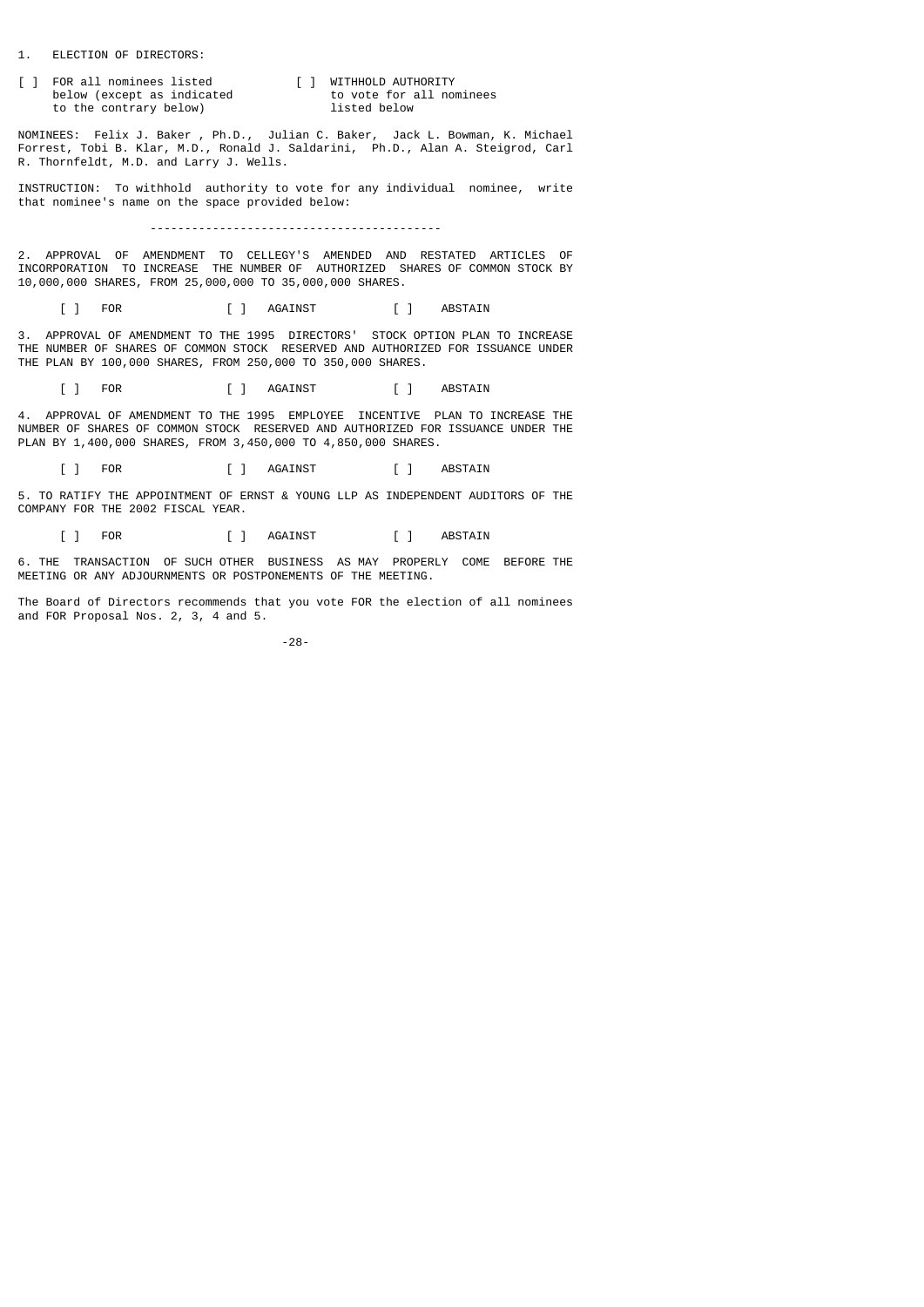THIS PROXY WILL BE VOTED AS DIRECTED ABOVE. WHEN NO CHOICE IS INDICATED, THIS PROXY WILL BE VOTED FOR THE ELECTION OF THE NINE NOMINEES FOR ELECTION TO THE BOARD OF DIRECTORS AND FOR PROPOSAL NOS. 2, 3, 4 AND 5. In their discretion, the proxy holders are authorized to vote upon such other business as may properly come before the meeting or any adjournments or postponements thereof to the extent authorized by Rule 14a-4(c) promulgated under the Securities Exchange Act of 1934, as amended.

I PLAN TO ATTEND THE MEETING [ ]

Dated: \_\_\_\_\_\_\_\_\_\_\_\_\_, 2002

\_\_\_\_\_\_\_\_\_\_\_\_\_\_\_\_\_\_\_\_\_\_\_\_\_\_ (Print Shareholder(s) name)

\_\_\_\_\_\_\_\_\_\_\_\_\_\_\_\_\_\_\_\_\_\_\_\_\_\_ (Signature(s) of Shareholder or Authorized Signatory)

Please sign as name appears hereon. Joint owners should each sign. If shares are held of record by a Corporation, the Proxy should be executed by the president, vice president, secretary or assistant secretary. When signing as attorney, executor, administrator, trustee or guardian, please give full title as such.

WHETHER OR NOT YOU PLAN TO ATTEND THE MEETING IN PERSON, YOU ARE URGED TO COMPLETE, DATE, SIGN AND PROMPTLY MAIL THIS PROXY IN THE ENCLOSED RETURN ENVELOPE SO THAT YOUR SHARES MAY BE REPRESENTED AT THE MEETING.

-29-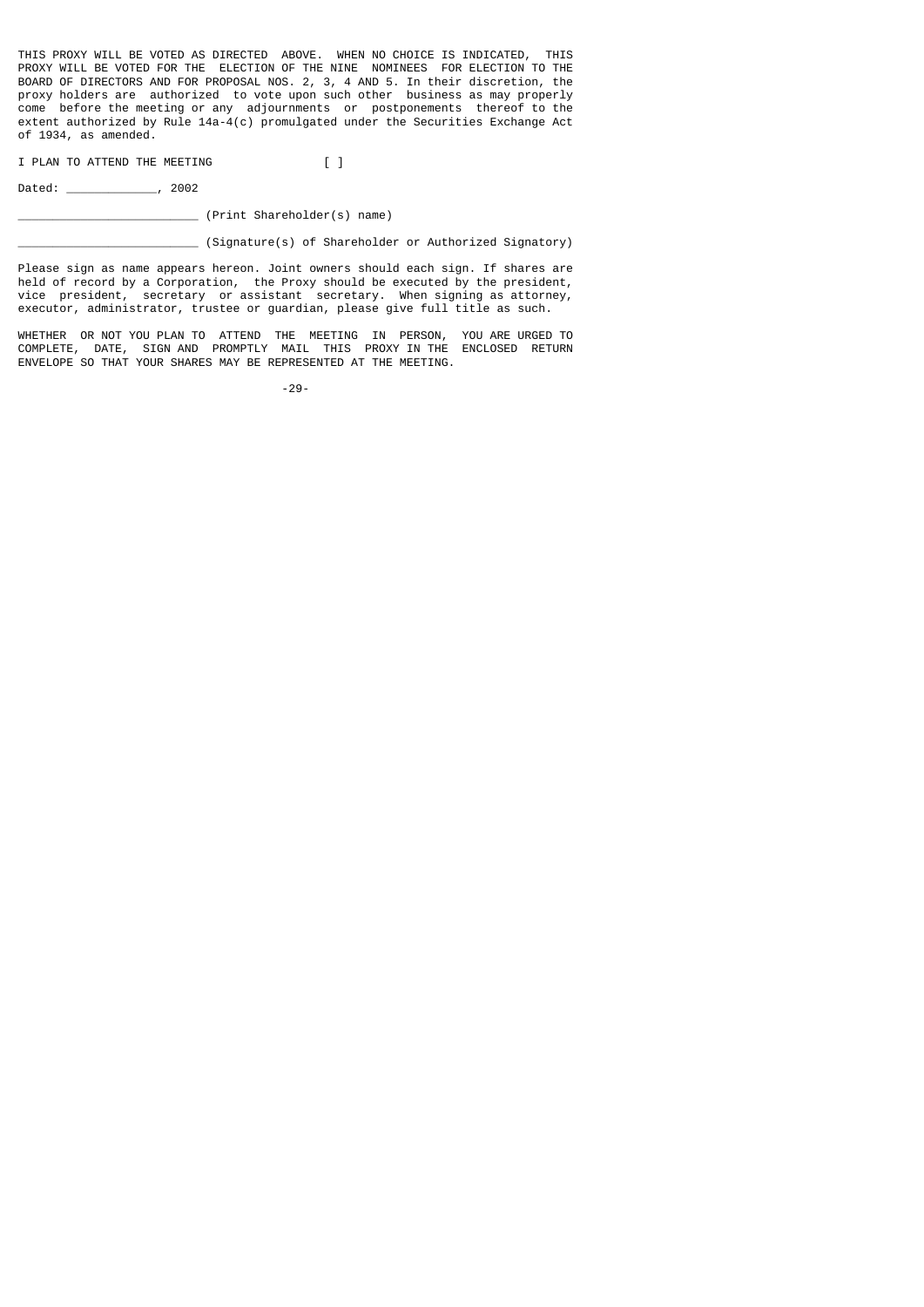## 1995 DIRECTORS STOCK OPTION PLAN

 As Adopted June 26, 1995 Amended as of May 31, 2000

 1. PURPOSE. This 1995 Directors Stock Option Plan (this "Plan") is established to provide equity incentives for non-employee members of the Board of Directors of Cellegy Pharmaceuticals, Inc. (the "Company"), who are described in Section 6.1 below, by granting such persons options to purchase shares of stock of the Company.

 2. ADOPTION AND SHAREHOLDER APPROVAL. After this Plan is adopted by the Board of Directors of the Company (the "Board"), this Plan will become effective on the closing of the Company's registered initial public offering of securities (the "Effective Date"); provided, however, that if the Effective Date does not occur on or before December 31, 1995, this Plan and any Options granted hereunder will terminate as of December 31, 1995 having never become effective. Upon the Effective Date of this Plan, no further stock options shall be granted pursuant to the 1992 Stock Option Plan of the Company (the "Prior Plan"). Options granted pursuant to the Prior Plan shall continue to be governed by the terms of the Prior Plan. This Plan shall be approved by the shareholders of the Company, consistent with applicable laws, within twelve (12) months after the date this Plan is adopted by the Board. Options ("Options") may be granted under this Plan after the Effective Date provided that, in the event that shareholder approval is not obtained within the time period provided herein, this Plan, and all Options granted hereunder, shall terminate. No Option that is issued as a result of any increase in the number of shares authorized to be issued under this Plan shall be exercised prior to the time such increase has been approved by the shareholders of the Company and all such Options granted pursuant to such increase shall similarly terminate if such shareholder approval is not obtained. So long as the Company is subject to Section 16(b) of the Securities Exchange Act of 1934, as amended, (the "Exchange Act") the Company will comply with the requirements of Rule 16b-3 with respect to shareholder approval.

 3. TYPES OF OPTIONS AND SHARES. Options granted under this Plan shall be nonqualified stock options ("NQSOs"). The shares of stock that may be purchased upon exercise of Options granted under this Plan (the "Shares") are shares of the Common Stock of the Company.

 4. NUMBER OF SHARES. The maximum number of Shares that may be issued pursuant to Options granted under this Plan (the "Maximum Number") is 350,000 Shares (giving effect to a reverse split of the Company's Common Stock effective at or before the closing of the Company's registered initial public offering of securities), subject to adjustment as provided in this Plan. If any Option is terminated for any reason without being exercised in whole or in part, the Shares thereby released from such Option shall be available for purchase under other Options subsequently granted under this Plan. At all times during the term of this Plan, the Company shall reserve and keep available such number of Shares as shall be required to satisfy the requirements of outstanding Options granted under this Plan; provided, however that if the aggregate number of Shares subject to outstanding Options granted under this Plan plus the aggregate number of Shares previously issued by the Company pursuant to the exercise of Options granted under this Plan equals or exceeds the Maximum Number of Shares, then notwithstanding anything herein to the contrary, no further Options may be granted under this Plan until the Maximum Number is increased or the aggregate number of Shares subject to outstanding Options granted under this Plan plus the aggregate number of Shares previously issued by the Company pursuant to the exercise of Options granted under this Plan is less than the Maximum Number.

 5. ADMINISTRATION. This Plan shall be administered by the Board or by a committee of not less than two members of the Board appointed to administer this Plan (the "Committee"). As used in this Plan, references to the Committee shall mean either such Committee or the Board if no Committee has

 $\overline{1}$ 

been established. The interpretation by the Committee of any of the provisions of this Plan or any Option granted under this Plan shall be final and binding upon the Company and all persons having an interest in any Option or any Shares purchased pursuant to an Option.

## 6. ELIGIBILITY AND AWARD FORMULA.

 6.1 Eligibility. Options may be granted only to directors of the Company who are not employees of the Company or any Parent, Subsidiary or Affiliate of the Company, as those terms are defined in Section 17 below.

 6.2 Initial Grant. Each Optionee who after the Effective Date becomes a member of the Board will automatically be granted an Option for 30,000 Shares (the "Initial Grant"). Initial Grants shall be made on the first business day after the date such Optionee is first elected to the Board.

 6.3 Succeeding Grants. On the day of the Company's annual meeting of shareholders, if the Optionee is still a member of the Board and has served continuously as a member of the Board for at least one year, the Optionee will automatically be granted an Option for 8,000 Shares (a "Succeeding Grant").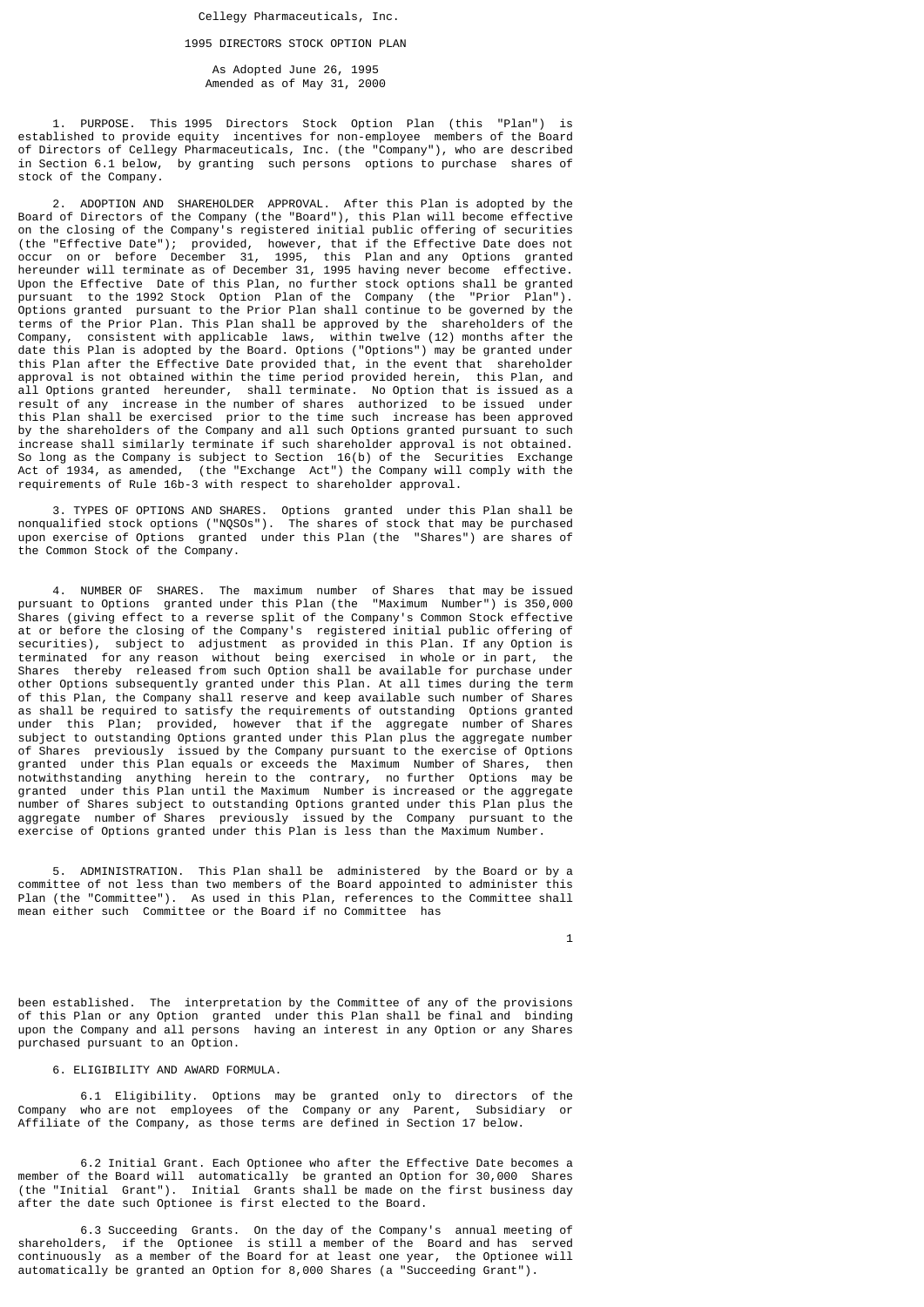7. TERMS AND CONDITIONS OF OPTIONS. Subject to the following and to Section 6 above:

 7.1 Form of Option Grant. Each Option granted under this Plan shall be evidenced by a written Stock Option Grant ("Grant") in such form (which need not be the same for each Optionee) as the Committee shall from time to time approve, which Grant shall comply with and be subject to the terms and conditions of this Plan.

 7.2 Vesting. Options granted under this Plan shall be exercisable as they vest. The date an Optionee receives an Initial Grant or a Succeeding Grant is referred to in this Plan as the "Start Date" for such Option.

(a) Initial Grants. Each Initial Grant will vest as follows, long as the Optionee continuously remains a director of the Company: (i) on the Start Date of the Initial Grant the Initial Grant will vest as to twenty-five percent (25%) of the Shares; (ii) with respect to the remaining 22,500 Shares: (a) on the first (1st) anniversary of the Initial Grant, the Initial Grant will vest as to an additional twenty-five percent (25%) of the remaining Shares; (b) on the second (2nd) anniversary of the Initial Grant, the Initial Grant will vest as to an additional twenty-five percent (25%) of the remaining Shares; (c) on the third (3rd) anniversary of the Initial Grant, the Initial Grant will vest as to an additional twenty-five percent (25%) of the remaining Shares; and (d) on the fourth (4th) anniversary of the Initial Grant, the Initial Grant will vest as to an additional twenty-five percent (25%) of the remaining Shares.

 (b) Succeeding Grants. Each Succeeding Grant will vest as to one-third (1/3) of the Shares upon each of the first three (3) successive anniversaries of the Start Date for such Succeeding Grant, so long as the Optionee continuously remains a director of the Company.

 7.3 Exercise Price. The exercise price of an Option shall be the Fair Market Value (as defined in Section 17.4) of the Shares, at the time that the Option is granted.

 7.4 Termination of Option. Except as provided below in this Section, each Option shall expire ten (10) years after its Start Date (the "Expiration Date"). The Option shall cease to vest if the Optionee ceases to be a member of the Board. The date on which the Optionee ceases to be a member of the Board shall be referred to as the "Termination Date". An Option may be exercised after the Termination Date only as set forth below:

2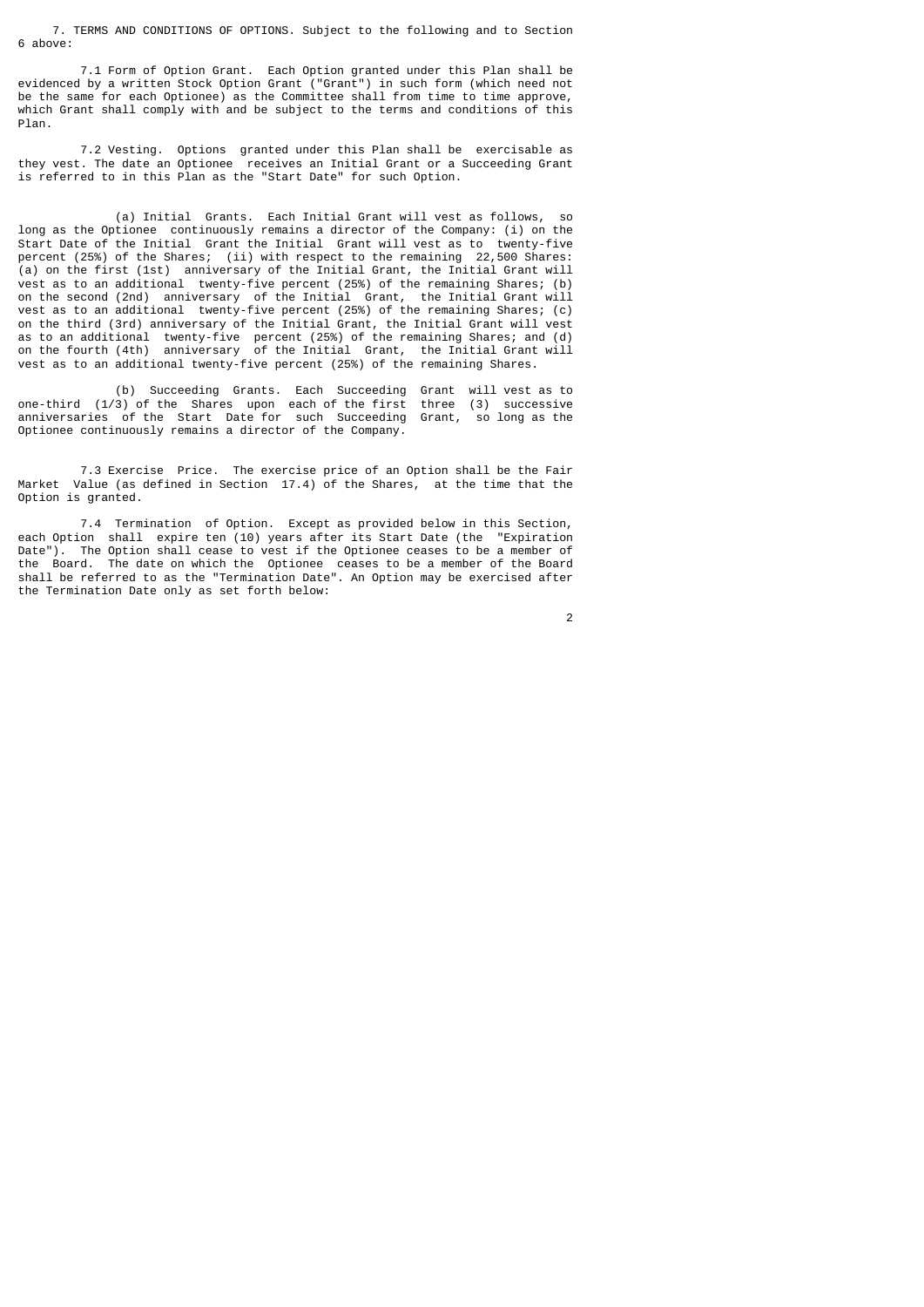(a) Termination Generally. If the Optionee ceases to be a member of the Board for any reason except death or disability (as described in 7.4(b) below), then each Option then held by such Optionee, to the extent (and only to the extent) that it would have been exercisable by the Optionee on the Termination Date, may be exercised by the Optionee within three (3) months after the Termination Date, but in no event later than the Expiration Date.

 (b) Death or Disability. If the Optionee ceases to be a member of the Board because of the death of the Optionee or the temporary or permanent, partial or total disability of the Optionee as determined by the Board, then each Option then held by such Optionee, to the extent (and only to the extent) that it would have been exercisable by the Optionee on the Termination Date, may be exercised by the Optionee (or the Optionee's legal representative) within twelve (12) months after the Termination Date, but in no event later than the Expiration Date.

## 8. EXERCISE OF OPTIONS.

 8.1 Notice. Options may be exercised only by delivery to the Company of an exercise agreement in a form approved by the Committee stating the number of Shares being purchased, the restrictions imposed on the Shares and such representations and agreements regarding the Optionee's investment intent and access to information as may be required by the Company to comply with<br>applicable securities laws, together with payment in full of the exercise price securities laws, together with payment in full of the exercise price for the number of Shares being purchased.

 8.2 Payment. Payment for the Shares purchased upon exercise of an Option may be made (a) in cash or by check; (b) by surrender of shares of Common Stock of the Company that have been owned by the Optionee for more than six (6) months (and which have been paid for within the meaning of Securities and Exchange Commission ("SEC") Rule 144 and, if such shares were purchased from the Company by use of a promissory note, such note has been fully paid with respect to such shares) or were obtained by the Optionee in the open public market, having a Fair Market Value equal to the exercise price of the Option; (c) by waiver of compensation due or accrued to the Optionee for services rendered: (d) waiver of compensation due or accrued to the Optionee for services rendered; provided that a public market for the Company's stock exists, through a "same day sale" commitment from the Optionee and a broker-dealer that is a member of the National Association of Securities Dealers (an "NASD Dealer") whereby the Optionee irrevocably elects to exercise the Option and to sell a portion of the Shares so purchased to pay for the exercise price and whereby the NASD Dealer irrevocably commits upon receipt of such Shares to forward the exercise price directly to the Company; (e) provided that a public market for the Company's stock exists, through a "margin" commitment from the Optionee and a NASD Dealer whereby the Optionee irrevocably elects to exercise the Option and to pledge the Shares so purchased to the NASD Dealer in a margin account as security for a loan from the NASD Dealer in the amount of the exercise price, and whereby the NASD Dealer irrevocably commits upon receipt of such Shares to forward the exercise price directly to the Company; or (f) by any combination of the foregoing.

 8.3 Withholding Taxes. Prior to issuance of the Shares upon exercise of an Option, the Optionee shall pay or make adequate provision for any federal or state withholding obligations of the Company, if applicable.

 8.4 Limitations on Exercise. Notwithstanding the exercise periods set forth in the Grant, exercise of an Option shall always be subject to the following limitations:

 (a) An Option shall not be exercisable until such time as this Plan (or, in the case of Options granted pursuant to an amendment increasing the number of shares that may be issued pursuant to this Plan, such amendment) has been approved by the shareholders of the Company in accordance with Section 15 hereof.

 $\sim$  3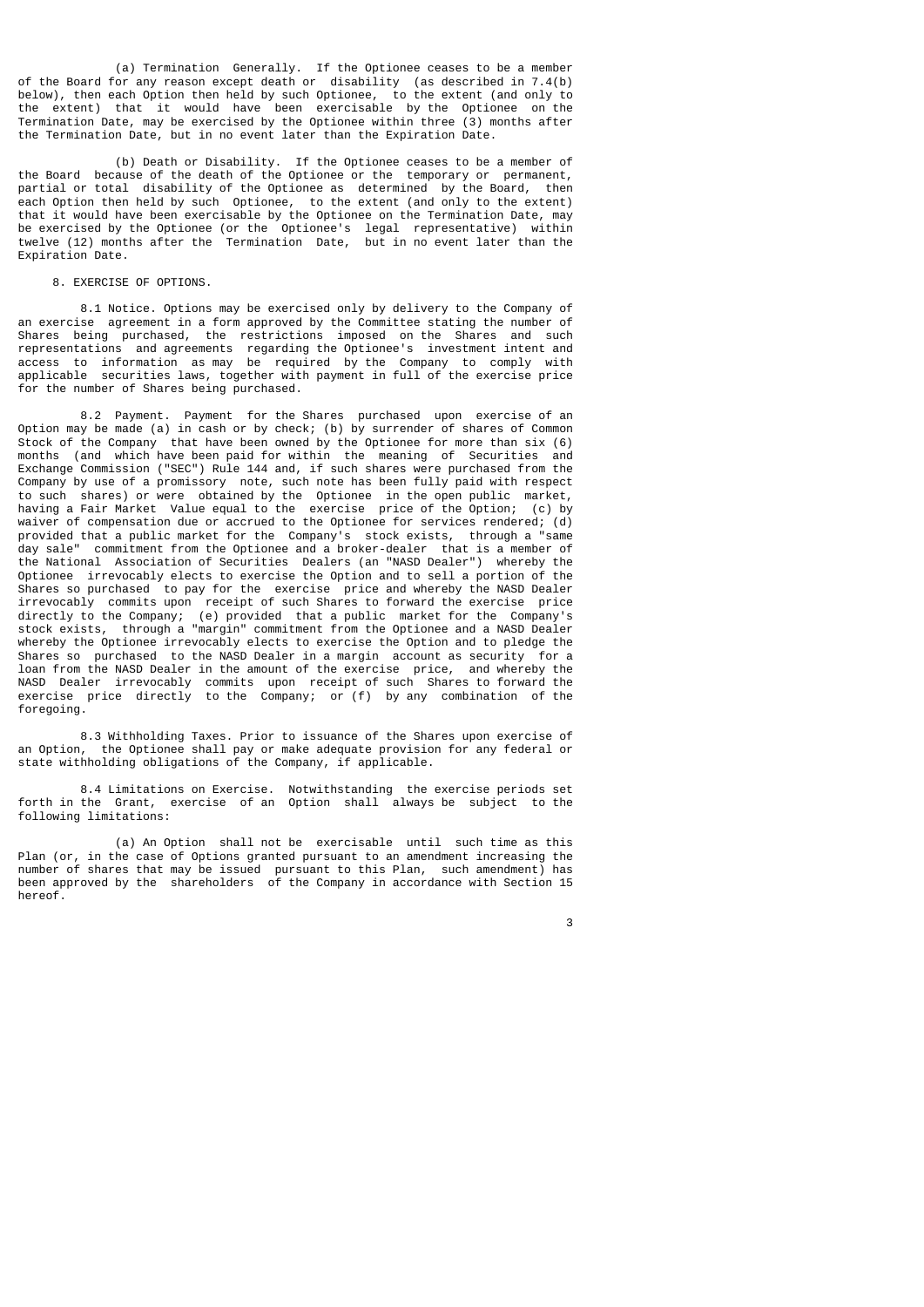(b) An Option shall not be exercisable unless such exercise is in compliance with the Securities Act of 1933, as amended (the "Securities Act") and all applicable state securities laws, as they are in effect on the date of exercise.

 (c) The Committee may specify a reasonable minimum number of Shares that may be purchased upon any exercise of an Option, provided that such minimum number will not prevent the Optionee from exercising the full number of Shares as to which the Option is then exercisable.

 9. NONTRANSFERABILITY OF OPTIONS. During the lifetime of the Optionee, an Option shall be exercisable only by the Optionee or by the Optionee's guardian or legal representative, unless otherwise permitted by the Committee. No Option may be sold, pledged, assigned, hypothecated, transferred or disposed of in any manner other than by will or by the laws of descent and distribution.

 10. PRIVILEGES OF STOCK OWNERSHIP. No Optionee shall have any of the rights of a shareholder with respect to any Shares subject to an Option until the Option has been validly exercised. No adjustment shall be made for dividends or distributions or other rights for which the record date is prior to the date of exercise, except as provided in this Plan. The Company shall provide to each Optionee a copy of the annual financial statements of the Company, at such time after the close of each fiscal year of the Company as they are released by the Company to its shareholders.

 11. ADJUSTMENT OF OPTION SHARES. In the event that the number of outstanding shares of Common Stock of the Company is changed by a stock dividend, stock split, reverse stock split, combination, reclassification or similar change in the capital structure of the Company without consideration, the number of Shares available under this Plan and the number of Shares subject to outstanding Options and the exercise price per share of such outstanding Options shall be proportionately adjusted, subject to any required action by the Board or shareholders of the Company and compliance with applicable securities laws; provided, however, that no fractional shares shall be issued upon exercise of any Option and any resulting fractions of a Share shall be rounded up to the nearest whole Share.

 12. NO OBLIGATION TO CONTINUE AS DIRECTOR. Nothing in this Plan or any Option granted under this Plan shall confer on any Optionee any right to continue as a director of the Company.

 13. COMPLIANCE WITH LAWS. The grant of Options and the issuance of Shares upon exercise of any Options shall be subject to and conditioned upon compliance with all applicable requirements of law, including without limitation compliance with the Securities Act, compliance with all other applicable state securities laws and compliance with the requirements of any stock exchange or national market system on which the Shares may be listed. The Company shall be under no obligation to register the Shares with the SEC or to effect compliance with the registration or qualification requirement of any state securities laws, stock exchange or national market system.

ACCELERATION OF OPTIONS. In the event of (a) a dissolution or liquidation of the Company, (b) a merger or consolidation in which the Company is not the surviving corporation (other than a merger or consolidation with a wholly-owned subsidiary, a reincorporation of the Company in a different jurisdiction, or other transaction in which there is no substantial change in the shareholders of the Company or their relative stock holdings), (c) a merger in which the Company is the surviving corporation but after which the shareholders of the Company (other than any shareholder which merges (or which owns or controls another corporation which merges) with the Company in such merger) cease to own their shares or other equity interests in the Company, (d) the sale of substantially all of the assets of the Company, or (e) any other transaction which qualifies as a "corporate transaction" under Section 424 of the Internal Revenue Code of 1986, as amended (the "Code") wherein the shareholders of the Company give up all of their equity interests in the Company (except for the acquisition, sale or transfer of all or substantially all of the outstanding shares of the Company from or by the shareholders of the Company), the vesting of all options granted pursuant to this Plan will accelerate and the options will become exercisable in full prior to

4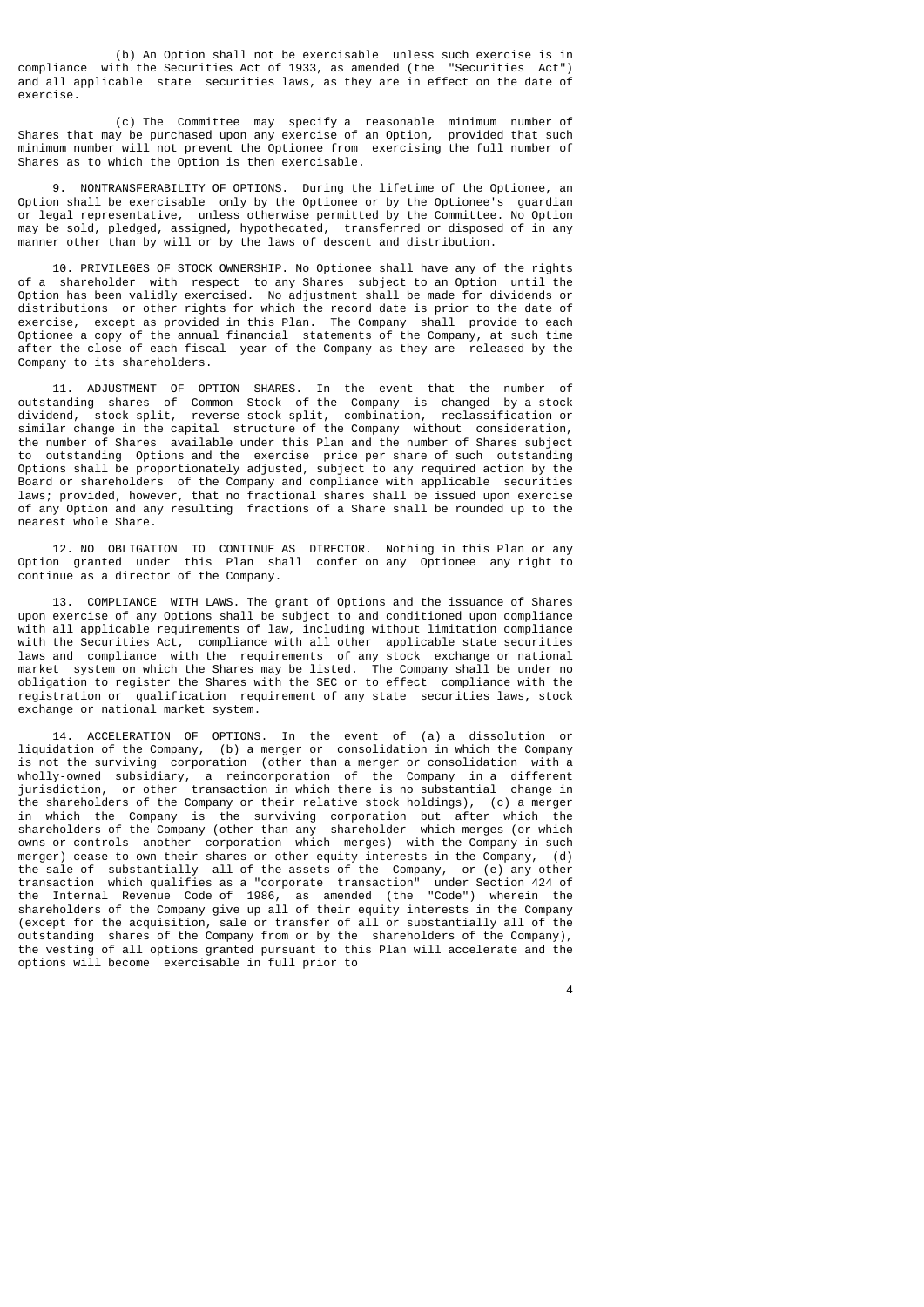the consummation of such event at such times and on such conditions as the Committee determines, and if such options are not exercised prior to the consummation of the corporate transaction, they shall terminate in accordance with the provisions of this Plan.

 15. AMENDMENT OR TERMINATION OF PLAN. The Committee may at any time terminate or amend this Plan (but may not terminate or amend the terms of any outstanding option without the consent of the Optionee); provided, however, that the Committee shall not, without the approval of the shareholders of the Company, increase the total number of Shares available under this Plan (except by operation of the provisions of Sections 4 and 11 above) or change the class of persons eligible to receive Options. Further, the provisions in Sections 6 and 7 of this Plan shall not be amended more than once every six (6) months, other than to comport with changes in the Code, the Employee Retirement Income Security Act or the rules thereunder. In any case, no amendment of this Plan may adversely affect any then outstanding Options or any unexercised portions thereof without the written consent of the Optionee.

 16. TERM OF PLAN. Options may be granted pursuant to this Plan from time to time within a period of ten (10) years from the date this Plan is adopted by the Board.

 17. CERTAIN DEFINITIONS. As used in this Plan, the following terms shall have the following meanings:

 17.1 "Parent" means any corporation (other than the Company) in an unbroken chain of corporations ending with the Company if, at the time of the granting of the Option, each of such corporations other than the Company owns stock possessing 50% or more of the total combined voting power of all classes of stock in one of the other corporations in such chain.

 17.2 "Subsidiary" means any corporation (other than the Company) in an unbroken chain of corporations beginning with the Company if, at the time of granting of the Option, each of the corporations other than the last corporation in the unbroken chain owns stock possessing fifty percent (50%) or more of the total combined voting power of all classes of stock in one of the other corporations in such chain.

 17.3 "Affiliate" means any corporation that directly, or indirectly through one or more intermediaries, controls or is controlled by, or is under common control with, another corporation, where "control" (including the terms "controlled by" and "under common control with") means the possession, direct or indirect, of the power to cause the direction of the management and policies of the corporation, whether through the ownership of voting securities, by contract or otherwise.

 17.4 "Fair Market Value" shall mean, as of any date, the value of a share of the Company's Common Stock determined by the Board in its sole discretion, exercised in good faith; provided, however, that if the Common Stock of the Company is quoted on the Small Cap Market of the National Association of Securities Dealers Automated Quotation System or is regularly quoted by a recognized securities dealer but selling prices are not reported, the Fair Market Value per share shall be the closing sales price for such stock or the closing bid if no sales were reported, as quoted on such system or by such dealer for the date the value is to be determined (or if there are no quoted prices for the date of grant, then for the last preceding business day on which there were quoted prices); provided, however, that if the Common Stock of the Company is listed on any established stock exchange or a national market system, including without limitation the National Market System of the National Association of Securities Dealers Automated Quotation System, the Fair Market Value per share shall be the closing sales price for such stock or the closing bid if no sales were reported, as quoted on such system or exchange (or the largest such exchange) for the date the value is to be determined (or if there are not sales for such date, then for the last preceding business day on which there were sales), as reported in the Wall Street Journal or similar publication.

the contract of the contract of the contract of the contract of the contract of the contract of the contract of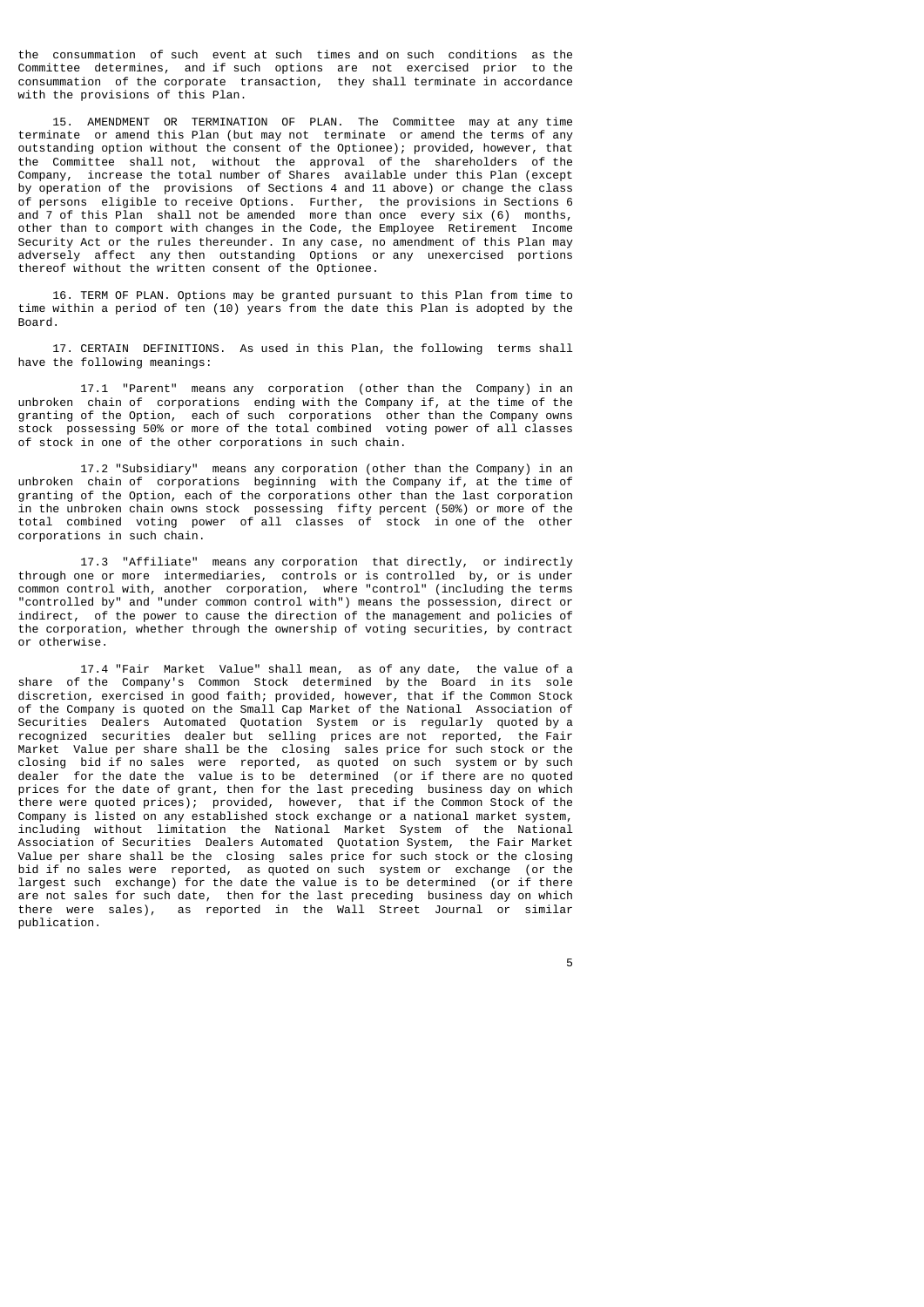1995 EQUITY INCENTIVE PLAN

 As Adopted June 26, 1995 Amended as of May 31, 2000

 1. PURPOSE. The purpose of this Plan is to provide incentives to attract, retain and motivate eligible persons whose present and potential contributions are important to the success of the Company, its Parent, Subsidiaries and Affiliates, by offering them an opportunity to participate in the Company's future performance through awards of Options, Restricted Stock and Stock Bonuses. Capitalized terms not defined in the text are defined in Section 23.

## 2. SHARES SUBJECT TO THE PLAN.

 2.1 Number of Shares Available. Subject to Sections 2.2 and 18, the total number of Shares reserved and available for grant and issuance pursuant to this Plan will be 4,850,000 (giving effect to a reverse split of the Company's Common Stock effective at or before the closing of the Company's registered initial public offering of securities), less any shares which are issued, or are issuable upon exercise of options granted pursuant to the 1992 Stock Option Plan adopted by the Company (the "Prior Plan"). The pool of Shares issuable hereunder is comprised of any Shares not subject to an option granted pursuant to the Prior Plan plus any Shares issuable upon exercise of options granted pursuant to the Prior Plan that expire or become unexercisable for any reason without having been exercised in full. Upon the Effective Date (as defined below) of this Plan, no further stock options shall be granted pursuant to the Prior Plan. Options granted pursuant to the Prior Plan shall continue to be governed by the terms of the Prior Plan. Subject to Sections 2.2 and 18, Shares that: (a) are subject to issuance upon exercise of an Option but cease to be subject to such Option for any reason other than exercise of such Option; (b) are subject to an Award granted hereunder but are forfeited or are repurchased by the Company at the original issue price; or (c) are subject to an Award that otherwise terminates without Shares being issued; will again be available for grant and issuance in connection with future Awards under this Plan. At all times the Company shall reserve and keep available a sufficient number of Shares as shall be required to satisfy the requirements of all outstanding Options granted under this Plan and all other outstanding but unvested Awards granted under this Plan.

 2.2 Adjustment of Shares. In the event that the number of outstanding Shares is changed by a stock dividend, recapitalization, stock split, reverse stock split, subdivision, combination, reclassification or similar change in the capital structure of the Company without consideration, then (a) the number of Shares reserved for issuance under this Plan, (b) the Exercise Prices of and number of Shares subject to outstanding Options, and (c) the number of Shares subject to other outstanding Awards will be proportionately adjusted, subject to any required action by the Board or the shareholders of the Company and compliance with applicable securities laws; provided, however, that fractions of a Share will not be issued but will either be replaced by a cash payment equal to the Fair Market Value of such fraction of a Share or will be rounded up to the nearest whole Share, as determined by the Committee.

 3. ELIGIBILITY. ISOs (as defined in Section 5 below) may be granted only to employees (including officers and directors who are also employees) of the Company or of a Parent or Subsidiary of the Company. All other Awards may be granted to employees, officers, directors, consultants and advisors of the Company or any Parent, Subsidiary or Affiliate of the Company; provided such consultants and advisors render bona fide services not in connection with the offer and sale of securities in a capital-raising transaction. No person will be eligible to receive more than 350,000 Shares in any calendar year under this Plan pursuant to the grant of Awards hereunder. A person may be granted more than one Award under this Plan.

## 4. ADMINISTRATION.

 4.1 Committee Authority. This Plan will be administered by the Committee or by the Board acting as the Committee. Subject to the general purposes, terms and conditions of this Plan, and to the direction of the Board, the Committee will have full power to implement and carry out this Plan. Without limitation, the Committee will have the authority to:

- (a) construe and interpret this Plan, any Award Agreement and any other agreement or document executed pursuant to this Plan;
- (b) prescribe, amend and rescind rules and regulations relating to this Plan;
- (c) select persons to receive Awards;
- (d) determine the form and terms of Awards (which need not be identical), including but not limited to, the time or times at which Options shall be exercisable and the extension or acceleration of any such provisions or limitations, based in each case on such factors as the Committee shall determine, in its sole discretion;
	- (e) determine the number of Shares or other consideration subject to Awards;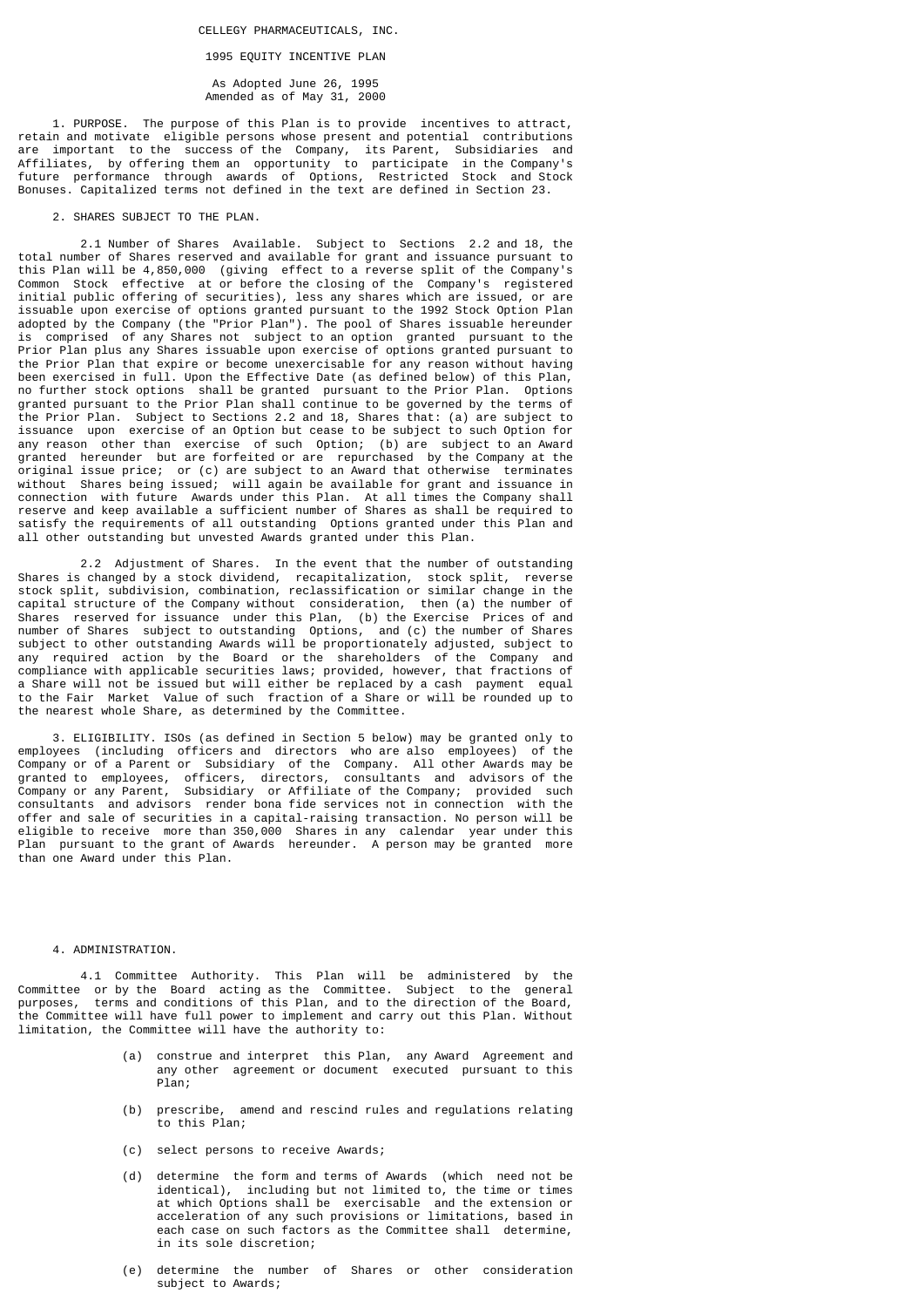- (f) determine whether Awards will be granted singly, in combination with, in tandem with, in replacement of, or as alternatives to, other Awards under this Plan or any other incentive or compensation plan of the Company or any Parent, Subsidiary or Affiliate of the Company;
	- (g) grant waivers of Plan or Award conditions;
	- (h) determine the vesting, exercisability and payment of Awards;
- (i) correct any defect, supply any omission or reconcile any inconsistency in this Plan, any Award or any Award Agreement;
	- (j) determine whether an Award has been earned;
	- (k) make all other determinations necessary or advisable for the administration of this Plan.

 4.2 Committee Discretion. Any determination made by the Committee with respect to any Award will be made in its sole discretion at the time of grant of the Award or, unless in contravention of any express term of this Plan or Award, at any later time, and such determination will be final and binding on the Company and on all persons having an interest in any Award under this Plan. The Committee may delegate to one or more officers of the Company the authority to grant an Award under this Plan to Participants who are not Insiders of the Company.

 4.3 Compliance with Code Section 162(m). If two or more members of the Board are Outside Directors, the Committee shall be comprised of at least two members of the Board, all of whom are Outside Directors.

 4.4 Liability and Indemnification of the Committee. No member of the group constituting the Committee, or any employee of the Company to whom the Committee delegates certain administrative responsibilities, shall be liable for any act or omission on such member's or employee's own part, including but not limited to the exercise of any power or discretion given to such member, or employee as delegatee, under this Plan, except for those acts or omissions resulting from such member's or employee's own gross negligence or willful misconduct. The Company shall indemnify each present and future member of the group constituting the Committee and each present and future employee delegated administrative responsibilities by such Committee against, and each member of the group constituting the Committee or employee delegated administrative

2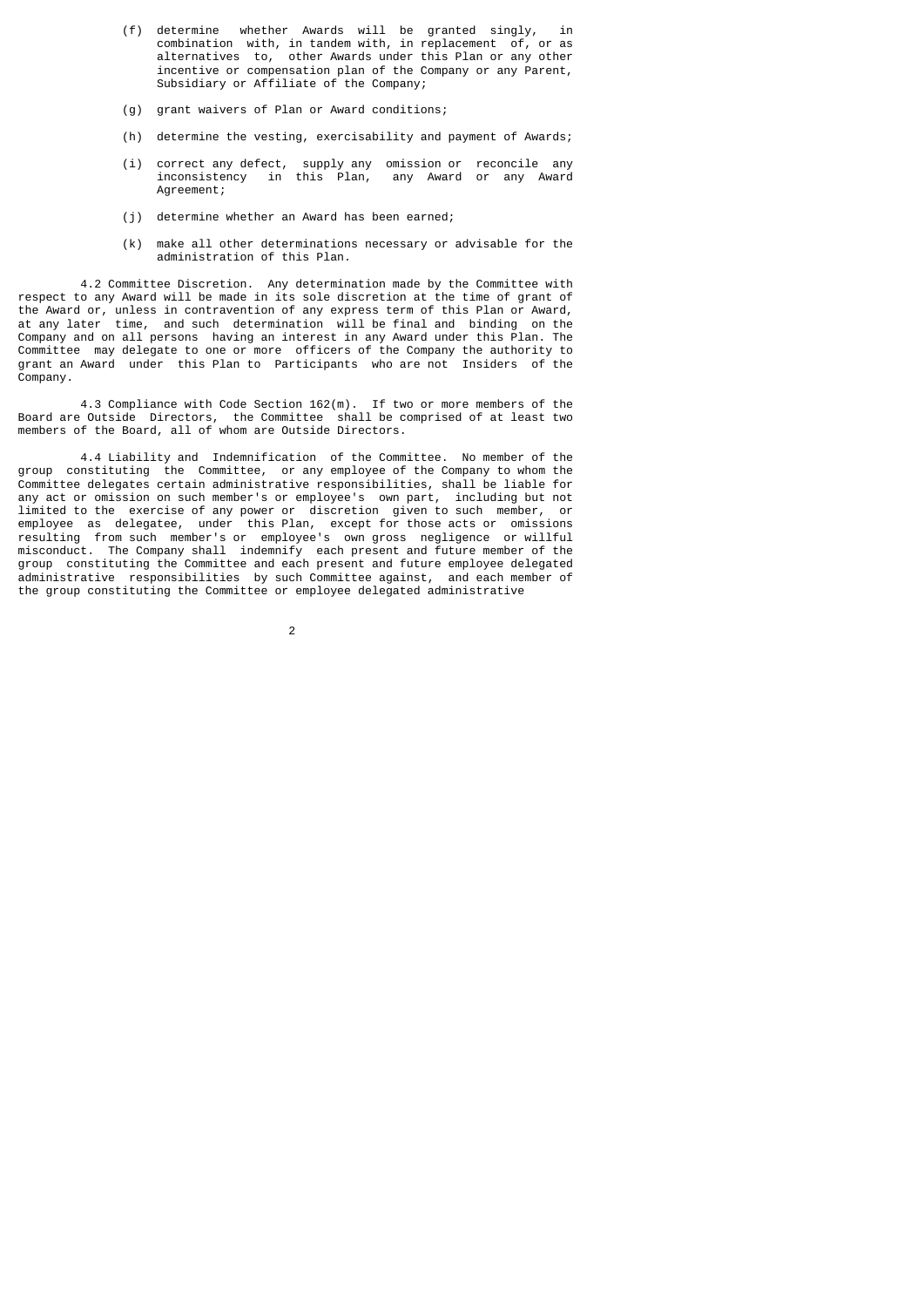responsibilities by such Committee shall be entitled without further act on his or her part to indemnity from the Company for, all expenses (including the amount of judgments or settlements approved by the Company and made with a view to the curtailment of costs of litigation, other than amounts paid to the Company itself) reasonably incurred by such person in connection with or arising out of any action, suit or proceeding to the full extent permitted by law and by the Articles of Incorporation and Bylaws of the Company.

 5. OPTIONS. The Committee may grant Options to eligible persons and will determine whether such Options will be Incentive Stock Options within the meaning of the Code ("ISOs") or Nonqualified Stock Options ("NQSOS"), the number of Shares subject to the Option, the Exercise Price of the Option, the period during which the Option may be exercised, and all other terms and conditions of the Option, subject to the following:

 5.1 Form of Option Grant. Each Option granted under this Plan will be evidenced by an Award Agreement which will expressly identify the Option as an ISO or an NQSO ("Stock Option Agreement"), and will be in such form and contain such provisions (which need not be the same for each Participant) as the Committee may from time to time approve, and which will comply with and be subject to the terms and conditions of this Plan.

 5.2 Date of Grant. The date of grant of an Option will be the date on which the Committee makes the determination to grant such Option, unless otherwise specified by the Committee. The Stock Option Agreement and a copy of this Plan will be delivered to the Participant within a reasonable time after the granting of the Option.

 5.3 Exercise Period. Unless otherwise established by the Committee with respect to any individual or group of individuals, an Option will become exercisable with respect to 25% of the Shares on the first anniversary of the Vesting Start Date (as defined below), with respect to an additional 25% of the Shares on the second anniversary of the Vesting Start Date, with respect to an additional 25% of the Shares on the third anniversary of the Vesting Start Date, with respect to an additional 25% of the Shares on the fourth anniversary of the Vesting Start Date. The Vesting Start Date is the date of grant, or such other date as the Committee determines in its discretion. The Committee may use its discretion to establish different vesting schedules with respect to any individual or group of individuals. No Option will be exercisable after the expiration of ten (10) years from the date the Option is granted; and provided further that no ISO granted to a person who directly or by attribution owns more than ten percent (10%) of the total combined voting power of all classes of stock of the Company or of any Parent or Subsidiary of the Company ("Ten Percent Shareholder") will be exercisable after the expiration of five (5) years from the date the ISO is granted. The Committee also may provide for the exercise of Options to become exercisable at one time or from time to time, periodically or otherwise, in such number of Shares or percentage of Shares as the Committee determines. Options granted to Insiders, however, may not be exercisable, in whole or in part, at any time prior to the six-month anniversary of the date of grant, unless the Committee determines that the foregoing provision is not necessary to comply with the provisions of Rule 16b-3 as promulgated under Section 16 of the Exchange Act or that such Rule is not applicable to the Plan or the Participant.

 5.4 Exercise Price. The Exercise Price of an NQSO will be determined by the Committee when the Option is granted; provided, however, that if expressly required by one or more state securities authorities or laws as a condition of issuing Awards and Shares in compliance with the securities laws of such state, the exercise price of an NQSO shall not be less than 85% of the Fair Market Value of the Shares on the date of grant and the Exercise Price of any NQSO granted to a Ten Percent Shareholder shall not be less than 110% of the Fair Market Value of the Shares on the date of grant. The Exercise Price of an ISO will be not less than 100% of the Fair Market Value of the Shares on the date of grant and the Exercise Price of any ISO granted to a Ten Percent Shareholder will not be less than 110% of the Fair Market Value of the Shares on the date of grant. Payment for the Shares purchased may be made in accordance with Section 8 of this Plan.

 5.5 Method of Exercise. Options may be exercised only by delivery to the Company of a written stock option exercise agreement (the "Exercise Agreement") in a form approved by the Committee (which need not be the same for each Participant), stating the number of Shares being purchased, the restrictions imposed on the Shares purchased under such Exercise Agreement, if any, and such representations and agreements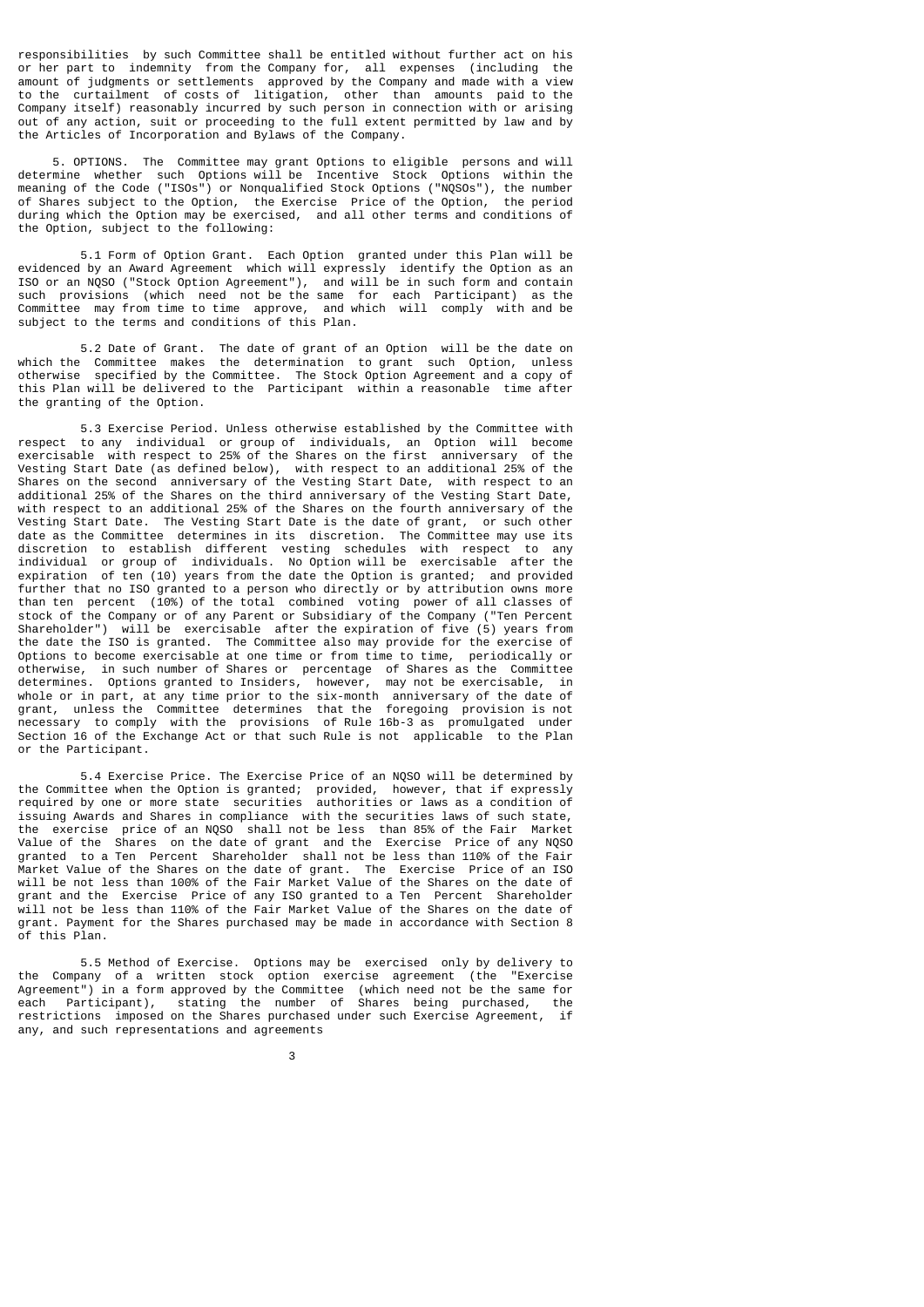regarding Participant's investment intent and access to information and other matters, if any, as may be required or desirable by the Company to comply with applicable securities laws, together with payment in full of the Exercise Price for the number of Shares being purchased.

 5.6 Termination. Notwithstanding the exercise periods set forth in the Stock Option Agreement, exercise of an Option will always be subject to the following:

- (a) If the Participant is Terminated for any reason except death or Disability, then the Participant may exercise such Participant's Options only to the extent that such Options would have been exercisable upon the Termination Date no later than three (3) months after the Termination Date (or such shorter or longer time period not exceeding five (5) years as may be determined by the Committee, with any exercise beyond three (3) months after the Termination Date deemed to be an NQSO), but in any event, no later than the expiration date of the Options.
- (b) If the Participant is Terminated because of Participant's death or Disability (or the Participant dies within three (3) months after a Termination other than because of Participant's death or Disability), then Participant's Options may be exercised only to the extent that such Options would have been exercisable by Participant on the Termination Date and must be exercised by Participant (or Participant's legal representative or authorized assignee) no later than twelve (12) months after the Termination Date (or such shorter (but not less than six months) or longer time period not exceeding five (5) years as may be determined by the Committee, with any such exercise beyond (a) three (3) months after the Termination Date when the Termination is for any reason other than the Participant's death or disability other than defined in Section 22(e)(3) of the Code, or (b) twelve (12) months after the Termination Date when the Termination is for Participant's death or Disability, deemed to be an NQSO), but in any event no later than the expiration date of the Options.

 5.7 Limitations on Exercise. The Committee may specify a reasonable minimum number of Shares that may be purchased on any exercise of an Option, provided that such minimum number will not prevent Participant from exercising the Option for the full number of Shares for which it is then exercisable.

 5.8 Limitations on ISOs. The aggregate Fair Market Value (determined as of the date of grant) of Shares with respect to which ISOs are exercisable for the first time by a Participant during any calendar year (under this Plan or under any other incentive stock option plan of the Company or any Affiliate, Parent or Subsidiary of the Company) will not exceed \$100,000. If the Fair Market Value of Shares on the date of grant with respect to which ISOs are exercisable for the first time by a Participant during any calendar year exceeds \$100,000, then the Options for the first \$100,000 worth of Shares to become exercisable in such calendar year will be ISOs and the Options for the amount in excess of \$100,000 that become exercisable in that calendar year will be NQSOs. In the event that the Code or the regulations promulgated thereunder are amended after the Effective Date of this Plan to provide for a different limit on the Fair Market Value of Shares permitted to be subject to ISOs, such different limit will be automatically incorporated herein and will apply to any Options granted after the effective date of such amendment.

 5.9 Modification, Extension or Renewal. The Committee may modify, extend or renew outstanding Options and authorize the grant of new Options in substitution therefor, provided that any such action may not, without the written consent of a Participant, impair any of such Participant's rights under any Option previously granted. Any outstanding ISO that is modified, extended, renewed or otherwise altered will be treated in accordance with Section 424(h) of the Code. The Committee may reduce the Exercise Price of outstanding Options without the consent of Participants effected by a written notice to them; provided, however, that the Exercise Price may not be reduced below the minimum Exercise Price that would be permitted under Section 5.4 of this Plan for Options granted on the date the action is taken to reduce the Exercise Price.

4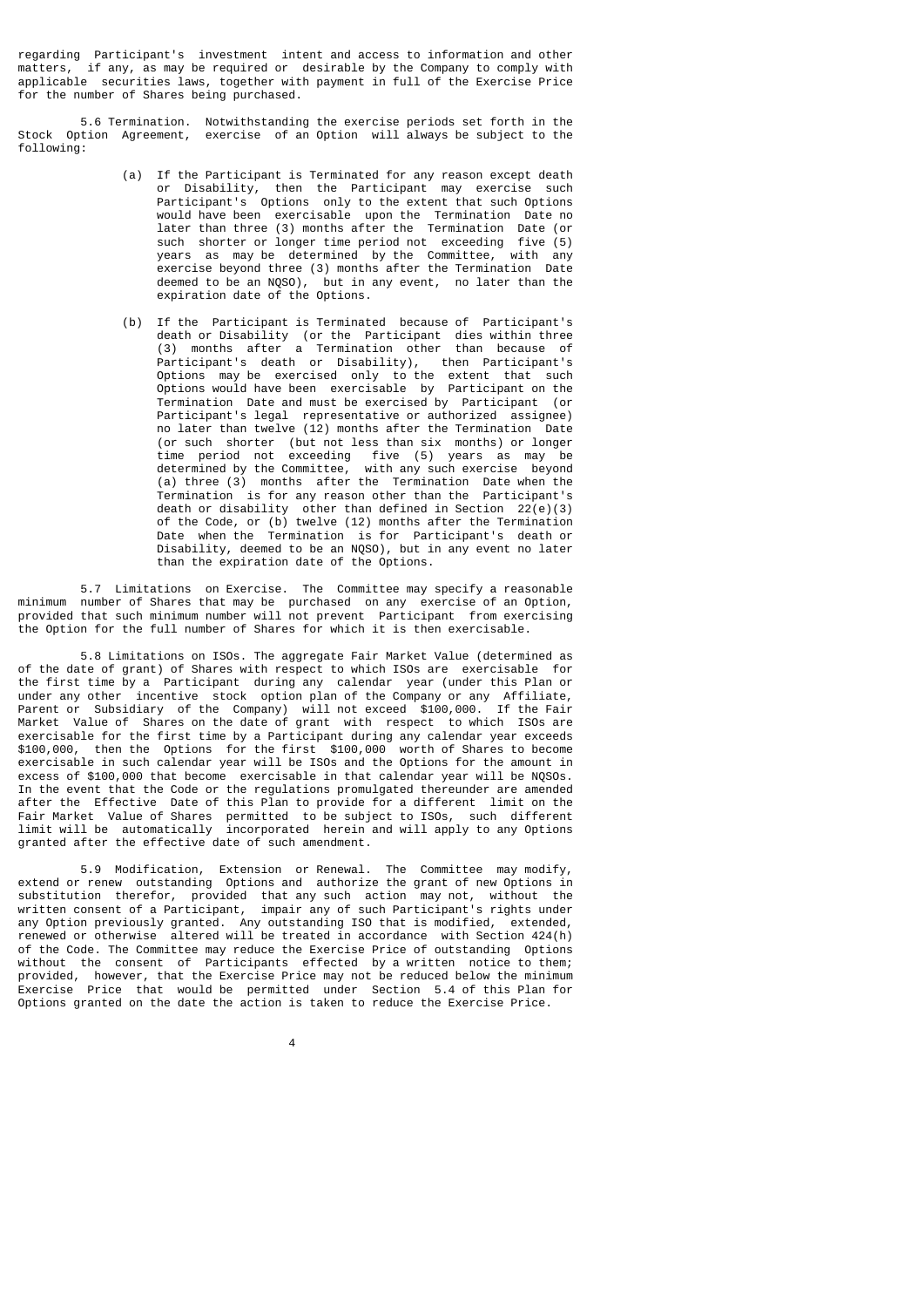5.10 No Disqualification. Notwithstanding any other provision in this Plan, no term of this Plan relating to ISOs will be interpreted, amended or altered, nor will any discretion or authority granted under this Plan be exercised, so as to disqualify this Plan under Section 422 of the Code or, without the consent of the Participant affected, to disqualify any ISO under Section 422 of the Code.

6. RESTRICTED STOCK. A Restricted Stock Award is an offer by the Company to to an eligible person Shares that are subject to restrictions. The sell to an eligible person Shares that are subject to restrictions. Committee will determine to whom an offer will be made, the number of Shares the person may purchase, the price to be paid (the "Purchase Price"), the restrictions to which the Shares will be subject, if any, and all other terms and conditions of the Restricted Stock Award, subject to the following:

 6.1 Form of Restricted Stock Award. All purchases under a Restricted Stock Award made pursuant to this Plan will be evidenced by an Award Agreement ("Restricted Stock Purchase Agreement") that will be in such form (which need not be the same for each Participant) as the Committee will from time to time approve, and will comply with and be subject to the terms and conditions of this Plan. The offer of Restricted Stock will be accepted by the Participant's execution and delivery of the Restricted Stock Purchase Agreement and full payment for the Shares to the Company within thirty (30) days from the date the Restricted Stock Purchase Agreement is delivered to the person. If such person does not execute and deliver the Restricted Stock Purchase Agreement along with full payment for the Shares to the Company within thirty (30) days, then the offer will terminate, unless otherwise determined by the Committee. The Committee, however, may provide that, if required under Rule 16b-3 promulgated under Section 16 of the Exchange Act, Restricted Stock Awards granted to Insiders shall not become exercisable until six months and one day after the grant date and shall then be exercisable for 10 trading days at the Purchase Price specified by the Committee in accordance with Section 6.2.

 6.2 Purchase Price. The Purchase Price of Shares sold pursuant to a Restricted Stock Award will be determined by the Committee; provided, that if expressly required by any state securities authorities as a condition of the offer and sale of Shares subject to Restricted Stock Awards in compliance with the securities laws of such state, the Purchase Price will be at least 85% of the Fair Market Value of the Shares on the date the Restricted Stock Award is granted, except in the case of a sale to a Ten Percent Shareholder, in which case the Purchase Price will be 100% of the Fair Market Value. Payment of the Purchase Price may be made in accordance with Section 8 of this Plan.

 6.3 Restrictions. Restricted Stock Awards will be subject to such restrictions (if any) as the Committee may impose. The Committee may provide for the lapse of such restrictions in installments and may accelerate or waive such restrictions, in whole or part, based on length of service, performance or such other factors or criteria as the Committee may determine.

# 7. STOCK BONUSES.

 7.1 Awards of Stock Bonuses. A Stock Bonus is an award of Shares (which may consist of Restricted Stock) for services rendered to the Company or any Parent, Subsidiary or Affiliate of the Company. A Stock Bonus may be awarded for<br>past services already rendered to the Company, or any Parent, Subsidiary or services already rendered to the Company, or any Parent, Subsidiary or Affiliate of the Company (provided that the Participant pays the Company the par value, if any, of the Shares awarded by such Stock Bonus in cash) pursuant to an Award Agreement (the "Stock Bonus Agreement") that will be in such form (which need not be the same for each Participant) as the Committee will from time to time approve, and will comply with and be subject to the terms and conditions of this Plan. A Stock Bonus may be awarded upon satisfaction of such performance goals as are set out in advance in the Participant's individual Award Agreement (the "Performance Stock Bonus Agreement") that will be in such form (which need not be the same for each Participant) as the Committee will from time to time approve, and will comply with and be subject to the terms and conditions of this Plan. Stock Bonuses may vary from Participant to Participant and between groups of Participants, and may be based upon the achievement of the Company, Parent, Subsidiary or Affiliate and/or individual performance factors or upon such other criteria as the Committee may determine.

 7.2 Terms of Stock Bonuses. The Committee will determine the number of Shares to be awarded to the Participant and whether such Shares will be Restricted Stock. If the Stock Bonus is being earned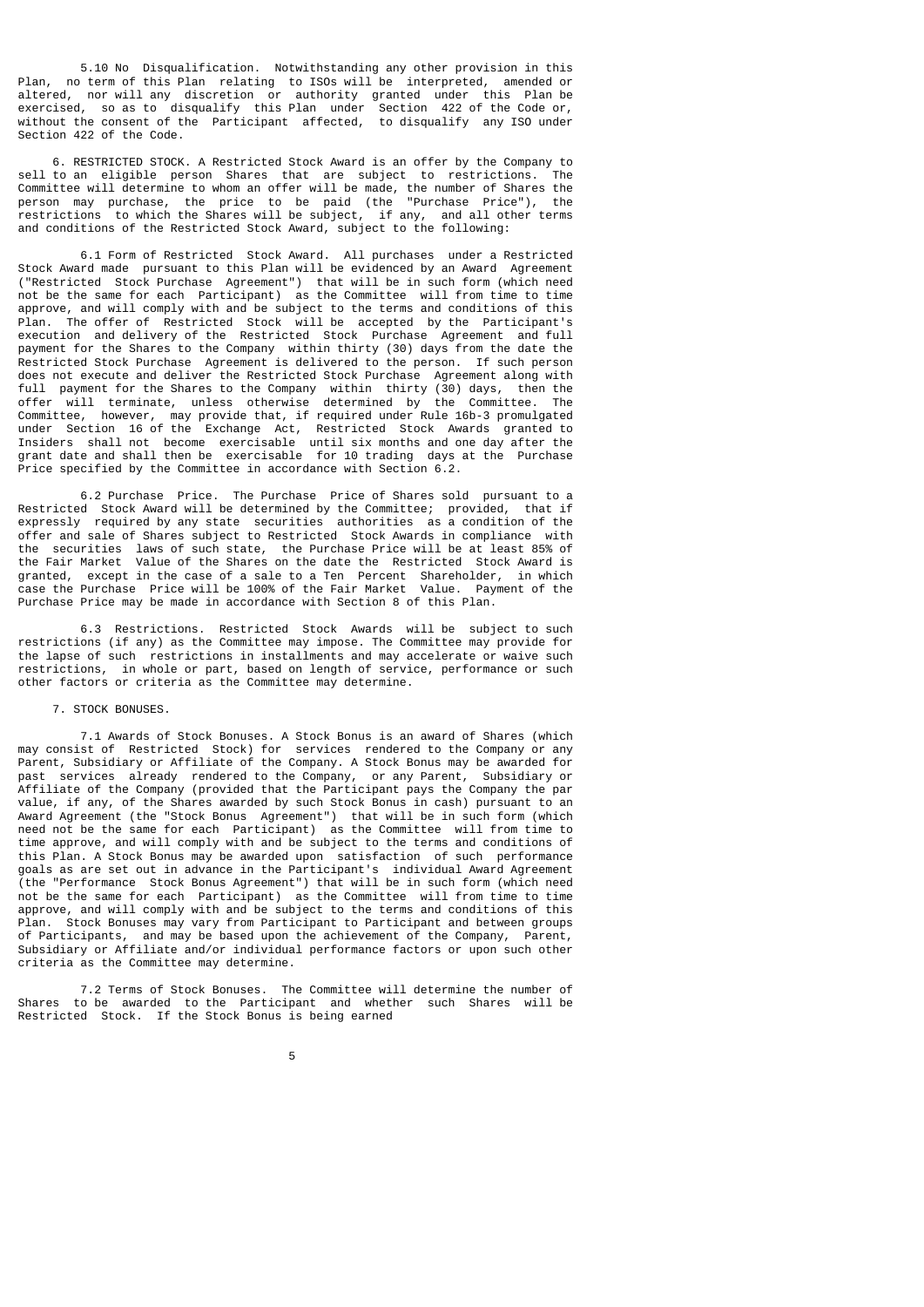upon the satisfaction of performance goals pursuant to a Performance Stock Bonus Agreement, then the Committee will determine: (a) the nature, length and starting date of any period during which performance is to be measured (the "Performance Period") for each Stock Bonus; (b) the performance goals and criteria to be used to measure the performance, if any; (c) the number of Shares that may be awarded to the Participant; and (d) the extent to which such Stock Bonuses have been earned. Performance Periods may overlap and Participants may participate simultaneously with respect to Stock Bonuses that are subject to different Performance Periods and different performance goals and other criteria. The number of Shares may be fixed or may vary in accordance with such performance goals and criteria as may be determined by the Committee. The Committee may adjust the performance goals applicable to the Stock Bonuses to take into account changes in law and accounting or tax rules and to make such adjustments as the Committee deems necessary or appropriate to reflect the impact of extraordinary or unusual items, events or circumstances to avoid windfalls or hardships.

 7.3 Form of Payment. The earned portion of a Stock Bonus may be paid currently or on a deferred basis with such interest or dividend equivalent, if any, as the Committee may determine. Payment may be made in the form of cash, whole Shares, including Restricted Stock, or a combination thereof, either in a lump sum payment or in installments, all as the Committee will determine.

 7.4 Termination During Performance Period. If a Participant is Terminated during a Performance Period for any reason, then such Participant will be entitled to payment (whether in Shares, cash or otherwise) with respect to the Stock Bonus only to the extent earned as of the date of Termination in accordance with the Performance Stock Bonus Agreement, unless the Committee determines otherwise.

8. PAYMENT FOR SHARE PURCHASES.

 8.1 Payment. Payment for Shares purchased pursuant to this Plan may be made in cash (by check) or, where expressly approved for the Participant by the Committee and where permitted by law:

- (a) by cancellation of indebtedness of the Company to the Participant;
- (b) by surrender of shares that either: (1) have been owned by Participant for more than six (6) months and have been paid for within the meaning of SEC Rule 144 (and, if such shares were purchased from the Company by use of a promissory note, such note has been fully paid with respect to such shares); or (2) were obtained by Participant in the public market;
- (c) by tender of a full recourse promissory note having such terms as may be approved by the Committee and bearing interest at a rate sufficient to avoid imputation of income under Sections 483 and 1274 of the Code; provided, however, that Participants who are not employees or directors of the Company will not be entitled to purchase Shares with a promissory note unless the note is adequately secured by collateral other than the Shares; provided, further, that the portion of the Purchase Price equal to the par value of the Shares, if any, must be paid in cash;
- (d) by waiver of compensation due or accrued to the Participant for services rendered; provided, further, that the portion of the Purchase Price equal to the par value of the Shares, if any, must be paid in cash;
	- with respect only to purchases upon exercise of an Option, and provided that a public market for the Company's stock exists:
		- (1) through a "same day sale" commitment from the Participant and a broker-dealer that is a member of the National Association of Securities Dealers (an "NASD Dealer") whereby the Participant irrevocably elects to exercise the Option and to sell a portion of the Shares so purchased to pay for the Exercise
- $\sim$  6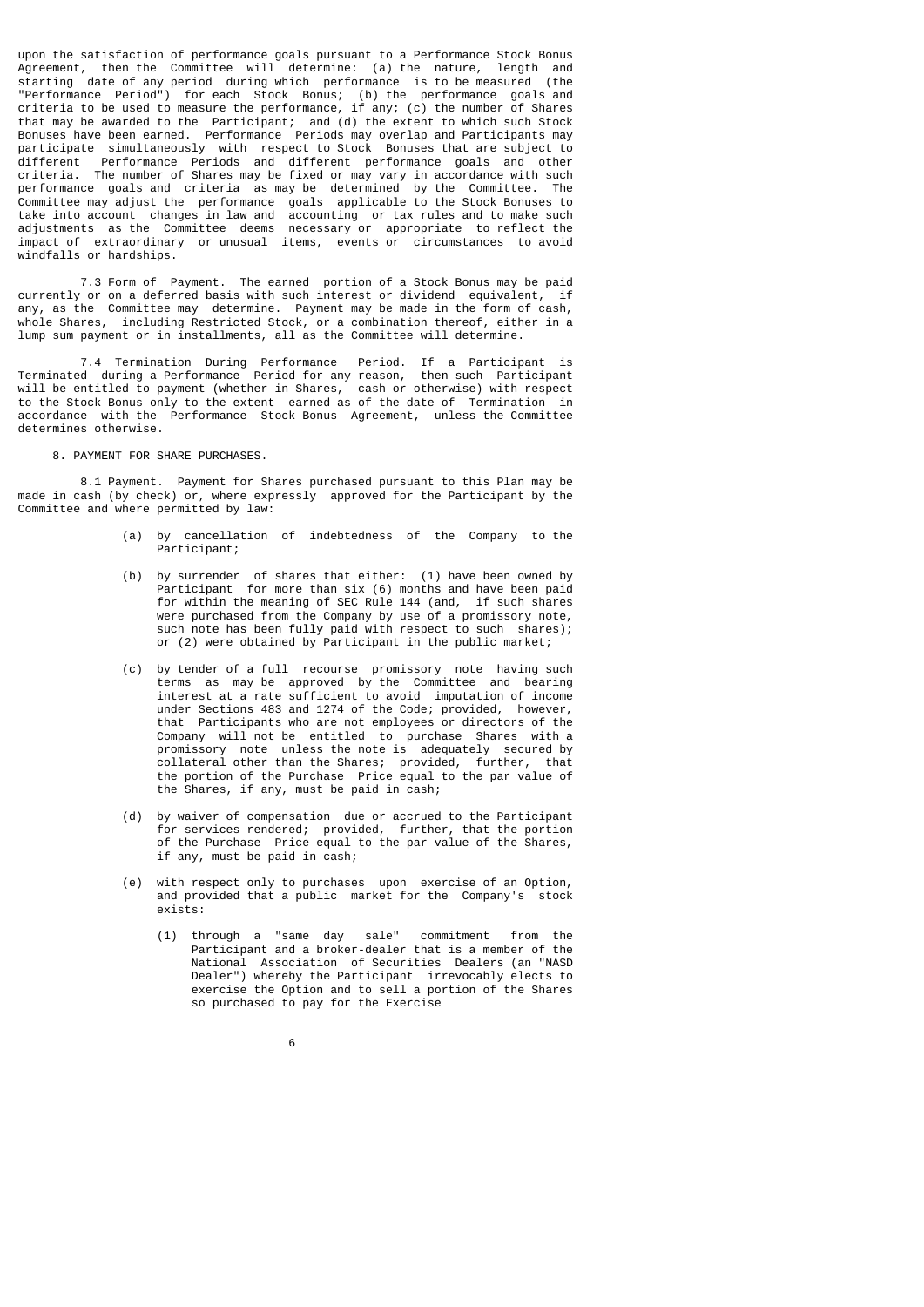Price, and whereby the NASD Dealer irrevocably commits upon receipt of such Shares to forward the Exercise Price directly to the Company; or

 (2) through a "margin" commitment from the Participant and a NASD Dealer whereby the Participant irrevocably elects to exercise the Option and to pledge the Shares so purchased to the NASD Dealer in a margin account as security for a loan from the NASD Dealer in the amount of the Exercise Price, and whereby the NASD Dealer irrevocably commits upon receipt of such Shares to forward the Exercise Price directly to the Company; or

(f) by any combination of the foregoing.

 8.2 Loan Guarantees. The Committee may help the Participant pay for Shares purchased under this Plan by authorizing a guarantee by the Company of a third-party loan to the Participant.

# 9. WITHHOLDING TAXES.

 9.1 Withholding Generally. Whenever Shares are to be issued in satisfaction of Awards granted under this Plan, the Company may require the Participant to remit to the Company an amount sufficient to satisfy federal, state and local withholding tax requirements prior to the delivery of any certificate or certificates for such Shares. Whenever, under this Plan, payments in satisfaction of Awards are to be made in cash, such payment will be net of an amount sufficient to satisfy federal, state, and local withholding tax requirements.

 9.2 Stock Withholding. When, under applicable tax laws, a Participant incurs tax liability in connection with the exercise or vesting of any Award that is subject to tax withholding and the Participant is obligated to pay the Company the amount required to be withheld, the Committee may allow the Participant to satisfy the minimum withholding tax obligation by electing to have the Company withhold from the Shares to be issued that number of Shares having a Fair Market Value equal to the minimum amount required to be withheld, determined on the date that the amount of tax to be withheld is to be determined (the "Tax Date"). All elections by a Participant to have Shares withheld for this purpose will be made in writing in a form acceptable to the Committee and will be subject to the following restrictions:

- (a) the election must be made on or prior to the applicable Tax Date;
- (b) once made, then except as provided below, the election will be irrevocable as to the particular Shares as to which the election is made;
	- (c) all elections will be subject to the consent or disapproval of the Committee;
- (d) if the Participant is an Insider and if the Company is subject to Section 16(b) of the Exchange Act: (1) the election may not be made within six (6) months of the date of grant of the Award, except as otherwise permitted by SEC Rule 16b-3(e) under the Exchange Act, and (2) either (A) the election to use stock withholding must be irrevocably made at least six (6) months prior to the Tax Date (although such election may be revoked at any time at least six (6) months prior to the Tax Date) or (B) the exercise of the Option or election to use stock withholding must be made in the ten (10) day period beginning on the third day following the release of the Company's quarterly or annual summary statement of sales or earnings; and
- (e) in the event that the Tax Date is deferred until six (6) months after the delivery of Shares under Section 83(b) of the Code, the Participant will receive the full number of Shares with respect to which the exercise occurs, but such Participant will be unconditionally obligated to tender back to the Company the proper number of Shares on the Tax Date.
- 7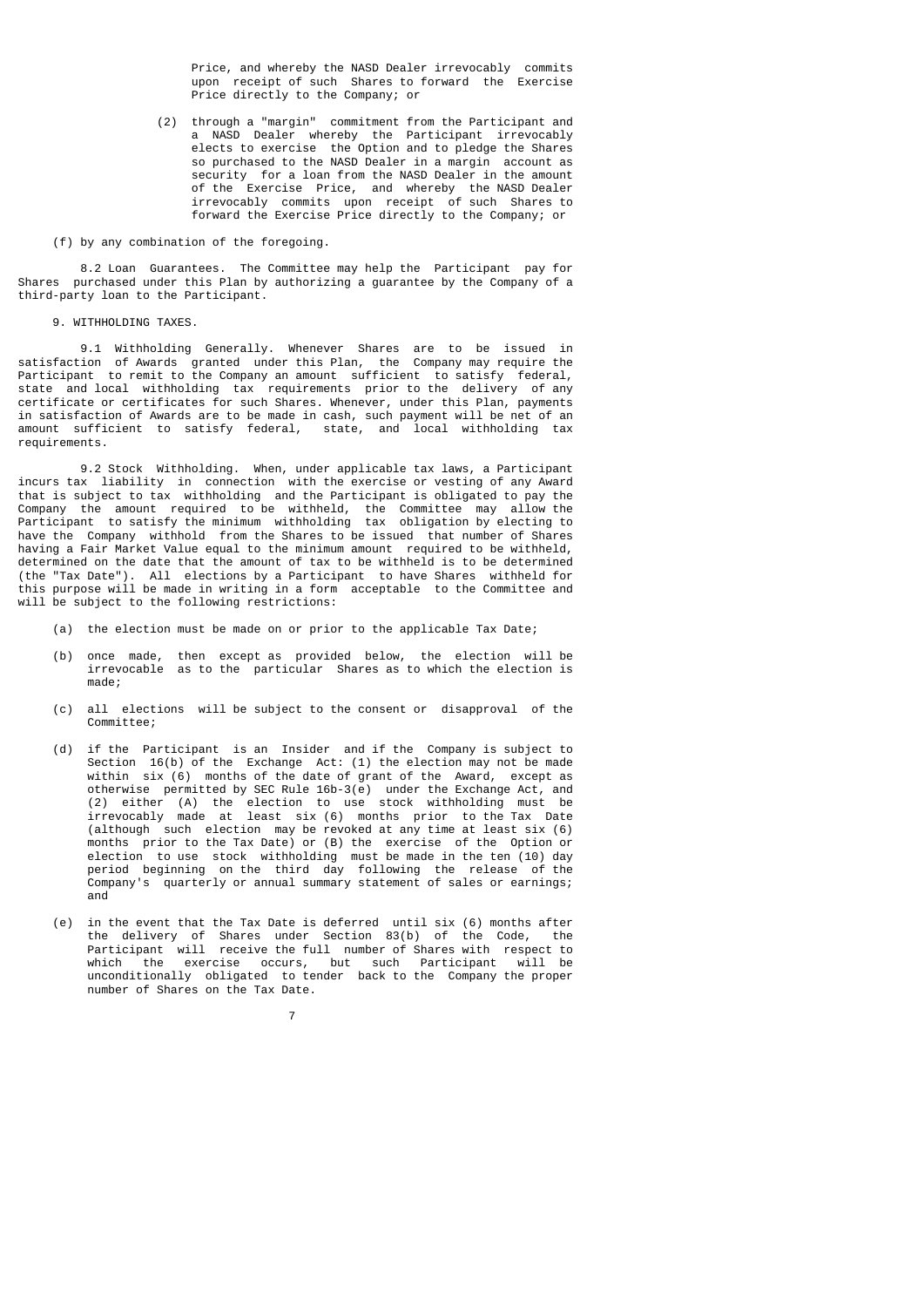## 10. PRIVILEGES OF STOCK OWNERSHIP.

 10.1 Voting and Dividends. No Participant will have any of the rights of a shareholder with respect to any Shares until the Shares are issued to the Participant. After Shares are issued to the Participant, the Participant will be a shareholder and have all the rights of a shareholder with respect to such Shares, including the right to vote and receive all dividends or other distributions made or paid with respect to such Shares; provided, that if such Shares are Restricted Stock, then any new, additional or different securities the Participant may become entitled to receive with respect to such Shares by virtue of a stock dividend, stock split or any other change in the corporate or capital structure of the Company will be subject to the same restrictions as the Restricted Stock; provided, further, that the Participant will have no right to retain such stock dividends or stock distributions with respect to Shares that are repurchased at the Participant's original Purchase Price pursuant to Section 12.

 10.2 Financial Statements. If expressly required by any state securities authorities as a condition of the offer and issuance of Awards in compliance with the securities laws of such state, the Company shall provide to each Participant during the period such Participant holds an outstanding Award a copy of the financial statements of the Company as prepared either by the Company or independent certified public accountants of the Company. Such financial statements shall be delivered as soon as practicable following the end of the Company's fiscal year during the period Awards are outstanding; provided, however, the Company will not be required to provide such financial statements to Participants whose services in connection with the Company assure them access to equivalent information.

 11. TRANSFERABILITY. Awards granted under this Plan, and any interest therein, will not be transferable or assignable by Participant, and may not be made subject to execution, attachment or similar process, otherwise than by will or by the laws of descent and distribution or as consistent with the specific Plan and Award Agreement provisions relating thereto. During the lifetime of the Participant an Award will be exercisable only by the Participant, and any elections with respect to an Award, may be made only by the Participant.

 12. RESTRICTIONS ON SHARES. At the discretion of the Committee, the Company may reserve to itself and/or its assignee(s) in the Award Agreement a right to repurchase a portion of or all Shares that are not "Vested" (as defined in the Stock Option Agreement) held by a Participant following such Participant's Termination at any time within ninety (90) days after the later of Participant's Termination Date and the date Participant purchases Shares under this Plan, for cash and/or cancellation of purchase money indebtedness, at the Participant's original Purchase Price, provided, that the right to repurchase lapses at the rate of at least 20% per year over five (5) years from the date the Shares were purchased (or from the date of grant of options in the case of Shares obtained pursuant to a Stock Option Agreement and Stock Option Exercise Agreement), and if the right to repurchase is assignable, the assignee must pay the Company, upon assignment of the right to repurchase, cash equal to the excess of the Fair Market Value of the Shares over the original Purchase Price.

 13. CERTIFICATES. All certificates for Shares or other securities delivered under this Plan will be subject to such stock transfer orders, legends and other restrictions as the Committee may deem necessary or advisable, including restrictions under any applicable federal, state or foreign securities law, or any rules, regulations and other requirements of the SEC or any stock exchange or automated quotation system upon which the Shares may be listed or quoted.

 14. ESCROW; PLEDGE OF SHARES. To enforce any restrictions on a Participant's Shares, the Committee may require the Participant to deposit all certificates representing Shares (other than Shares with respect to which consideration has been fully paid by the Participant (in forms other than by promissory notes) and received by the Company), together with stock powers or other instruments of transfer approved by the Committee, appropriately endorsed in blank, with the Company or an agent designated by the Company to hold in escrow until such restrictions have lapsed or terminated, and the Committee may cause a legend or legends referencing such restrictions to be placed on the certificates. Any Participant who is permitted to execute a promissory note as partial or full consideration for the purchase of Shares under this Plan will be required to pledge and deposit with the Company all or part of the Shares so purchased as collateral to secure the payment of Participant's obligation to the Company under the promissory note; provided, however, that the Committee may require or accept other or additional forms of collateral to secure the payment of such obligation and, in any event,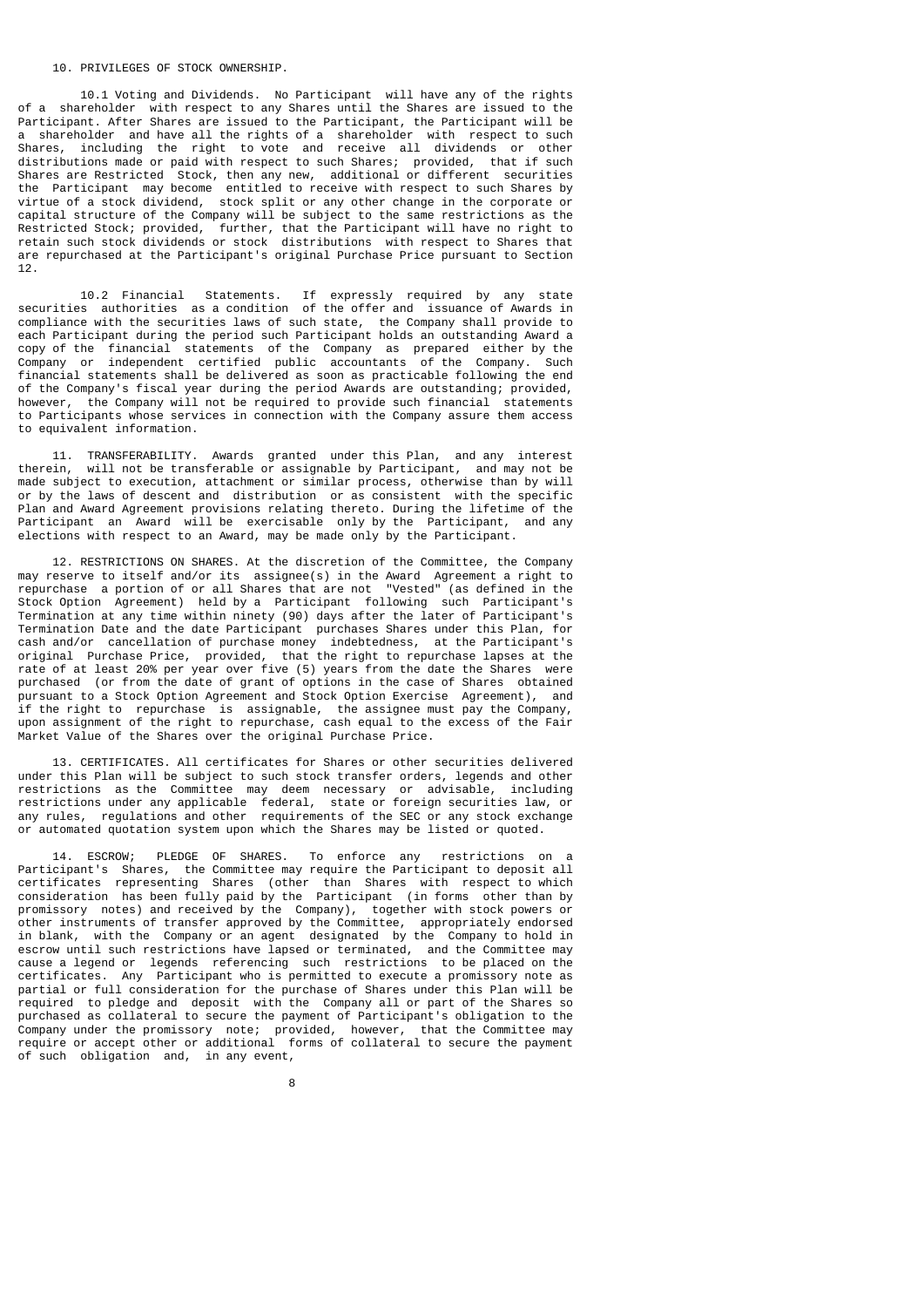the Company will have full recourse against the Participant under the promissory note notwithstanding any pledge of the Participant's Shares or other collateral or the Company's resort to any or all of such collateral. In connection with any pledge of the Shares, Participant will be required to execute and deliver a written pledge agreement in such form as the Committee will from time to time<br>approve. The Shares purchased with the promissory note may be released from the The Shares purchased with the promissory note may be released from the pledge on a pro rata basis as the promissory note is paid. Notwithstanding any other provision in this Plan, the Committee may not require deposit in escrow or retain in escrow evidence of unencumbered Shares for which consideration has been fully paid by the Participant (in a form other than by promissory notes) and received by the Company.

 15. EXCHANGE AND BUYOUT OF AWARDS. The Committee may, at any time or from time to time, authorize the Company, with the consent of the respective Participants, to issue new Awards in exchange for the surrender and cancellation of any or all outstanding Awards. Notwithstanding the foregoing, the Committee may at any time buy from a Participant an Award previously granted with payment in cash, Shares (including Restricted Stock) or other consideration, based on such terms and conditions as the Committee and the Participant may agree. The Committee may at any time cancel Options upon payment to each Participant in cash, with respect to each Option to the extent then exercisable, of any amount which, in the absolute discretion of the Committee, is determined to be equivalent to any excess of the market value (at the effective time of such event) of the consideration that such Participant would have received if the Option had been exercised before the effective time over the Exercise Price of the Option.

 16. SECURITIES LAW AND OTHER REGULATORY COMPLIANCE. An Award will not be effective unless such Award is in compliance with all applicable federal and state securities laws, rules and regulations of any governmental body, and the requirements of any stock exchange or automated quotation system upon which the Shares may then be listed or quoted, as they are in effect on the date of grant of the Award and also on the date of exercise or other issuance. Notwithstanding any other provision in this Plan, the Company will have no obligation to issue or deliver certificates for Shares under this Plan prior to: (a) obtaining any approvals from governmental agencies that the Company determines are necessary or advisable; and/or (b) completion of any registration or other qualification of such Shares under any state or federal law or ruling of any governmental body that the Company determines to be necessary or advisable. The Company will be under no obligation to register the Shares with the SEC or to effect compliance with the registration, qualification or listing requirements of any state securities laws, stock exchange or automated quotation system, and the Company will have no liability for any inability or failure to do so.

 17. NO OBLIGATION TO EMPLOY. Nothing in this Plan or any Award granted under this Plan will confer or be deemed to confer on any Participant any right to continue in the employ of, or to continue any other relationship with, the Company or any Parent, Subsidiary or Affiliate of the Company or limit in any way the right of the Company or any Parent, Subsidiary or Affiliate of the Company to terminate Participant's employment or other relationship at any time, with or without cause.

# 18. CORPORATE TRANSACTIONS.

 "18.1 Assumption or Replacement of Awards by Successor. In the event of (a) a dissolution or liquidation of the Company, (b) a merger or consolidation in which the Company is not the surviving corporation (other than a merger or consolidation with a wholly-owned subsidiary, a reincorporation of the Company in a different jurisdiction, or other transaction in which there is no substantial change in the shareholders of the Company or their relative stock holdings and the Awards granted under this Plan are assumed, converted or replaced by the successor corporation, which assumption will be binding on all Participants), (c) a merger in which the Company is the surviving corporation but after which the shareholders of the Company (other than any shareholder which merges (or which owns or controls another corporation which merges) with the Company in such merger) cease to own their shares or other equity interests in the Company, (d) the sale of substantially all of the assets of the Company, or (e) any other transaction which qualifies as a "corporate transaction" under Section 424(a) of the Code wherein the shareholders of the Company give up all of their equity interest in the Company (except for the acquisition, sale or transfer of all or substantially all of the outstanding shares of the Company from or by the shareholders of the Company), the vesting of all Options held by an employee of the Company on the date of such transaction shall accelerate and the options will become exercisable in full prior to the consummation of such events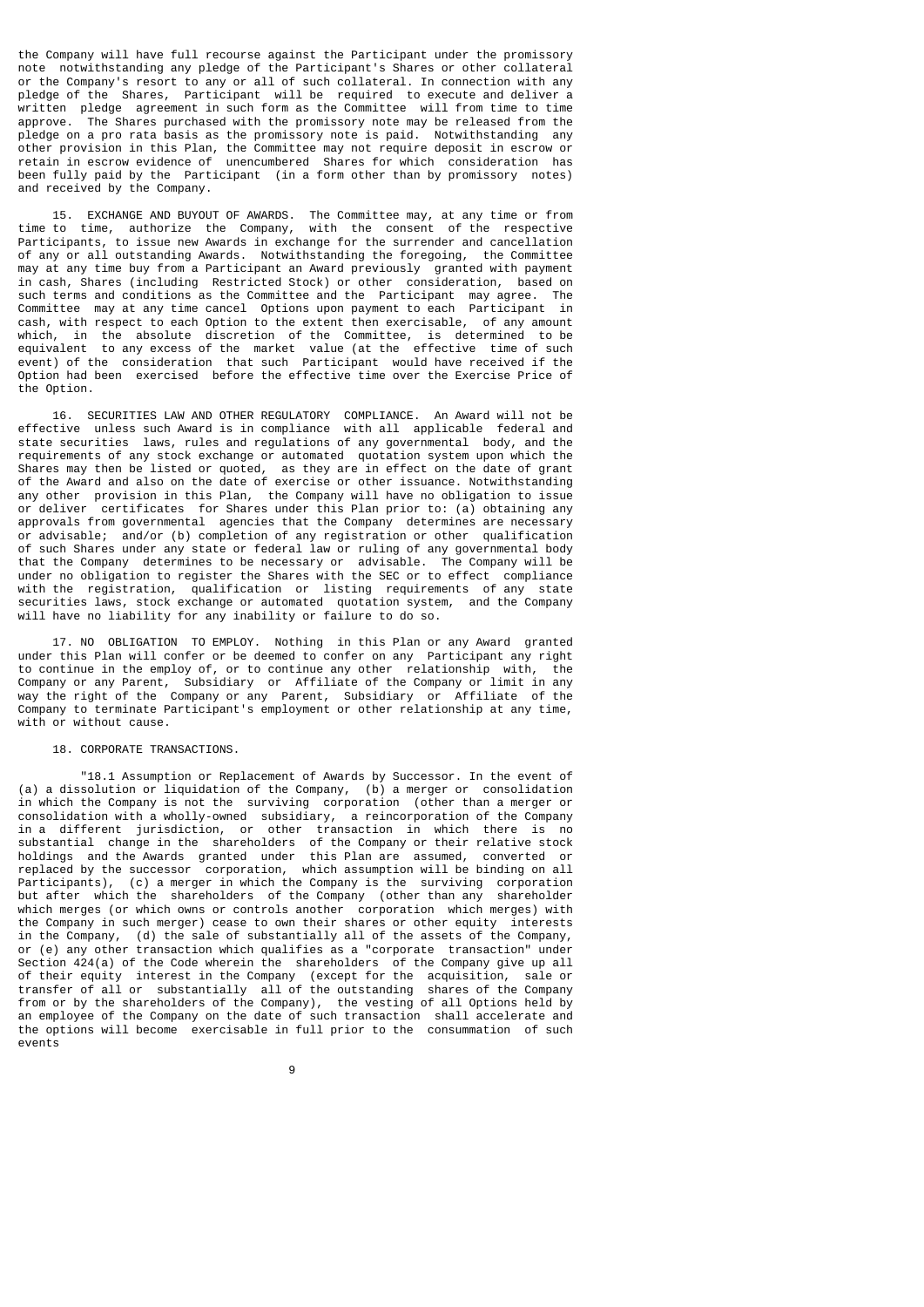at such time and on such conditions as the Board will determine and if such options are not exercised prior to the consummation of the corporate transaction, they shall terminate in accordance with the provisions of this Plan. Notwithstanding the foregoing, the Board may, in its sole discretion, provide that the vesting of any or all other Awards granted pursuant to this Plan will accelerate upon a transaction described in this Section 18.1. If the Board exercises such discretion with respect to Options, such Options will become exercisable in full prior to the consummation of such event at such time and on such conditions as the Board determines, and if such Options are not exercised prior to the consummation of the corporate transaction, they shall terminate at such time as determined by the Board."

 18.2 Other Treatment of Awards. Subject to any greater rights granted to Participants under the foregoing provisions of this Section 18, in the event of the occurrence of any transaction described in Section 18.1, any outstanding Awards will be treated as provided in the applicable agreement or plan of merger, consolidation, dissolution, liquidation, sale of assets or other "corporate transaction."

 18.3 Assumption of Awards by the Company. The Company, from time to time, also may substitute or assume outstanding awards granted by another company, whether in connection with an acquisition of such other company or otherwise, by either; (a) granting an Award under this Plan in substitution of such other company's award; or (b) assuming such award as if it had been granted under this Plan if the terms of such assumed award could be applied to an Award granted under this Plan. Such substitution or assumption will be permissible if the holder of the substituted or assumed award would have been eligible to be granted an Award under this Plan if the other company had applied the rules of this Plan to such grant. In the event the Company assumes an award granted by another company, the terms and conditions of such award will remain unchanged (except that the exercise price and the number and nature of Shares issuable upon exercise of any such option will be adjusted appropriately pursuant to Section 424(a) of the Code). In the event the Company elects to grant a new Option rather than assuming an existing option, such new Option may be granted with a similarly adjusted Exercise Price.

 19. ADOPTION AND SHAREHOLDER APPROVAL. This Plan will become effective on the closing of the Company's registered initial public offering of securities (the "Effective Date"); provided, however, that if the Effective Date does not occur on or before December 31, 1995, this Plan and any Options granted hereunder will terminate as of December 31, 1995 having never become effective. This Plan shall be approved by the shareholders of the Company (excluding Shares issued pursuant to this Plan), consistent with applicable laws, within twelve (12) months before or after the date this Plan is adopted by the Board. Upon the Effective Date, the Board may grant Awards pursuant to this Plan; provided, however, that: (a) no Option may be exercised prior to initial shareholder approval of this Plan; (b) no Option granted pursuant to an increase in the number of Shares subject to this Plan approved by the Board will be exercised prior to the time such increase has been approved by the shareholders of the Company; and (c) in the event that shareholder approval of such increase is not obtained within the time period provided herein, all Awards granted hereunder will be canceled, any Shares issued pursuant to any Award will be canceled, and any purchase of Shares hereunder will be rescinded. So long as the Company is subject to Section 16(b) of the Exchange Act, the Company will comply with the requirements of SEC Rule 16b-3 promulgated thereunder (or its successor), as amended, with respect to shareholder approval.

 20. TERM OF PLAN. Unless earlier terminated as provided herein, this Plan will terminate ten (10) years from the date this Plan is adopted by the Board or, if earlier, the date of shareholder approval.

 21. AMENDMENT OR TERMINATION OF PLAN. The Board may at any time terminate or amend this Plan in any respect, including without limitation amendment of any form of Award Agreement or instrument to be executed pursuant to this Plan; provided, however, that the Board will not, without the approval of the shareholders of the Company, amend this Plan in any manner that requires such shareholder approval pursuant to the Code or the regulations promulgated thereunder as such provisions apply to ISO plans or (if the Company is subject to the Exchange Act or Section 16(b) of the Exchange Act) pursuant to the Exchange Act or SEC Rule 16b-3 promulgated thereunder (or its successor), as amended, respectively.

 22. NONEXCLUSIVITY OF THE PLAN. Neither the adoption of this Plan by the Board, the submission of this Plan to the shareholders of the Company for approval, nor any provision of this Plan will be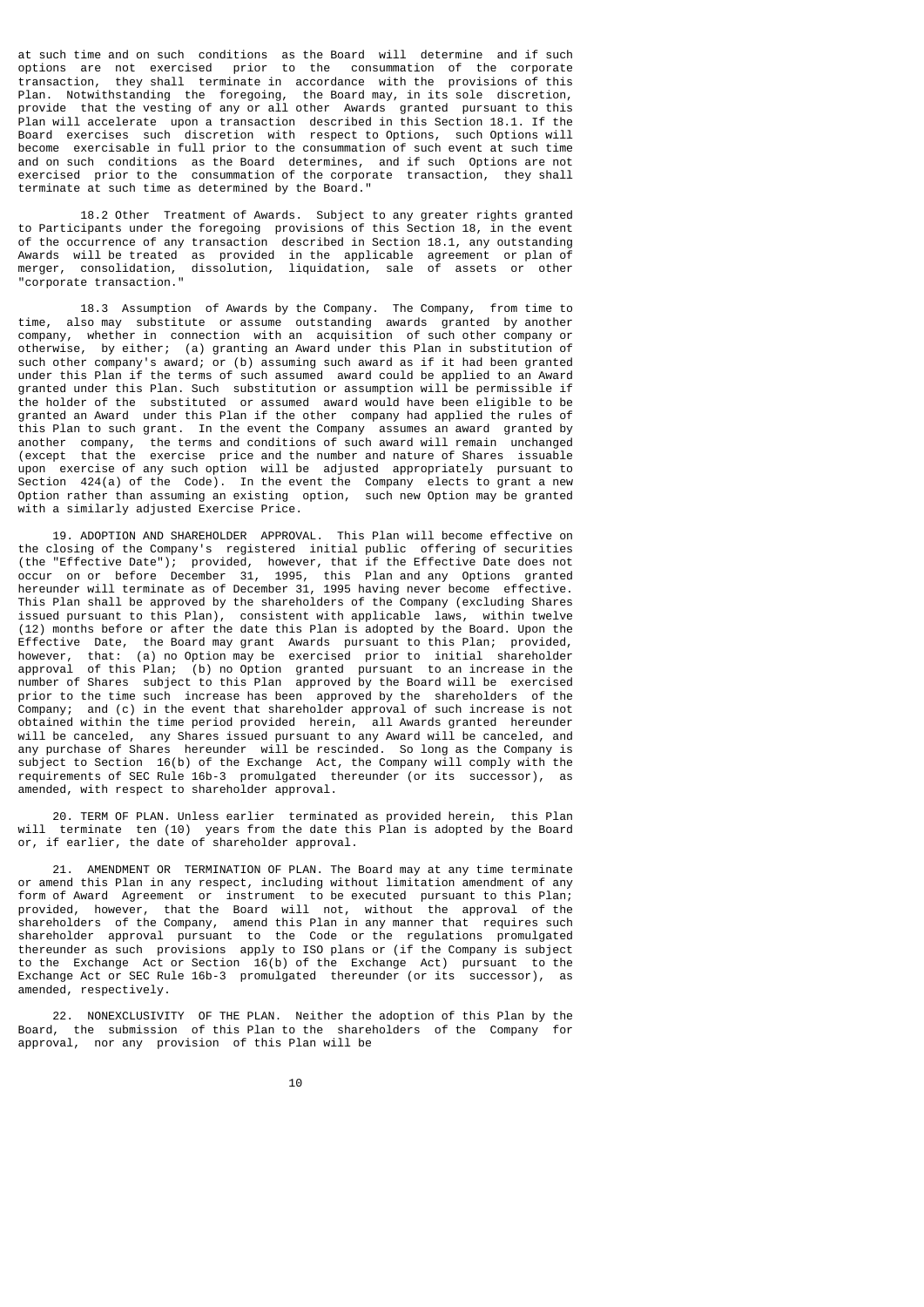construed as creating any limitations on the power of the Board to adopt such additional compensation arrangements as it may deem desirable, including, without limitation, the granting of stock options and bonuses otherwise than under this Plan, and such arrangements may be either generally applicable or applicable only in specific cases.

## Exhibit 1

 23. DEFINITIONS. As used in this Plan, the following terms will have the following meanings:

 "Affiliate" means any corporation that directly, or indirectly through one or more intermediaries, controls or is controlled by, or is under common control with, another corporation, where "control" (including the terms "controlled by" and "under common control with") means the possession, direct or indirect, of the power to cause the direction of the management and policies of the corporation, whether through the ownership of voting securities, by contract or otherwise.

 "Award" means any award under this Plan, including any Option, Restricted Stock or Stock Bonus.

 "Award Agreement" means, with respect to each Award, the signed written agreement between the Company and the Participant setting forth the terms and conditions of the Award.

"Board" means the Board of Directors of the Company.

"Code" means the Internal Revenue Code of 1986, as amended.

 "Committee" means the committee appointed by the Board to administer this Plan, or if no such committee is appointed, the Board.

 "Company" means Cellegy Pharmaceuticals, Inc. a corporation organized under the laws of the State of California, or any successor corporation.

 "Disability" means a disability, whether temporary or permanent, partial or total, as determined by the Committee.

"Exchange Act" means the Securities Exchange Act of 1934, as amended.

 "Exercise Price" means the price at which a holder of an Option may purchase the Shares issuable upon exercise of the Option.

 "Fair Market Value" means, as of any date, the value of a share of the Company's Common Stock determined by the Board in its sole discretion, exercised in good faith; provided, however, that if the Common Stock of the Company is quoted on the Small Cap Market of the National Association of Securities Dealers Automated Quotation System or is regularly quoted by a recognized securities dealer, and selling prices are reported, the Fair Market Value per share shall be the closing sales price for such stock or the closing bid if no sales were reported, as quoted on such system or by such dealer, for the date the value is to be determined (or if there are not sales for such date, then for the last preceding business day on which there were sales); provided, however, that if the Common Stock of the Company is listed on any established stock exchange or a national market system, including without limitation the National Market System of the National Association of Securities Dealers Automated Quotation System, the Fair Market Value per share shall be the closing sales price for such stock or the closing bid if no sales were reported, as quoted on such system or exchange (or the largest such exchange) for the date the value is to be determined (or if there are not sales for such date, then for the last preceding business day on which there were sales), as reported in the Wall Street Journal or similar publication.

 "Insider" means an officer or director of the Company or any other person whose transactions in the Company's Common Stock are subject to Section 16 of the Exchange Act.

 $11$